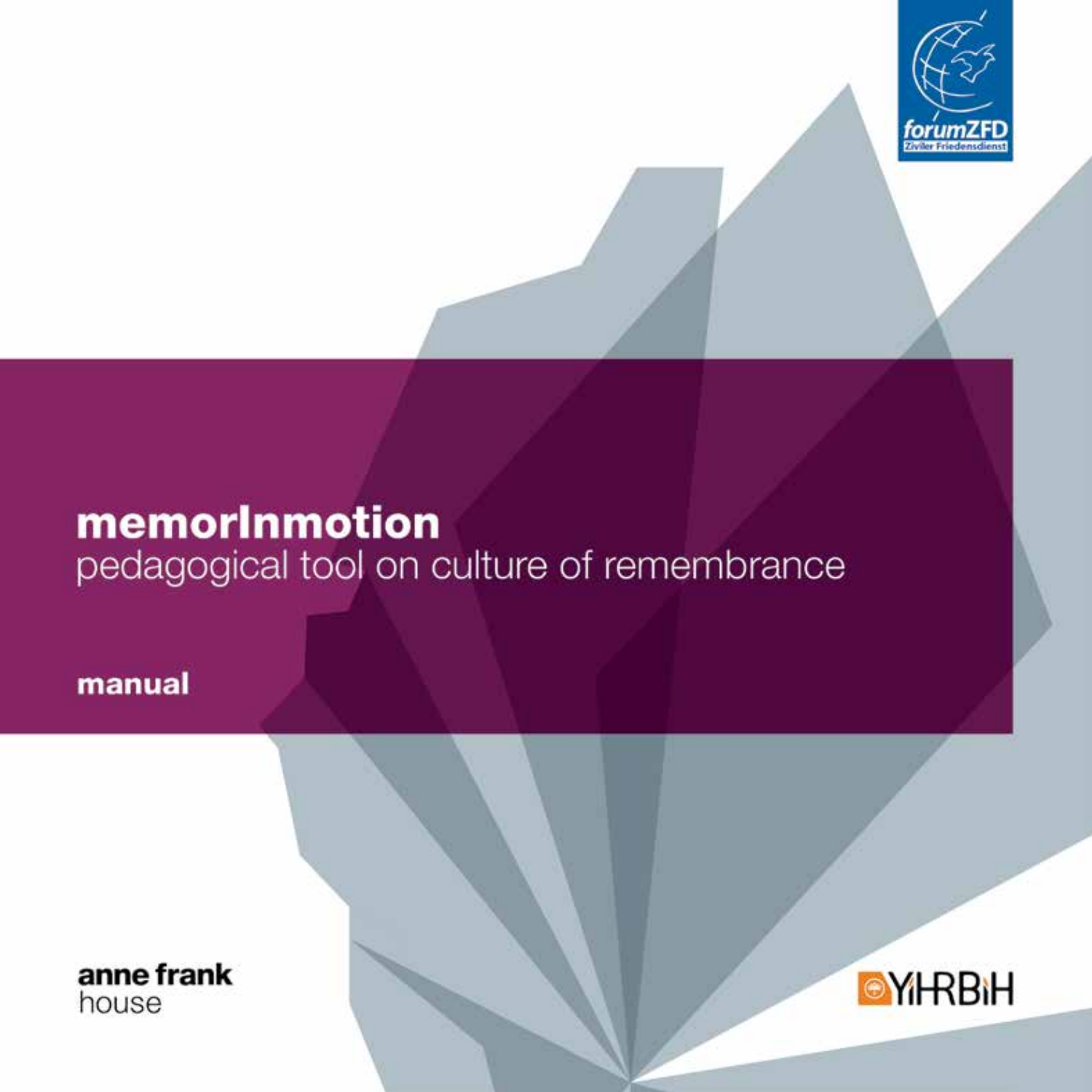

Copyright @ Forum Ziviler Friedensdienst e.V. (*forum*ZFD)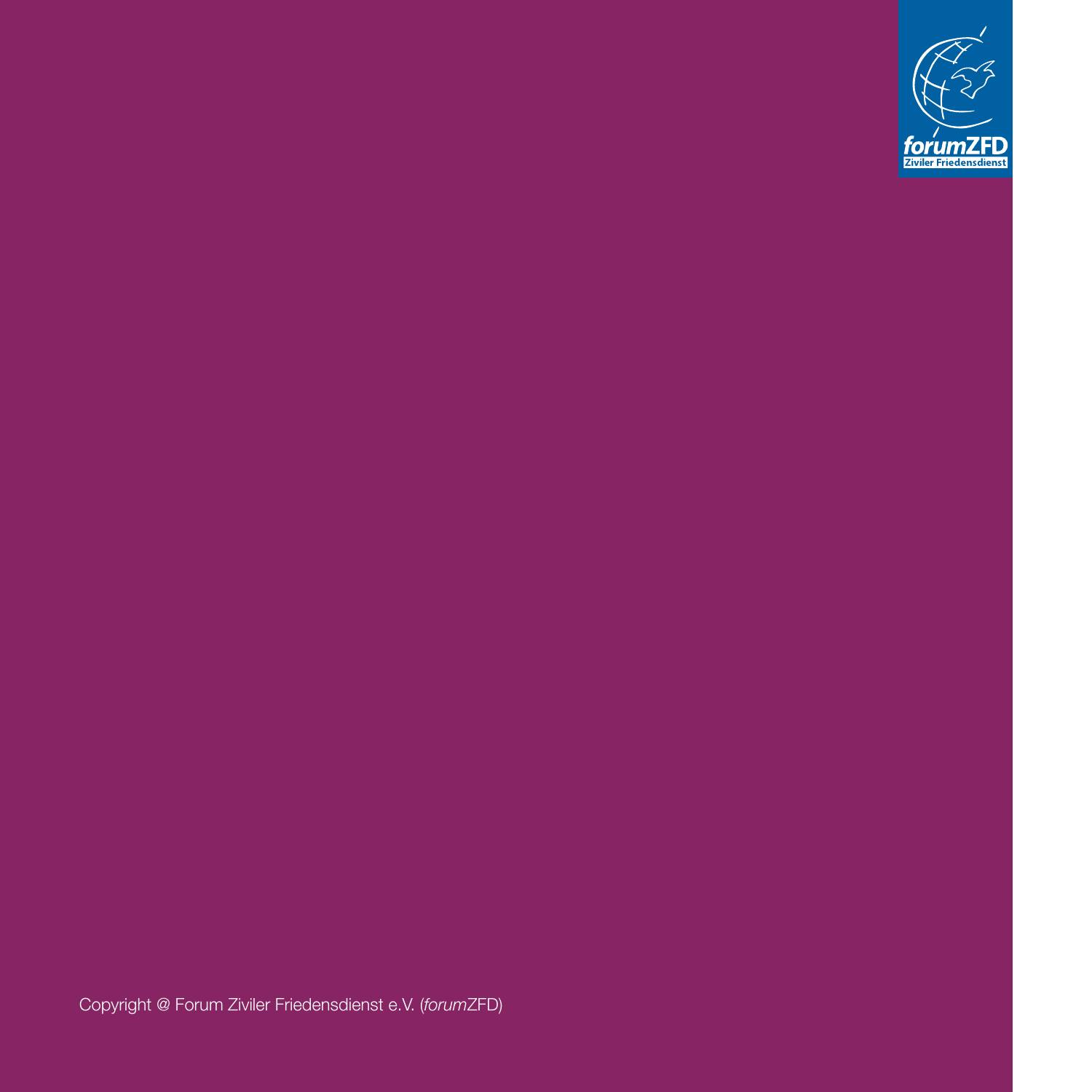# contents

#### I. manual

| 1.0. introduction                                                                          |    |
|--------------------------------------------------------------------------------------------|----|
| 1.1. Memorinmotion- Pedagogical Tool on Culture of Remembrance                             | 05 |
| 2.0. the pedagogical modules with lesson plans                                             |    |
| 2.1. Module I: Start-up                                                                    |    |
| 2.1.1. Lesson Plan 1: This is you                                                          | 08 |
| 2.2. Module II: Monuments of Memory/ Memory of Monuments                                   |    |
| 2.2.1. Lesson Plan 2: What is a Monument/Biography of a Monument                           | 10 |
| 2.2.2. Lesson Plan 3: Museum of Memory                                                     | 14 |
| 2.2.3. Lesson Plan 4: These are my Memories/my Monuments                                   | 16 |
| 2.2.4. Lesson Plan 5: My ideal Monument                                                    | 19 |
| 2.3. Module III: Memory Walk: Sarajevo-Munich. The video clips.                            |    |
| 2.3.1. Lesson Plan 6: One Monument, ten opinions                                           | 21 |
| 2.3.2. Lesson Plan 7: Heroes?, a Story of Resistance                                       | 24 |
| 2.3.3. The script: Memory walk: Sarajevo-Munich. The video clips.                          | 28 |
| 2.4. Module IV: MOnuMENTI. The changing face of remembrance                                |    |
| 2.4.1. Lesson Plan 8: Conversation with Monuments                                          | 31 |
| 2.4.1.1. A Set of 26 pictures of Monuments from the Western Balkans (toolbox)              |    |
| 2.5. Module V: MOnuMENTImotion: The Art of Dealing with the Past. A short animation movie. |    |
| 2.5.1. Lesson Plan 9: Moments and Monuments in Movement                                    | 37 |
| 2.5.2. The script: MOnuMENTImotion. A short animation movie.                               | 43 |
| 3.0. essay: how to create an active culture of remembrance in our societies?               |    |
| 3.1. Challenging young people to reflect on monuments and their meaning                    | 51 |
| 4.0. the authors                                                                           |    |
| 4.1. Short Biographies                                                                     | 54 |
| II. the DVD - didactic material                                                            |    |
| 1. memory walk:                                                                            |    |
| 1.1. Video clips from Sarajevo/Istočno (East) Sarajevo (4'-6')                             |    |
| 1.2. Video clips from Munich (4'-6')                                                       |    |
| 1.3. Making-of: Behind the scenes                                                          |    |
| 2. MOnuMENTImotion:                                                                        |    |
| 2.1. Short animation movie on the Art of Dealing with the Past (10')                       |    |
| 2.2. Making-of: From the idea to the piece of art                                          |    |
|                                                                                            |    |

#### 3. MOnuMENTI: - The changing face of remembrance

3.1. The catalogue on monuments in the Western Balkans (pdf)

### 4. the manual

4.1. Modules and lesson plans, bcs/eng/ger (pdf)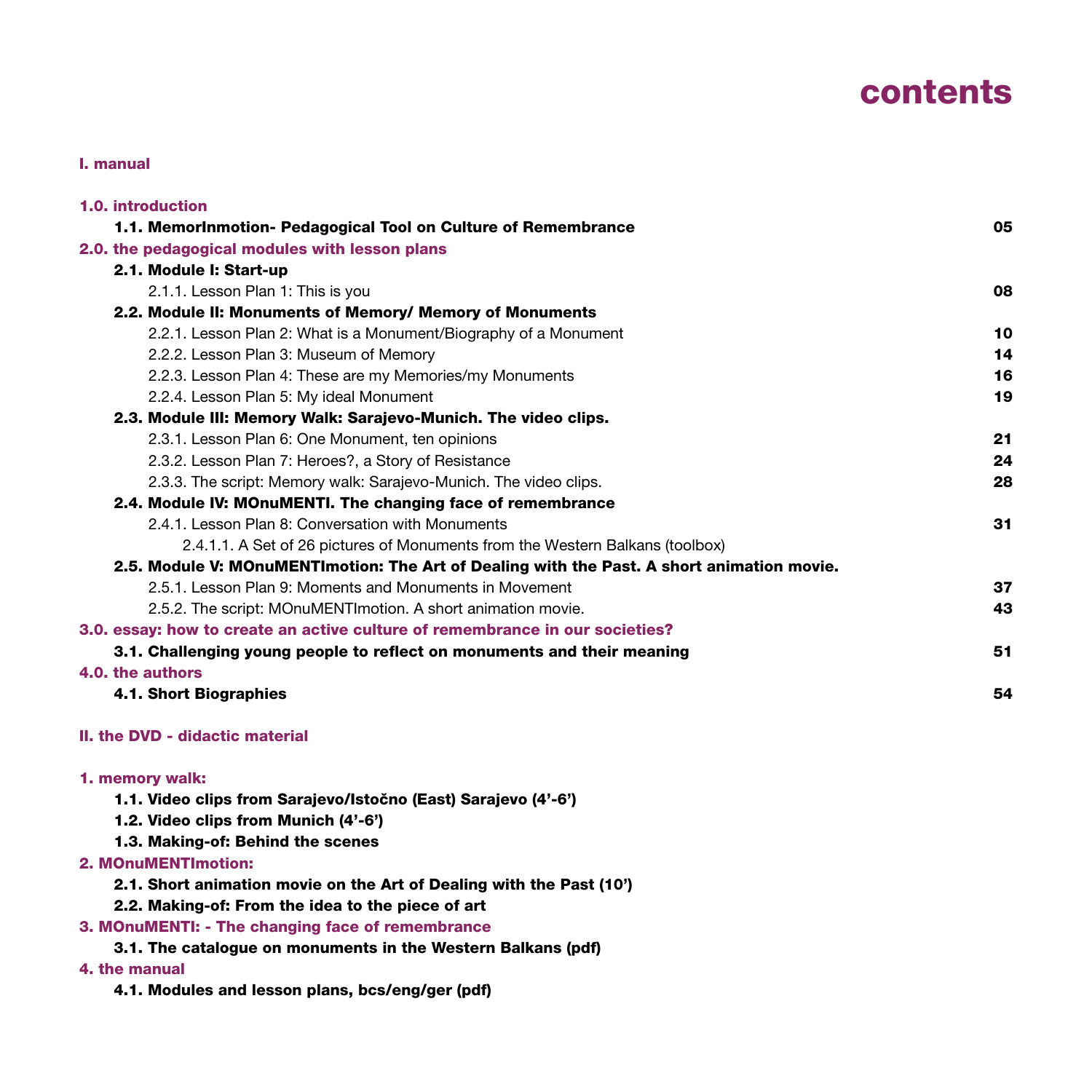"The monuments, memorials and places of remembrance represent a petrified memory. Remembrance does not equal historical truth - it is something that is voluntary-based, to a certain extent. It is what a certain community wants to preserve as memory with regard to a specific historical event..."

## Christian Hellbach

Ambassador of the Federal Republic of Germany to Bosnia and Herzegovina, in "MOnuMENTI", 2014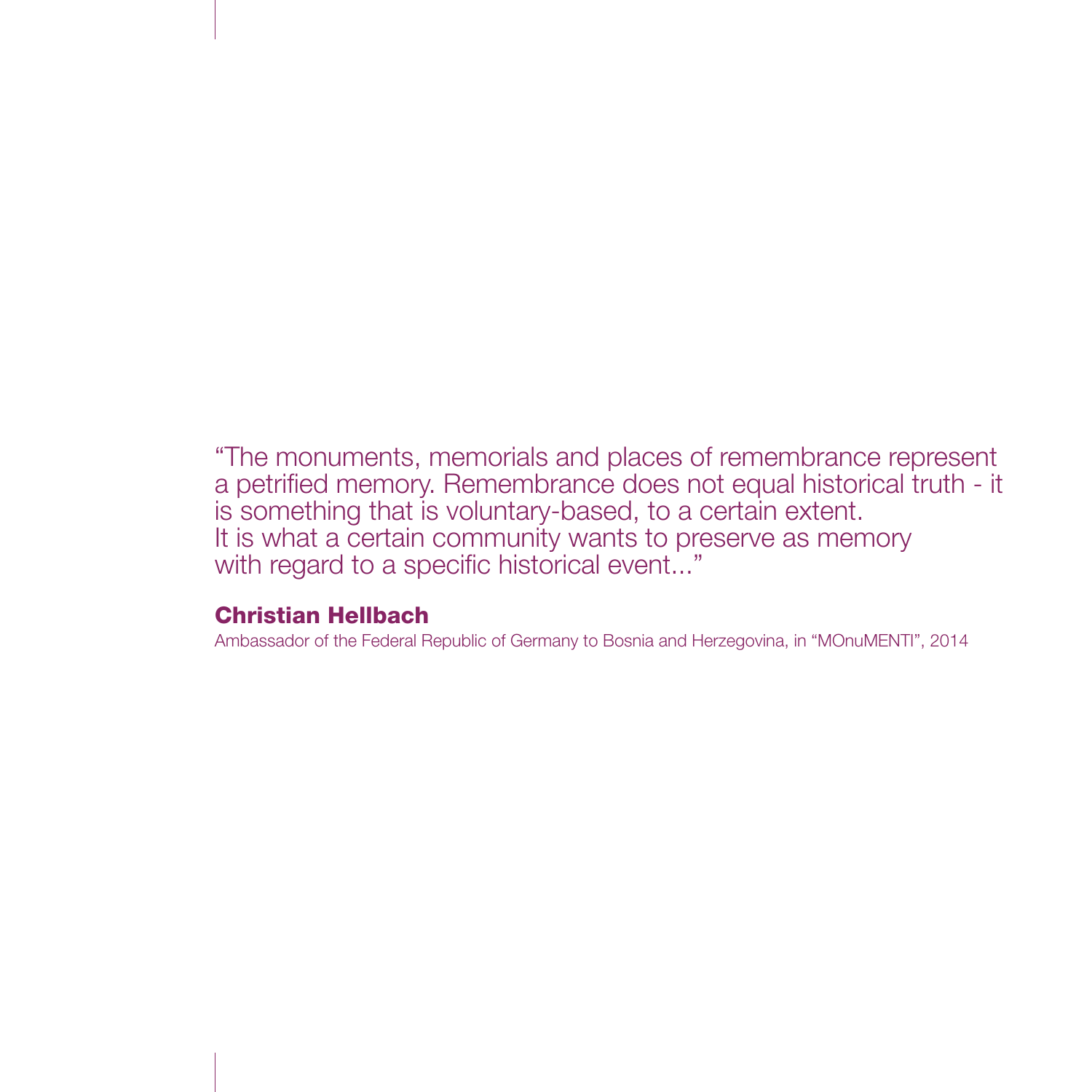# introduction

### History of the joint Project

The memorial landscape in Bosnia and Herzegovina as well as in the region is highly divided, with "memories in movement" screaming at each other in public. Although being exposed on a daily basis to cemented memories in stone, young people often know or care little about the messages behind the monuments. They grow up in a repressive socio-political and cultural climate in which the representation of the past in the present is often misused, selective and one-sided. Given this backdrop, in the course of 2013-2014 two youth-driven projects were implemented with the aim to raise awareness on memorialisation and monuments in the Western Balkans. Both projects aimed to demonstrate the importance of dealing with the past and discuss this with young people from different communities in Bosnia and Herzegovina and from abroad.

"Memory Walk" is a film workshop implemented by Youth Initiative for Human Rights BiH (YIHR BiH) and the Anne Frank House (AFH) from The Netherlands. It was organized in the neighbouring cities Sarajevo and Istočno–Sarajevo, Bosnia and Herzegovina, and in Munich, Germany, in 2013 and 2014 respectively. In the course of 5 days, young participants – coming from the different cities – set off together on a discovery journey, aiming to explore and document monuments in their immediate surroundings in order to learn more about these – often competing – cemented-in-stone memories of World War II and the wars waged in the 1990s. In addition, by interviewing passers-by they created short documentary video clips presenting biographies of monuments in Sarajevo and Munich. These clips were presented during a public screening.

The Project "MOnuMENTImotion" - The Art of Dealing with the Past (by *forum*ZFD) is an short animation movie created by 18 young students from Serbia, Kosovo, Macedonia, Bosnia and Herzegovina and Germany. Inspired by the exhibition MOnuMENTI, it depicts monuments of WWII in the Western Balkans region. The initial idea of the Project was to bring the related petrified, isolated monuments into a fictional interaction, as a metaphor for the awakened, living memories. Through this creative vision, the young students opened the door to a series of opportunities to question the history, the dominant and prevailing narratives of monuments and memory sites in the Western Balkans, and the role of art and artists in the process of memorialisation and dealing with the past.

Memory Walk and MOnuMENTImotion become MemorInmotion: A partnership project between Forum Ziviler Friedensdienst e.V./Civil Peace Service (*forum*ZFD) and Anne Frank House (the Netherlands), together with Youth Initiative for Human Rights (YIHR BiH) and the Association of History Teachers in BiH (EUROCLIO-HIP BiH)

During the summer of 2014, a joint cooperation was established between the partners of the two Projects because of the individual wishes of all partners to ensure a sustainable follow-up of their projects and to disseminate the young peoples' work to a wider audience. Since both Projects were created by and for young people, and since they have similar end products, i.e. film clips, the idea came up to develop a pedagogical toolkit that would enable teachers and educators to work with the film clips.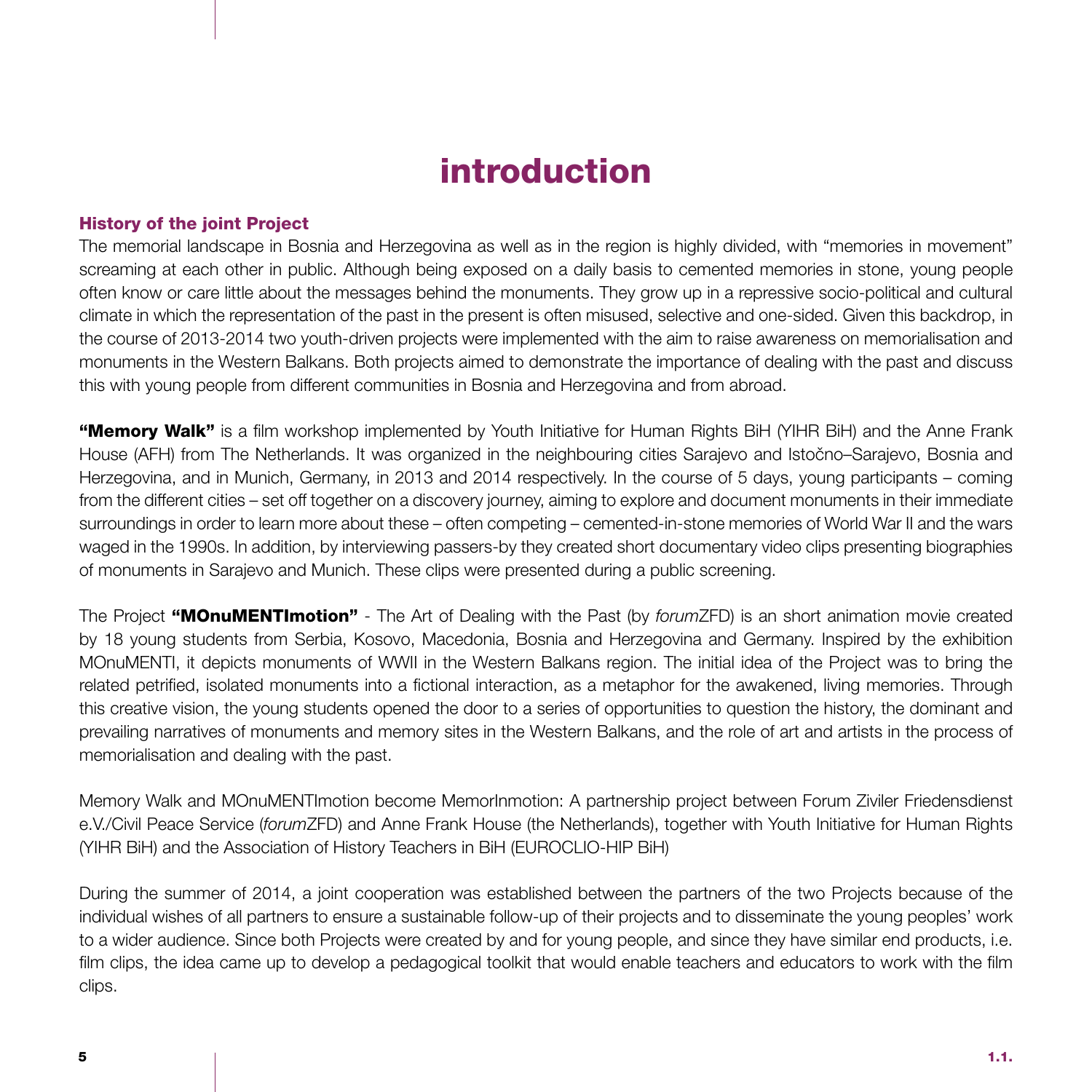In September 2014, a series of successful screenings and workshops were piloted in Sarajevo, Doboj, Maglaj, Teslić, Tesanj and Banja Luka, reaching out to more than 150 young people. The workshops aimed to explore the value of the cooperation and to test certain concepts, methods and ideas on how to raise awareness on the difficulties related to memorialisation, as well as to discuss the importance of dealing with the past. It turned out that, for many students, the monuments represented an important part of historical remembrance, making it crucial for them to be aware of how the monuments were created and who was making decisions about them. This means that, to reach this awareness they needed a reflective and critical approach to the topic. The film clips developed by both Projects proved to provide an interesting entry point to start discussion on the politics of memory.

In the period from September to December 2014, EUROCLIO-HIP, Association of History Teachers in BiH, and a number of relevant university professors and experts were asked to contribute to the development of new exercises by providing their own visions, ideas and lesson plans to the new-born project "MemorInmotion" – The Pedagogical Tool on Culture of Remembrance" that is now in front of you.

### "MemorInmotion": Context

Monuments dealt with in "MemorInmotion" show how concepts of identity have developed in the countries of the Western Balkans and partly in Germany as well during the 20th century. Given their role, monuments constitute the ideal means to present these processes in an interesting manner. The same monument can sometimes even conjure up different concepts of identity for specific geographic and temporal spaces. The transformation, destruction and neglect of the existing monuments and the development of new monuments constantly "update" political concepts and perceptions of identity.These processes of identity formation in public space can divide people and foment violence, but they can also have a reconciliatory effect. Given this backdrop, the project "MemoriInmotion" wanted to explore alternative ways to deal with difficult wartime pasts, to confront dominant historical narratives and to question the established concepts of identities. Therefore, a transnational perspective was chosen to support students in getting familiar with the process and mechanisms behind memorialisation, while providing space for a more critical debate and reflection on the topic.

### MemorInmotion: Aims

The central aim of the educational toolkit is to encourage young people in Europe to get actively engaged with history and to support them in reflecting critically on their public culture of remembrance. The authors defined the following sub-aims:

- Encouraging a critical stance towards the process of memorialisation, e.g. through contextualizing the politics of memory and becoming aware of the difficulties of monument building, and the contested meanings of the monuments;
- Increasing awareness about the young peoples' roles and responsibilities in the process of memorialisation;
- Promoting inclusive reflection on the past, present and future, in a constructive dialogue across countries;
- Contributing to establish trust between individuals and communities of different backgrounds in order to restore dialogue and rebuild peaceful relationships;
- Encouraging alternative forms of thinking on remembrance.

The Toolkit material will therefore actively engage young people to create a space for constructive dialogue and confrontation between different perceptions, for sharing new perspectives and for reflecting critically on one's own past and that of others.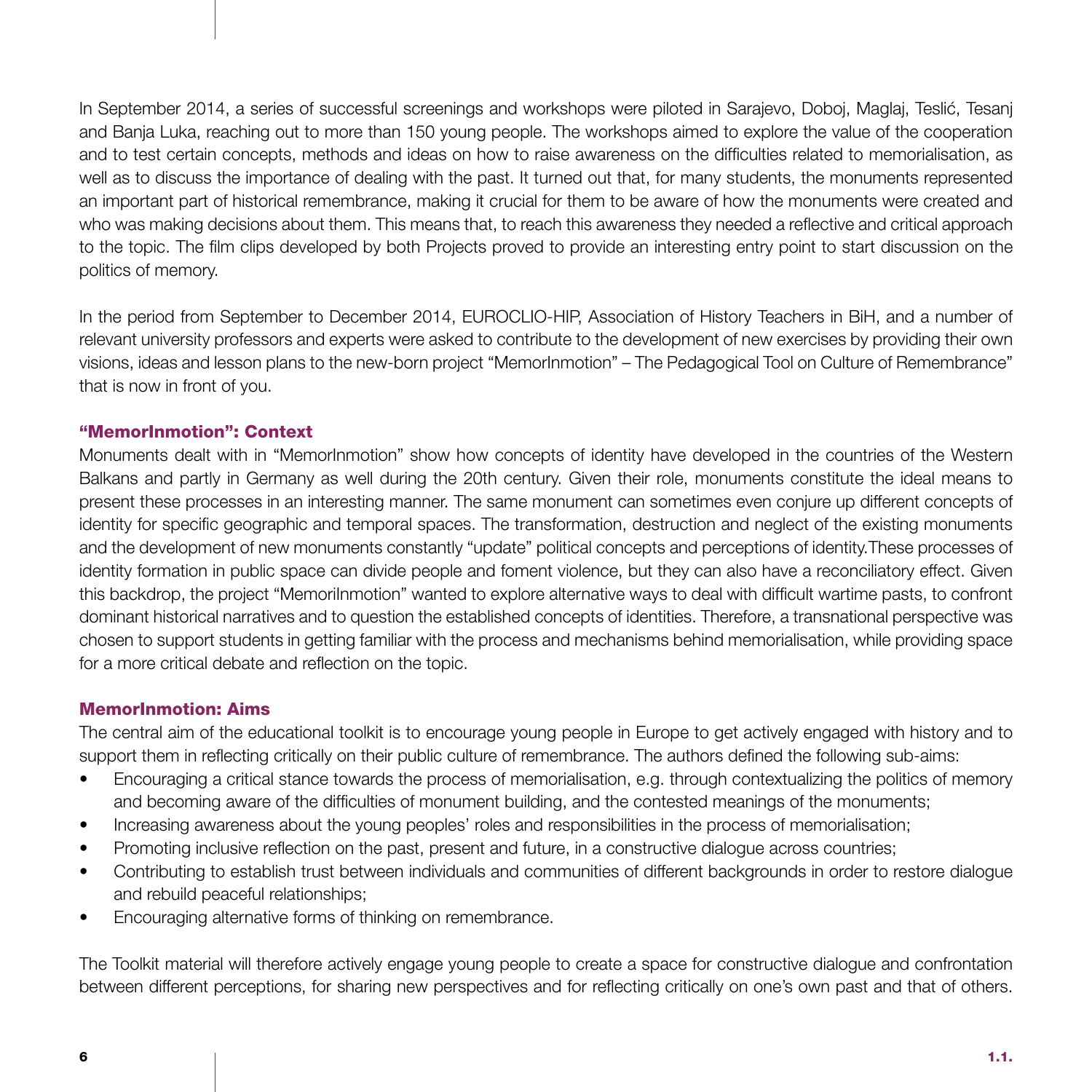Ultimately, recognizing universality of memorialisation issues all over Europe may help to move young people beyond the dominant public discourse and the various boundaries that exist in each society.

### MemorInmotion: Structure of the Manual

Constructed as an interactive toolkit for teachers, professors and educators working with 16 to 25 years old students, "MemorInmotion" contains the following:

- 5 Modules (from Identity to the Art of Dealing with the Past to issues of memorialisation and history);
- 9 Lesson Plans for school and workshop classes and youth groups active in institutional and nongovernmental cultural and educational organizations;
- 1 Essay; providing an overview of the two projects and background information on the complexity of remembrance
- Audio-visual material (1 short animated film with the making-of); 3 video clips on monuments and memory sites in Sarajevo and East-Sarajevo with the making-of ; 3 video clips on monuments in Munich (Germany)
- 1 MOnuMENTI Catalogue on monuments in the Western Balkans.

The complete pedagogical material included in the "MemorInmotion" is in BCS, English and German language. It has been developed through joint efforts of a multicultural team including university available professors, teachers, historians, and art historians from BiH and abroad. Representatives of various non-governmental organizations dealing with the issues such as nonviolent conflict management, peace building and human rights also made valuable contributions to the process of developing the pedagogical material.

With this manual and the didactic material, we hope to provide you, educators, teachers or young activists dealing with the issue of remembrance in formal or non-formal education, with a tool aimed at making young people familiar with the ways history and memory of war and conflict are presented, used and abused in public space.

The authors of "MemorInmotion" believe that these "Lessons" from and about the past, transformed in "Tools" for the future, can support a constructive and reflective discussion on memorialisation with young people in Europe, and, in turn, can hopefully contribute to more peaceful and reconciled societies.

Laura Boerhout, Anne Frank House (The Netherlands) Michele Parente, Forum Ziviler Friedensdienst e.V. (*forum*ZFD) in Bosnia and Herzegovina Christian Pfeifer, Forum Ziviler Friedensdienst e.V. (*forum*ZFD) in Serbia

> "Someone who doesn't know anything about history will make the same mistakes in the future."

### young participant

of the "MemorInmotion" Workshop in Tešanj, Bosnia and Herzegovina, September, 2014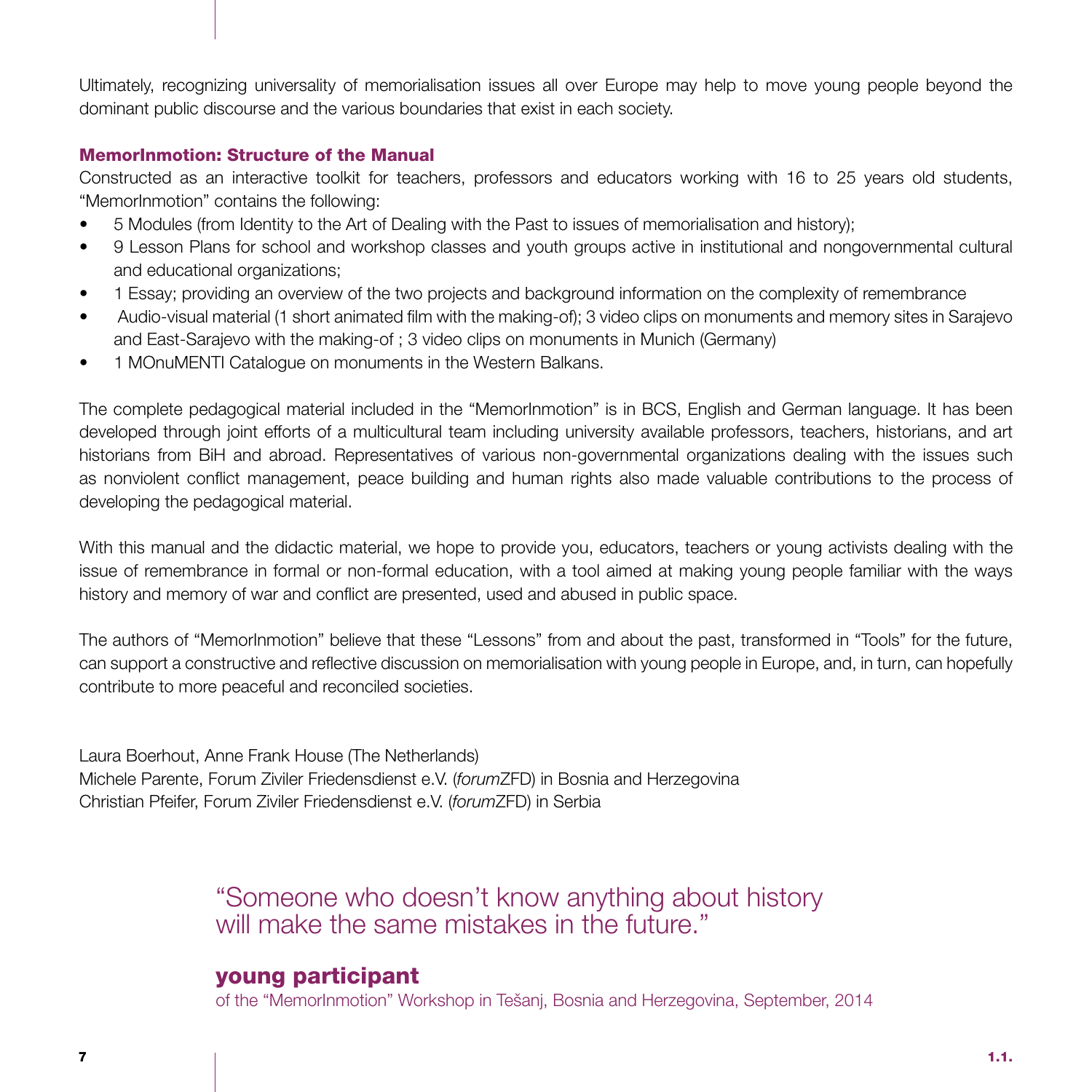| start-up                                                                                                                                                                                                                                                                                                                                                                                                                                                                                                                                                                                                                                     |
|----------------------------------------------------------------------------------------------------------------------------------------------------------------------------------------------------------------------------------------------------------------------------------------------------------------------------------------------------------------------------------------------------------------------------------------------------------------------------------------------------------------------------------------------------------------------------------------------------------------------------------------------|
| lesson plan 1                                                                                                                                                                                                                                                                                                                                                                                                                                                                                                                                                                                                                                |
| Communication and listening to each other                                                                                                                                                                                                                                                                                                                                                                                                                                                                                                                                                                                                    |
| This is You!                                                                                                                                                                                                                                                                                                                                                                                                                                                                                                                                                                                                                                 |
| Exploring Identity and Creating Group Dynamics                                                                                                                                                                                                                                                                                                                                                                                                                                                                                                                                                                                               |
| This is an introductory exercise aimed at getting to know each other better. It sets the tone for the work<br>in different, specific Modules proposed within the Manual. This is a very important part of the work with<br>the Modules as it is essential to understand and meet the participants and to make them feel at ease in<br>expressing themselves, their own ideas and attitudes. If the group dynamics is well established from the<br>very onset of the educational process, it will produce positive outcomes in the ensuing sessions.                                                                                          |
| Identity and group integration                                                                                                                                                                                                                                                                                                                                                                                                                                                                                                                                                                                                               |
| How do I define myself and how do others define me?                                                                                                                                                                                                                                                                                                                                                                                                                                                                                                                                                                                          |
| Enable participants to get to know each other better through personal contact.<br>$\bullet$<br>Encourage participants to develop their listening skills.<br>$\bullet$<br>Encourage an even-handed participation.<br>$\bullet$                                                                                                                                                                                                                                                                                                                                                                                                                |
| Participants learn about each other and share their expectations of the Modules.                                                                                                                                                                                                                                                                                                                                                                                                                                                                                                                                                             |
|                                                                                                                                                                                                                                                                                                                                                                                                                                                                                                                                                                                                                                              |
| 90 minutes                                                                                                                                                                                                                                                                                                                                                                                                                                                                                                                                                                                                                                   |
| 20-30                                                                                                                                                                                                                                                                                                                                                                                                                                                                                                                                                                                                                                        |
| Through pair and group work activities participants get to know each other better and share their<br>expectations of the Modules.                                                                                                                                                                                                                                                                                                                                                                                                                                                                                                            |
| <b>Introduction: 10 minutes</b><br>Participants are asked to count off by twos.<br>Each group is instructed to line up on the opposite sides of the room, facing each other.<br>Pair work activity: 15 minutes<br>Participants are instructed to make eye contact with someone whom they have made contact with, and to<br>share the following information with each other:<br>IPersonal information;<br>$\bullet$<br>Favourite childhood game;<br>$\bullet$<br>Most exciting thing that has happened to them in the last 30 days;<br>٠<br>Ideal vacation;<br>$\bullet$<br>The world famous monument which comes to their mind;<br>$\bullet$ |
|                                                                                                                                                                                                                                                                                                                                                                                                                                                                                                                                                                                                                                              |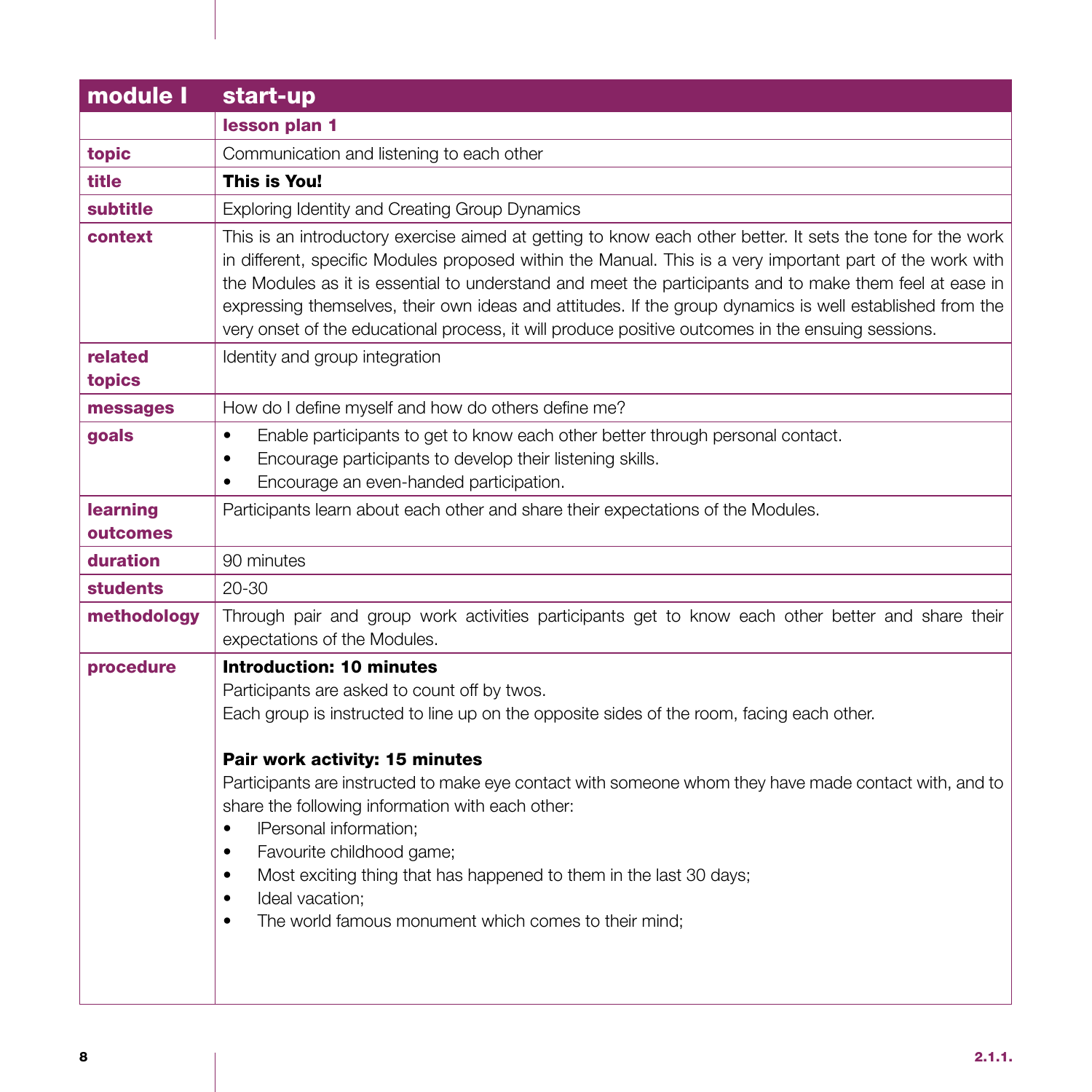|                              | Participants are further instructed to:<br>Meet and talk to each other for a total of 8 minutes;<br>Introduce their partner to the rest of the group without using notes;<br>$\bullet$                                                                                           |
|------------------------------|----------------------------------------------------------------------------------------------------------------------------------------------------------------------------------------------------------------------------------------------------------------------------------|
|                              | Group work activity: 50 minutes<br>After the allotted time, participants are instructed to introduce their partners to the rest of the group,<br>without using notes and in the first person (Example: if Mario introduces Alma, he begins by saying: "Hi,<br>my name is Alma"). |
|                              | The entire group is instructed to focus their attention on the person being introduced rather than the<br>person talking.                                                                                                                                                        |
|                              | All pairs take turns until each person is introduced to the group.                                                                                                                                                                                                               |
|                              | Debriefing:<br>Encourage participants to describe what it feels like to introduce each other and to be introduced in this<br>manner.                                                                                                                                             |
|                              | If there are an odd number of participants, the facilitator can complete the pair for this exercise.                                                                                                                                                                             |
|                              | Summarize points made.                                                                                                                                                                                                                                                           |
|                              | Facilitator's Notes:<br>During the "interview" phase, warn the participants when the 4-minute timeframe has expired so that each<br>participant will have an equal amount of time to be interviewed.                                                                             |
|                              | The participants will sometimes forget to introduce their partner by reversing roles. Intervene when this<br>happens in order to remind them of these instructions.                                                                                                              |
|                              | Do not tell the participants that roles will be reversed until the interview phase is completed.                                                                                                                                                                                 |
| material                     | Flipchart; pens; papers;                                                                                                                                                                                                                                                         |
| <b>sources</b>               | 10th International Nonviolence Summer Institute 2011, Kingian Nonviolence Conflict Reconciliation, Centre<br>for Nonviolence and Peace Studies, The University of Rhode Island                                                                                                   |
| further<br>readings          | http://www.intergroupresources.com/all-different-all-equal/<br>http://dramaresource.com/games/group-dynamics                                                                                                                                                                     |
| further<br><b>activities</b> | In MemorInmotion - Pedagogical Tool on Culture of Remembrance:<br>Module II: Memory of Monuments/Monuments of Memory<br>$\bullet$                                                                                                                                                |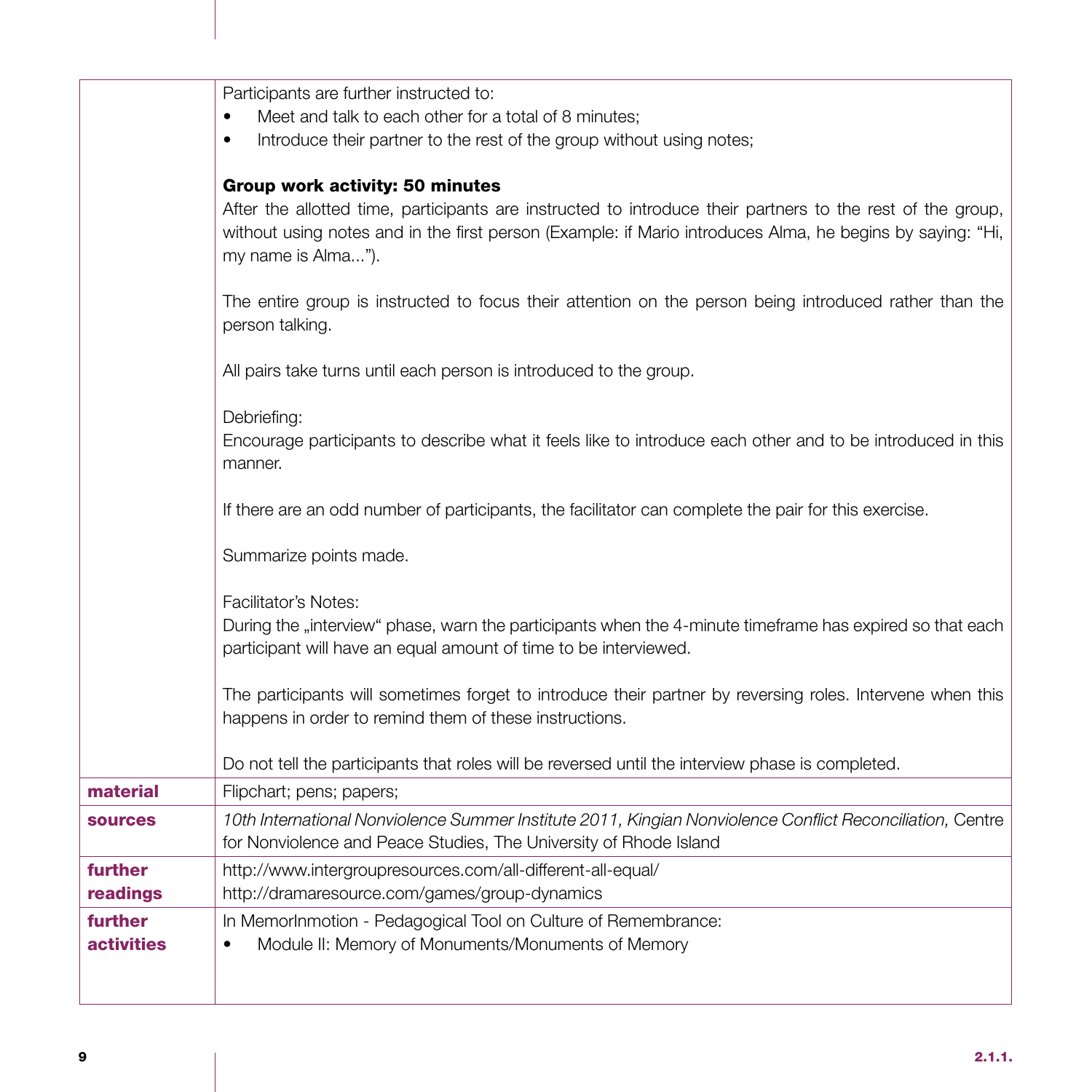| module II       | memory of monuments/monuments of memory                                                                                                                                                                           |
|-----------------|-------------------------------------------------------------------------------------------------------------------------------------------------------------------------------------------------------------------|
|                 | lesson plan 2                                                                                                                                                                                                     |
| topic           | Understanding remembrance: from mourning to contestation                                                                                                                                                          |
| title           | What is a Monument?                                                                                                                                                                                               |
|                 | &<br><b>Biography of a Monument</b>                                                                                                                                                                               |
| subtitle        | Exploring the Topic of Remembrance                                                                                                                                                                                |
| context         |                                                                                                                                                                                                                   |
|                 | In this lesson, students will begin to examine historical contexts from multiple perspectives. They will<br>focus on the process of memorialisation and explore different ways in which individuals, communities, |
|                 | and societies respond to different forms of social trauma. The students will be challenged to reflect on the                                                                                                      |
|                 | messages conveyed.                                                                                                                                                                                                |
| related         | Facing the Past; Monument-Building                                                                                                                                                                                |
| topics          |                                                                                                                                                                                                                   |
| messages        | Developing "multiperspectivity" and a critical, reflective approach in understanding the complexity and<br>sensitivity of monuments and their role in memory and remembrance;                                     |
| goals           | Explore the knowledge about monuments by introducing the topic of monuments;<br>$\bullet$                                                                                                                         |
|                 | Understand that monuments are only one form of remembrance;<br>$\bullet$                                                                                                                                          |
|                 | Understand why monuments are established and by whom, and what the monuments' message,<br>$\bullet$<br>location and design tell us about their possible significance in society;                                  |
|                 | To reflect on and compare the mechanisms and the processes of memorialisation in different countries,<br>٠                                                                                                        |
|                 | including their own.                                                                                                                                                                                              |
| learning        | Participants will be introduced to the theme of monuments and they will understand that monuments are                                                                                                             |
| outcomes        | one form of memory and remembrance.<br>Participants will understand that monument-building has as much to do with the past as with the present.                                                                   |
|                 | Participants will understand the complexity of remembrance and its differences and similarities around the                                                                                                        |
|                 | world.                                                                                                                                                                                                            |
| duration        | 30 min. (activity 1); 60 min. (activity 2);                                                                                                                                                                       |
| <b>students</b> | $20 - 30$                                                                                                                                                                                                         |
| methodology     | The Lesson Plan 2 is divided into 2 complementary activities:                                                                                                                                                     |
|                 | Activity 1: What is a Monument?                                                                                                                                                                                   |
|                 | Activity 2: Biography of a Monument;                                                                                                                                                                              |
|                 | Small group discussion and a critical analysis will encourage reflection on personal views and different                                                                                                          |
|                 | perspectives, and will challenge the students to take a critical approach in interpreting monuments and                                                                                                           |
|                 | history.                                                                                                                                                                                                          |
|                 | Case studies (possibly linked to Memory Walk video clips) are organized in small groups and are aimed at                                                                                                          |
|                 | developing research and presentation skills through collaborative group projects.                                                                                                                                 |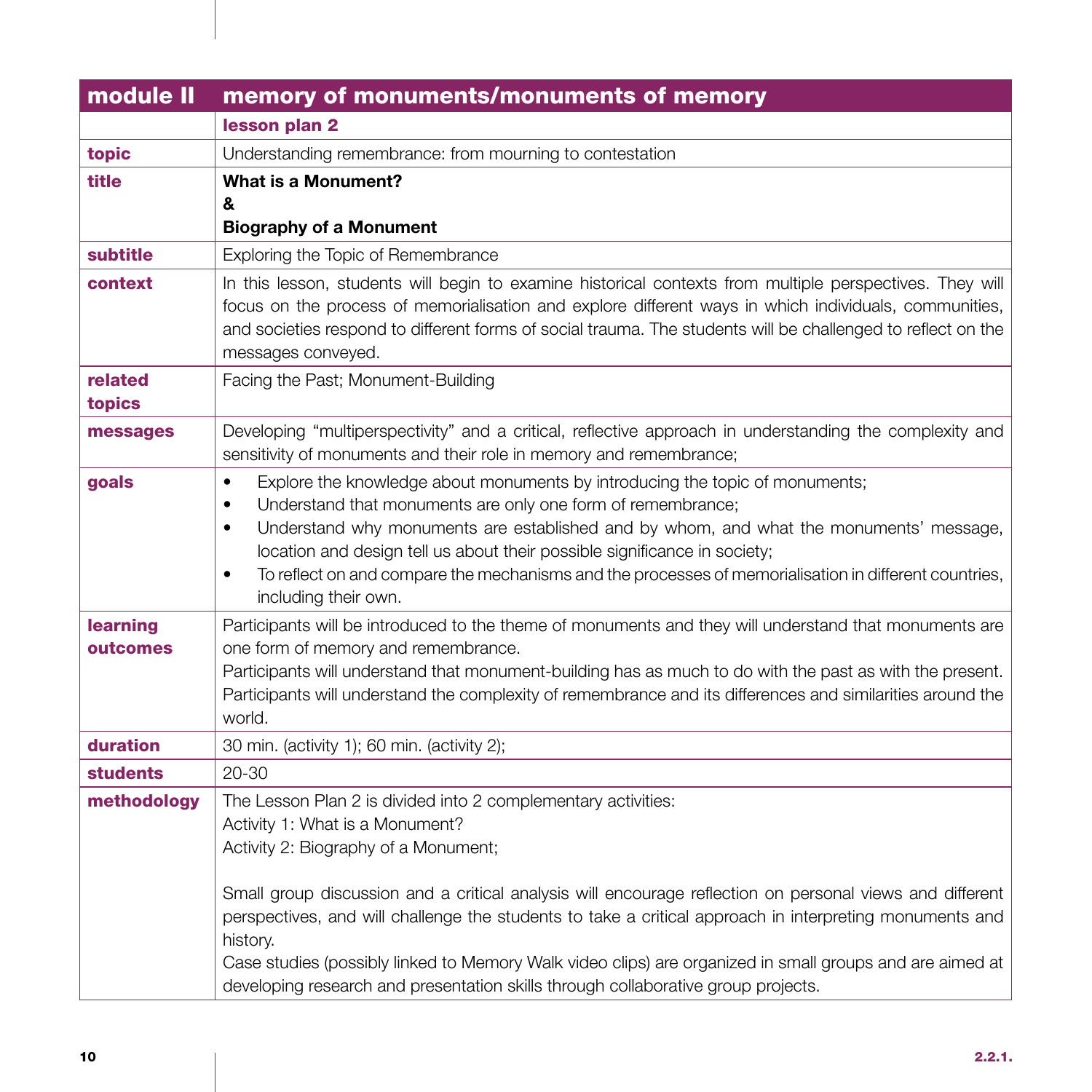| procedure | <b>Activity 1: What is a Monument?</b>                                                                                                                                                                                                                                                                                                                                                                                                                                                                                                                                                                                                                                                                                                                                                                                                                                                   |
|-----------|------------------------------------------------------------------------------------------------------------------------------------------------------------------------------------------------------------------------------------------------------------------------------------------------------------------------------------------------------------------------------------------------------------------------------------------------------------------------------------------------------------------------------------------------------------------------------------------------------------------------------------------------------------------------------------------------------------------------------------------------------------------------------------------------------------------------------------------------------------------------------------------|
|           | 1. Brainstorming Session (10 min)<br>Ask the students: "What does the word monument mean to you?" Let them write down on a post-it<br>one thought/an idea they come up with. Explain that it can be anything, from a feeling to an event.<br>Ask one of the students to collect the post-its and place them around the word "monument" on the<br>٠<br>flipchart, and let them be read out loud.<br>Ask the students about the differences and similarities they see.<br>٠<br>Try to group these differences and similarities in themes that will be discussed during later exercises:<br>٠<br>history & memory vs. present-day / emotions vs. events / aesthetics vs. message & experience                                                                                                                                                                                               |
|           | 2. Plenary Discussion (20 min)<br>Discuss (one of) the following questions with students:                                                                                                                                                                                                                                                                                                                                                                                                                                                                                                                                                                                                                                                                                                                                                                                                |
|           | Are monuments always about history? If not, why are they important in the present?<br>1.<br>Who establishes monuments and why? Ask them to think about different actors (victims, veterans,<br>2.<br>politicians, activists, and artists) and their reasons for establishing the monuments (mourning,<br>honouring, educating, blaming, provoking, informing, etc.).<br>In what other ways is history presented? Brainstorm about other ways people remember history<br>З.<br>(cemeteries, commemorations, family stories, television, books, education, and museums).<br>Why establishing a monument may be difficult and contested? Ask them to think about emotions,<br>4.<br>feelings, intrusive wartime experiences conneced to monuments that can evoke strong reactions and,<br>in addition to that, ask about the interest of different actors, such as politicians for example. |
|           | <b>Activity 2: Biography of a Monument</b>                                                                                                                                                                                                                                                                                                                                                                                                                                                                                                                                                                                                                                                                                                                                                                                                                                               |
|           | 1. Preparation<br>Prepare 4-5 monument case studies (as many groups you want, up to 5 persons per group). These can<br>be linked to the Memory Walk video clips.                                                                                                                                                                                                                                                                                                                                                                                                                                                                                                                                                                                                                                                                                                                         |
|           | 2. Small Group Work (60 min)<br>Divide the participants into small research groups of 4 to 6 participants. Ask the "research groups" to<br>discover the monuments across Europe with the help of the "Guide", which allows them to "read" a<br>monument, giving some examples at each entry. They can use the Memory Walk film clips and online<br>materials as sources for preparing their research. Announce that the groups will have 40 minutes to<br>complete their research work and additional 20 minutes to design together a short PowerPoint presentation<br>or a poster about their respective monuments, which they will present to the entire group.                                                                                                                                                                                                                        |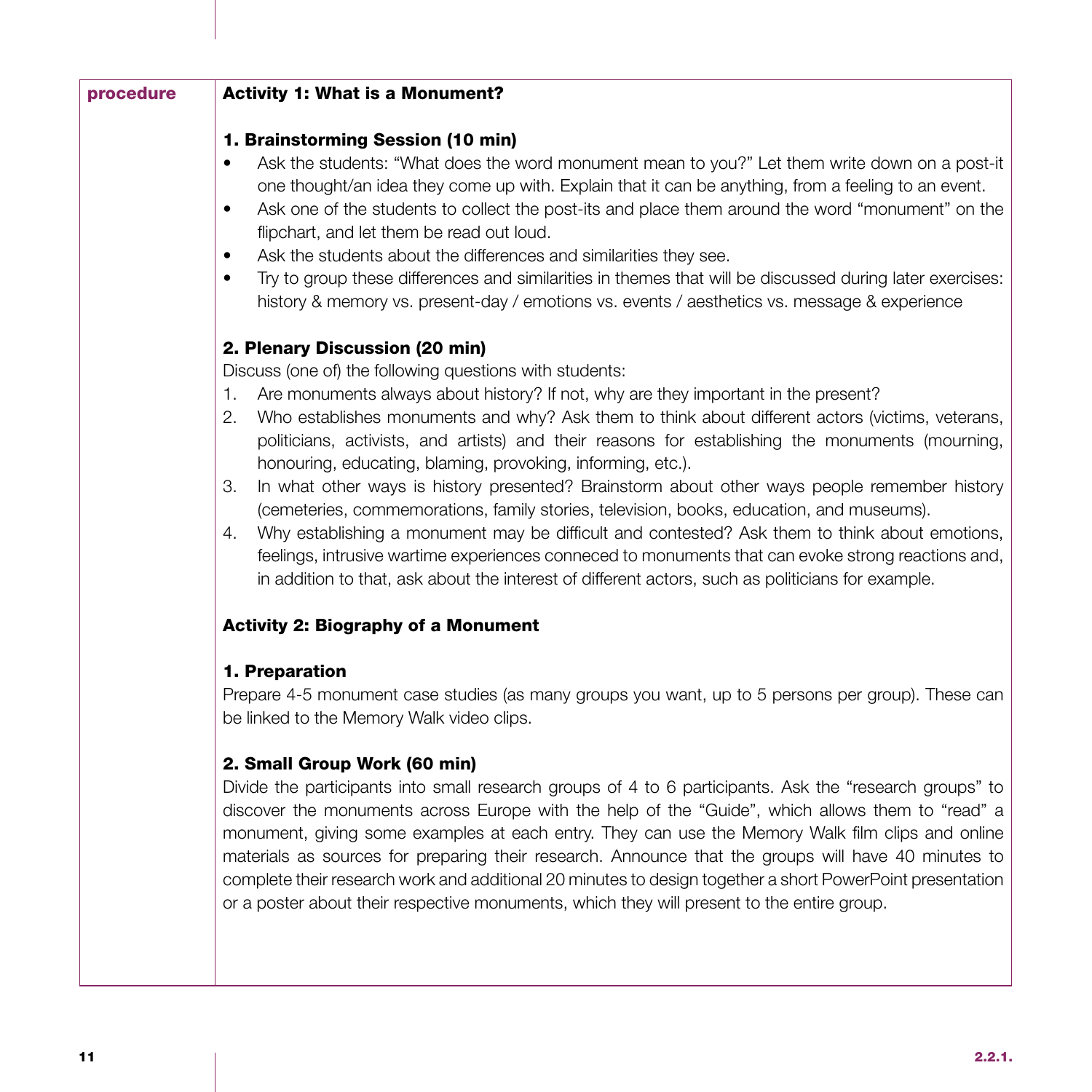#### 3. Presentations and Posters (30 min)

Let each group present their monument.

### 4. Plenary Discussion (30 min)

Suggestions for discussion topics:

- How was it to conduct this activity? What new things did you learn about monuments?
- Did you observe any similarities among the monuments in different countries? Think of the similarities in terms of aesthetics and message and try to think with the group about the reasons behind these similarities (you may focus the discussion on the fact that historical controversies are universal and that each country has its own difficult events to commemorate).
- Did you observe any differences among the monuments in different countries? Think of the differences in terms of the monuments' aesthetics and message and try to think with the group why the differences occur (you may focus your discussion on the time since the end of the war, the origin of the conflict/ peace agreement, the current socio-political climate, etc.).

### A Guide to "Read" a Monument: what questions you can/should ask

### I. Historical event:

• To what historical event is the monument related?

### II. Creation of the monument:

- Who initiated creation of the monument and what was the decision-making process?
- When was it built / in which context?
- How was it financed?
- When, how and by whom was it inaugurated?

### III. The monument itself and its function:

- What kind of location is this? (authentic/symbolic/far away/prominent)
- What form/design does it have? (abstract/figurative/traditional/modern)
- What symbols does it (not) use? (religious/political/emotional)
- What inscription /text is there?
- What perspective/message does it want to present concerning the related historical event? (inclusive message / exclusive message, honouring/blaming/denying/educating)
- For or against whom is the monument? (victims/perpetrators/helpers)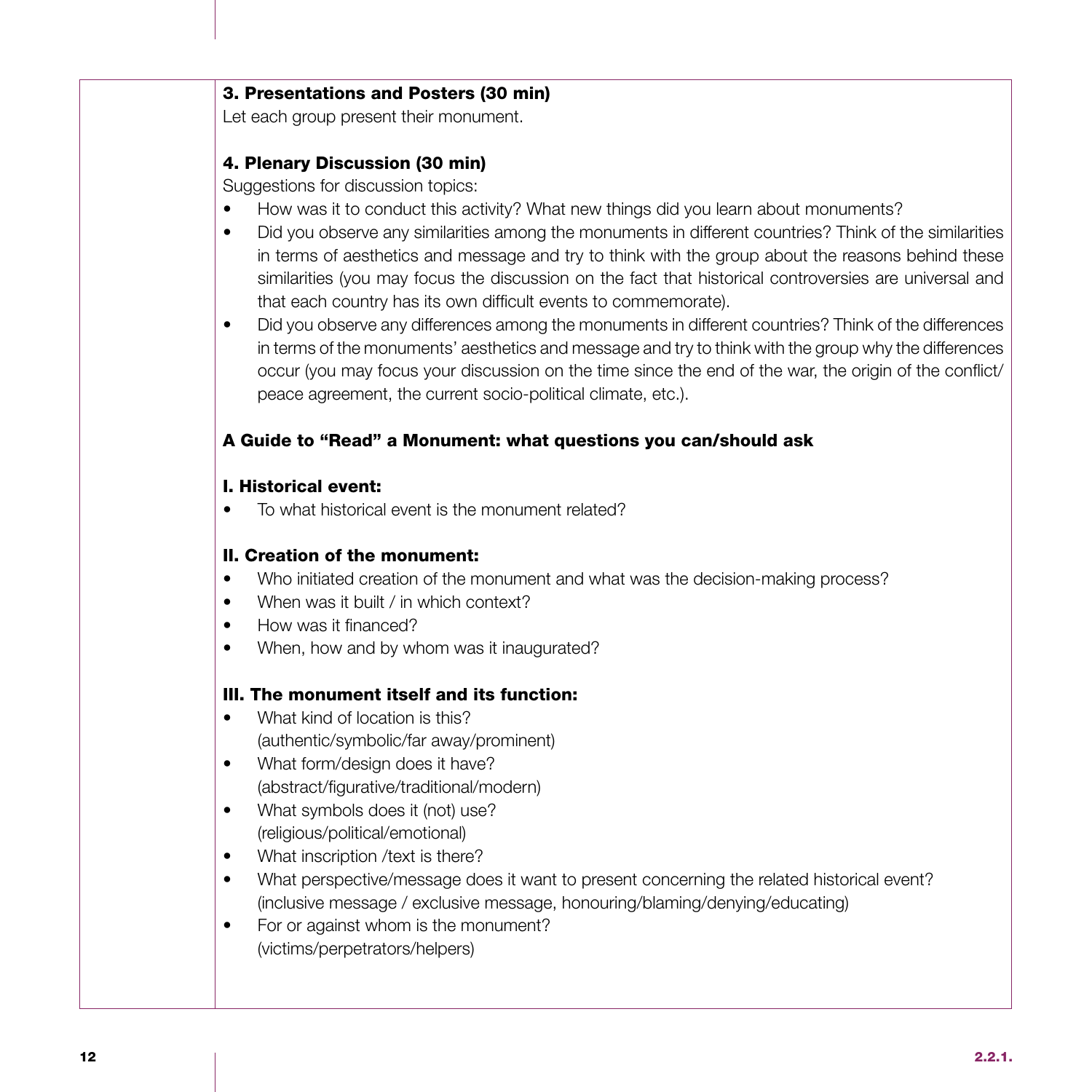|                   | Who is the message addressed to?                                                                           |
|-------------------|------------------------------------------------------------------------------------------------------------|
|                   | (language: locals/foreigners)                                                                              |
|                   | Does the monument communicate with and engage the visitor?<br>$\bullet$                                    |
|                   | IV. "The life after":                                                                                      |
|                   | How does the monument look like today?<br>$\bullet$                                                        |
|                   | (protected/damaged)                                                                                        |
|                   | Has the form or the message been changed?<br>$\bullet$                                                     |
|                   | Is it used for (official) commemorations or other activities?<br>$\bullet$                                 |
|                   | Is it part of every-day (city) life and if so, how is it used?<br>$\bullet$                                |
|                   |                                                                                                            |
|                   | V. Reception and perception: reactions to the monument:                                                    |
|                   | How did people react when it was planned/constructed?<br>٠                                                 |
|                   | Did the monument provoke discussions /controversies?<br>$\bullet$                                          |
|                   | How do people perceive the monument now?<br>$\bullet$                                                      |
| material          | Flipchart with one page containing the word "monument" written in large capital letters; posters; laptops  |
|                   | with Internet connection; copies of the guide "How to Read a Monument?";                                   |
| <b>sources</b>    | Memory Walk scripts and film clips (in DVD: MemorInmotion - Pedagogical Tool on Culture of Remembrance)    |
| further           | In: MemorInmotion - Pedagogical Tool on Culture of Remembrance:                                            |
| readings          | Module IV: MonuMENTI - The Changing Face of Remembrance.<br>$\bullet$                                      |
|                   | The Catalogue MOnuMENTI, as a PDF document included on the DVD "MemorInmotion"<br>٠                        |
| further           | In: MemorInmotion - Pedagogical Tool on Culture of Remembrance:                                            |
| <b>activities</b> | Module II: "Memory of Monuments/ Monuments of Memory"- Lesson Plan 2: Museum of Memory<br>$\bullet$        |
|                   | Module II: "Memory of Monuments/ Monuments of Memory" - Lesson Plan 5: My Ideal Monument<br>$\bullet$      |
|                   | Module II: "Memory of Monuments/ Monuments of Memory" - Lesson Plan 4: These are My Memories/<br>$\bullet$ |
|                   | Monuments                                                                                                  |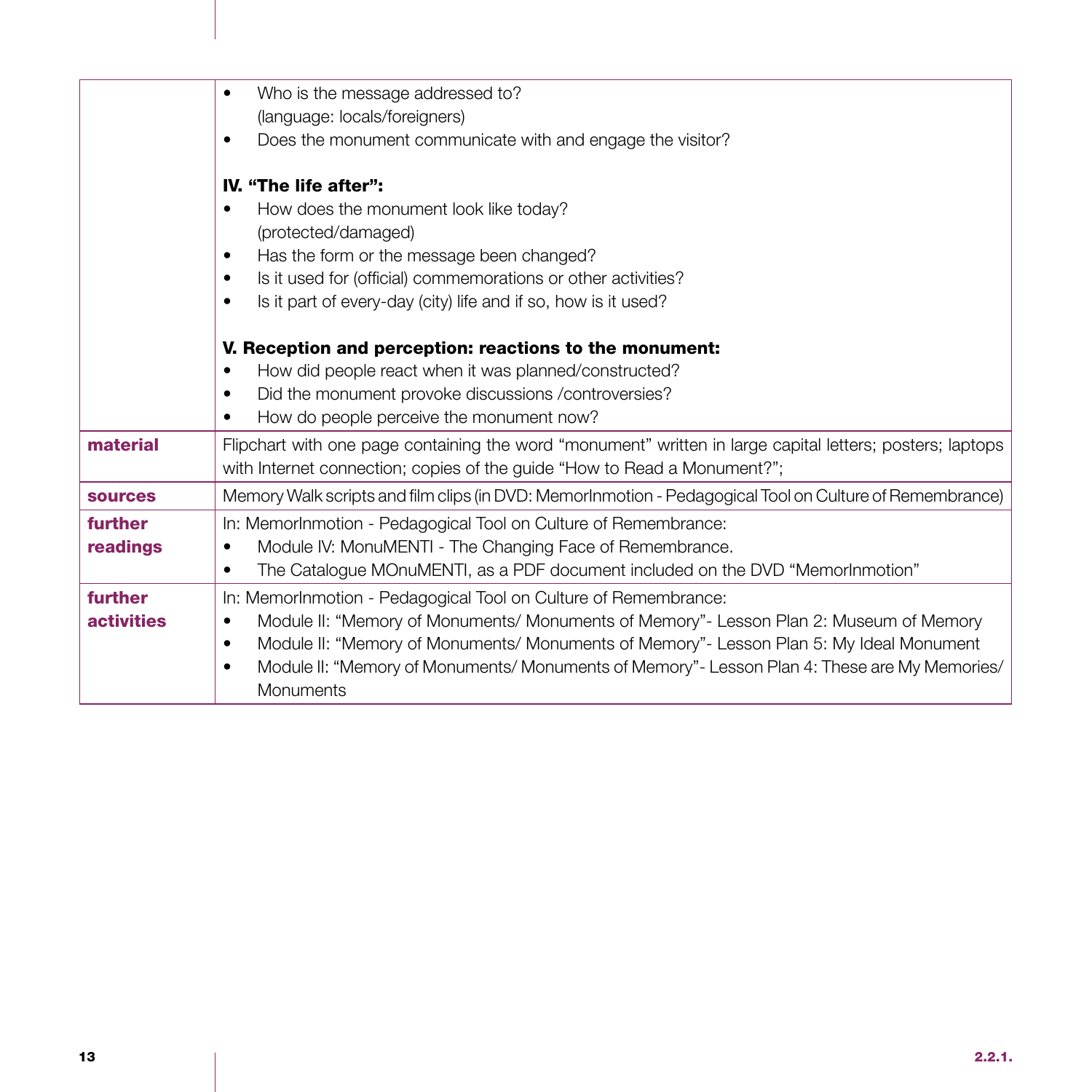| module II            | memory of monuments/monuments of memory                                                                                                                                                                                                                                                                                                                                                                                                                                                                                                                                                                                                                                                                                                                                                                                                                                       |
|----------------------|-------------------------------------------------------------------------------------------------------------------------------------------------------------------------------------------------------------------------------------------------------------------------------------------------------------------------------------------------------------------------------------------------------------------------------------------------------------------------------------------------------------------------------------------------------------------------------------------------------------------------------------------------------------------------------------------------------------------------------------------------------------------------------------------------------------------------------------------------------------------------------|
|                      | lesson plan 3                                                                                                                                                                                                                                                                                                                                                                                                                                                                                                                                                                                                                                                                                                                                                                                                                                                                 |
| topic                | Challenges of monument-building                                                                                                                                                                                                                                                                                                                                                                                                                                                                                                                                                                                                                                                                                                                                                                                                                                               |
| title                | <b>Museum of Memory</b>                                                                                                                                                                                                                                                                                                                                                                                                                                                                                                                                                                                                                                                                                                                                                                                                                                                       |
| <b>subtitle</b>      | Examining the Commemorative Arena                                                                                                                                                                                                                                                                                                                                                                                                                                                                                                                                                                                                                                                                                                                                                                                                                                             |
| context              | In this lesson students will examine historical contexts from multiple perspectives. They will focus on the<br>process of memorialisation and monument-building from the perspective of different voices affected by<br>various forms of social trauma. They will explore memorials in order to study the past and the present<br>power relations, and they will make connections between memory and the official history.                                                                                                                                                                                                                                                                                                                                                                                                                                                    |
| related<br>topics    | Critical reflection; Monument-building; Facing the Past;                                                                                                                                                                                                                                                                                                                                                                                                                                                                                                                                                                                                                                                                                                                                                                                                                      |
| messages             | To recognize complexity of the memorialisation process in the society.                                                                                                                                                                                                                                                                                                                                                                                                                                                                                                                                                                                                                                                                                                                                                                                                        |
| goals                | To discuss the (difficult) process of memorialisation in societies.                                                                                                                                                                                                                                                                                                                                                                                                                                                                                                                                                                                                                                                                                                                                                                                                           |
| learning<br>outcomes | Participants will get a better insight into all layers of processes behind memorialisation and monument-<br>building decisions;<br>Participants will recognize the variety of voices and the sensitivity of building monuments after war and<br>conflict.                                                                                                                                                                                                                                                                                                                                                                                                                                                                                                                                                                                                                     |
| duration             | 60 min.                                                                                                                                                                                                                                                                                                                                                                                                                                                                                                                                                                                                                                                                                                                                                                                                                                                                       |
| <b>students</b>      | $20 - 30$                                                                                                                                                                                                                                                                                                                                                                                                                                                                                                                                                                                                                                                                                                                                                                                                                                                                     |
| methodology          | Through a research-based activity and in small groups, students will explore different perspectives related<br>to monument-building and will discuss the situations when such decisions are contested.                                                                                                                                                                                                                                                                                                                                                                                                                                                                                                                                                                                                                                                                        |
| procedure            | 1. Introduction and Explanation of the Exercise (10 min)<br>Divide students in groups of 5 and assign them each a historical event to commemorate on behalf of<br>victims' association. Let the students pick one of the roles from a card (a mayor of the city, an architect,<br>a historian, an activist, a representative of victims' association) and explain that they have to create a<br>monument in their small group which would reflect the historical event best.<br>2. Small Group Work (15 min)<br>Tell each group to reflect on the main idea of the monument and its realization.<br>The monument's location and the reason behind it;<br>$\bullet$<br>Funding;<br>$\bullet$<br>Aesthetics;<br>$\bullet$<br>Message (educating/warning/blaming/mourning, etc.);<br>Outreach and promotions (such as a ceremony);<br>Target group of the monument;<br>$\bullet$ |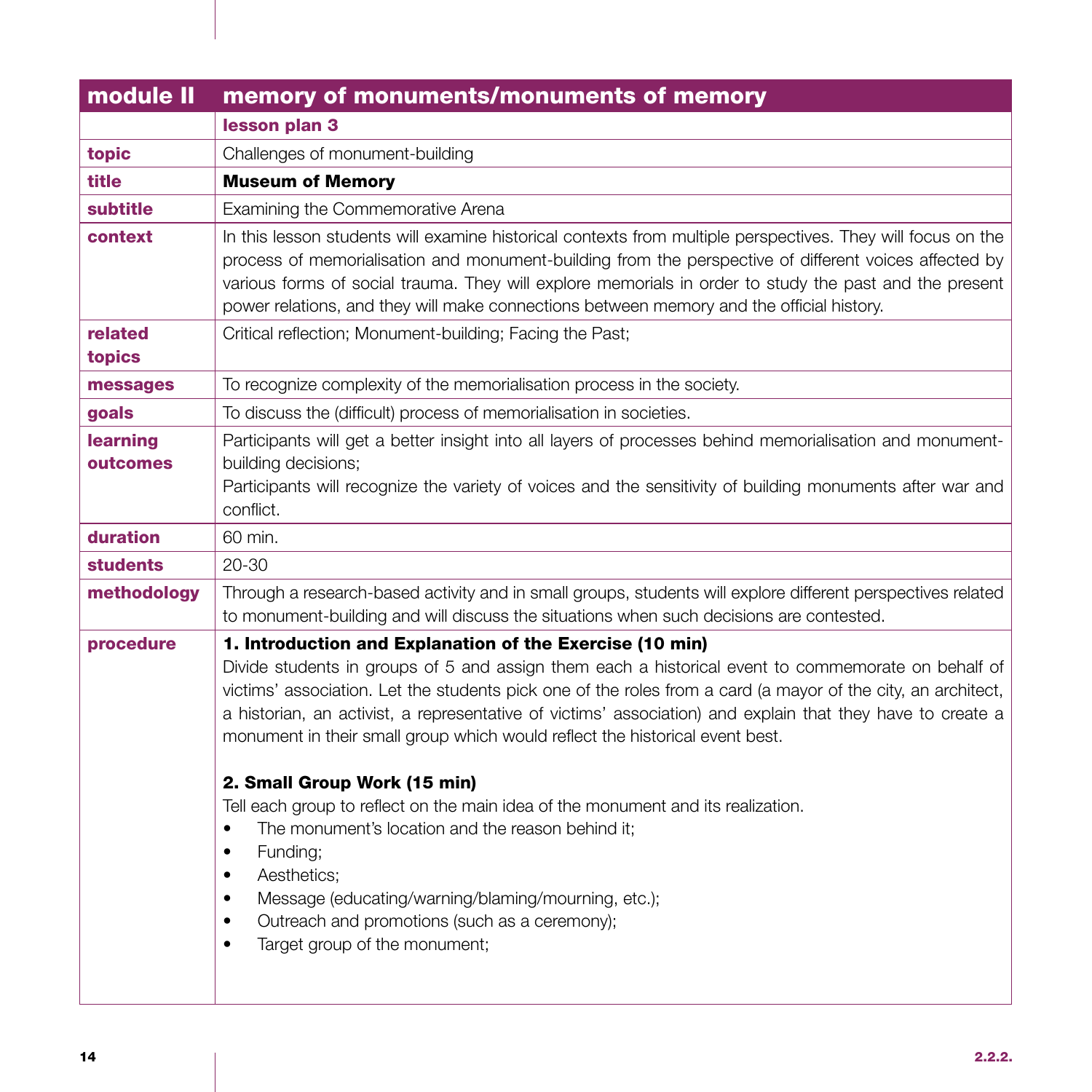|                              | 3. Poster Preparation (15 min)                                                                                                                                                                                                                                                                                                                                           |
|------------------------------|--------------------------------------------------------------------------------------------------------------------------------------------------------------------------------------------------------------------------------------------------------------------------------------------------------------------------------------------------------------------------|
|                              | Prepare a poster and present it to the group.                                                                                                                                                                                                                                                                                                                            |
|                              | 4. Poster Presentation (20 min)<br>Let each group present their monument and ask them the following questions:<br>How did you get the idea for the monument?<br>What was the reason for choosing that monument?<br>$\bullet$<br>Was it easy or difficult to reach a consensus?<br>$\bullet$<br>In a general discussion, you may want to focus on the following question: |
|                              | What makes the monument-building contested?                                                                                                                                                                                                                                                                                                                              |
| material                     | Colourful pens; markers; flipchart; A4 paper sheets; role cards;                                                                                                                                                                                                                                                                                                         |
| <b>sources</b>               | In MemorInmotion - Pedagogical Tool on Culture of Remembrance:<br>Module III: "Memory Walk - Video clips"<br>$\bullet$                                                                                                                                                                                                                                                   |
| further<br>readings          | In MemorInmotion - Pedagogical Tool on Culture of Remembrance:<br>Module IV: MOnuMENTI - The Changing Face of Remembrance;<br>See also the Catalogue MonuMENTI - The Changing Face of Remembrance as a PDF document on<br>$\bullet$<br>the DVD "MemorInmotion";<br>See also the script: Memory Walk, as a PDF document on the DVD "MemorInmotion"                        |
| further<br><b>activities</b> | In MemorInmotion - Pedagogical Tool on Culture of Remembrance:<br>Module II: "Memory of Monuments/Monuments of Memory" - Lesson Plan 4: These are My Monuments/<br>٠<br>My Memories                                                                                                                                                                                      |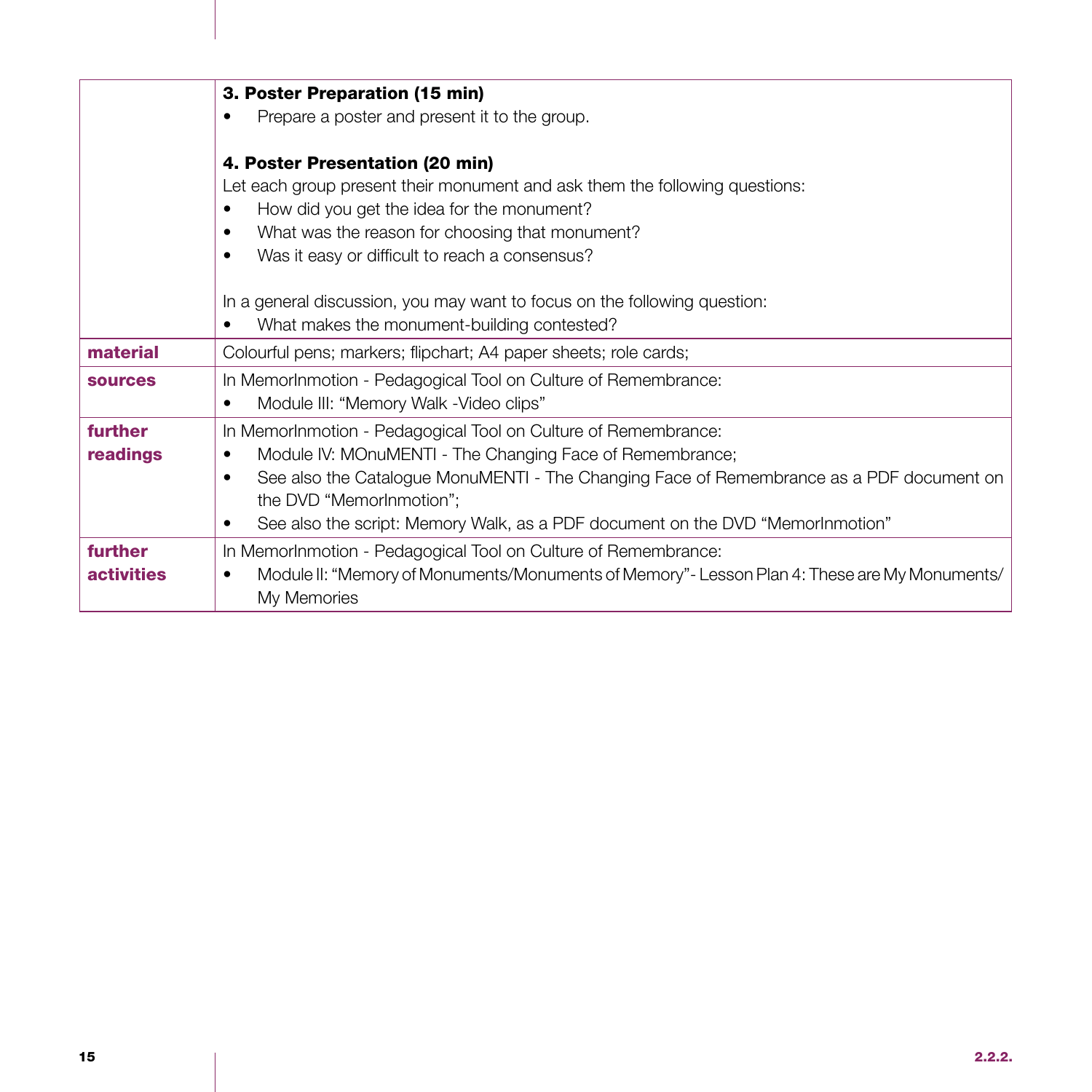| module II            | memory of monuments/monuments of memory                                                                                                                                                                                                                                                                                                                                                                                                                                                                                                                                                                                                                                                                                                      |
|----------------------|----------------------------------------------------------------------------------------------------------------------------------------------------------------------------------------------------------------------------------------------------------------------------------------------------------------------------------------------------------------------------------------------------------------------------------------------------------------------------------------------------------------------------------------------------------------------------------------------------------------------------------------------------------------------------------------------------------------------------------------------|
|                      | lesson plan 4                                                                                                                                                                                                                                                                                                                                                                                                                                                                                                                                                                                                                                                                                                                                |
| topic                | Recording memory and investigating monuments                                                                                                                                                                                                                                                                                                                                                                                                                                                                                                                                                                                                                                                                                                 |
| title                | <b>These are My Memories/ Monuments</b>                                                                                                                                                                                                                                                                                                                                                                                                                                                                                                                                                                                                                                                                                                      |
| subtitle             | Local History, Oral History, My History                                                                                                                                                                                                                                                                                                                                                                                                                                                                                                                                                                                                                                                                                                      |
| context              | By exploring the relevance of monuments and memorials students discover that one way of assuming<br>the responsibility for the past, and addressing social trauma, is to preserve its memory. They explore the<br>importance of monuments as societal gestures of remembering the past and acknowledging injustice.                                                                                                                                                                                                                                                                                                                                                                                                                          |
| related<br>topics    | Monuments and Memory                                                                                                                                                                                                                                                                                                                                                                                                                                                                                                                                                                                                                                                                                                                         |
| messages             | The students will take a critical stand in reflecting upon the role of historical memory.                                                                                                                                                                                                                                                                                                                                                                                                                                                                                                                                                                                                                                                    |
| goals                | To make students aware that history is a part of their life/surroundings;<br>$\bullet$<br>To introduce them to the process of exploring the monuments;<br>$\bullet$<br>To let them engage with their community and family memory;<br>$\bullet$<br>To encourage students to present their findings about historical memory by employing creative<br>$\bullet$<br>methods and multi-media.                                                                                                                                                                                                                                                                                                                                                     |
| learning<br>outcomes | Participants will make informed connections between past events and issues they live today, as well as<br>creatively express historical understanding.<br>Participants will see the difference between the personal memory and the official history.<br>Participants will critically reflect upon the role that historical memory is playing in promoting informed civic<br>practice and participation.                                                                                                                                                                                                                                                                                                                                      |
| duration             | Preparation - 1 hour; Homework - 2 hours; Final presentation - 2 hours;                                                                                                                                                                                                                                                                                                                                                                                                                                                                                                                                                                                                                                                                      |
| <b>students</b>      | $20 - 30$                                                                                                                                                                                                                                                                                                                                                                                                                                                                                                                                                                                                                                                                                                                                    |
| methodology          | By applying interview methods and the Teaching Strategy: "Living Images" (that bring historical images to<br>life), students will develop a closer and deeper understanding of historical memory, and at the same time<br>be given an opportunity to exercise the interview and collaboration practice with their peers.                                                                                                                                                                                                                                                                                                                                                                                                                     |
| procedure            | 1. Introduction: Exercise and watching the film clip (15 minutes)<br>Watch one of the Memory Walk film clips. Explain to students that they will conduct a similar small-scale<br>research project. Ask them to look for a monument close to their home; to do a research on it (Internet,<br>library); to interview 1-2 persons about the monument; to take a photo of the monument and the persons<br>they interviewed (preferably by the monument); and to prepare a relevant presentation.<br>2. Preparation of interviews (30 min)<br>Ask the students to conduct - individually - oral interviews with their parents, other family members or<br>neighbours about their respective views of the monument. What do they think about it? |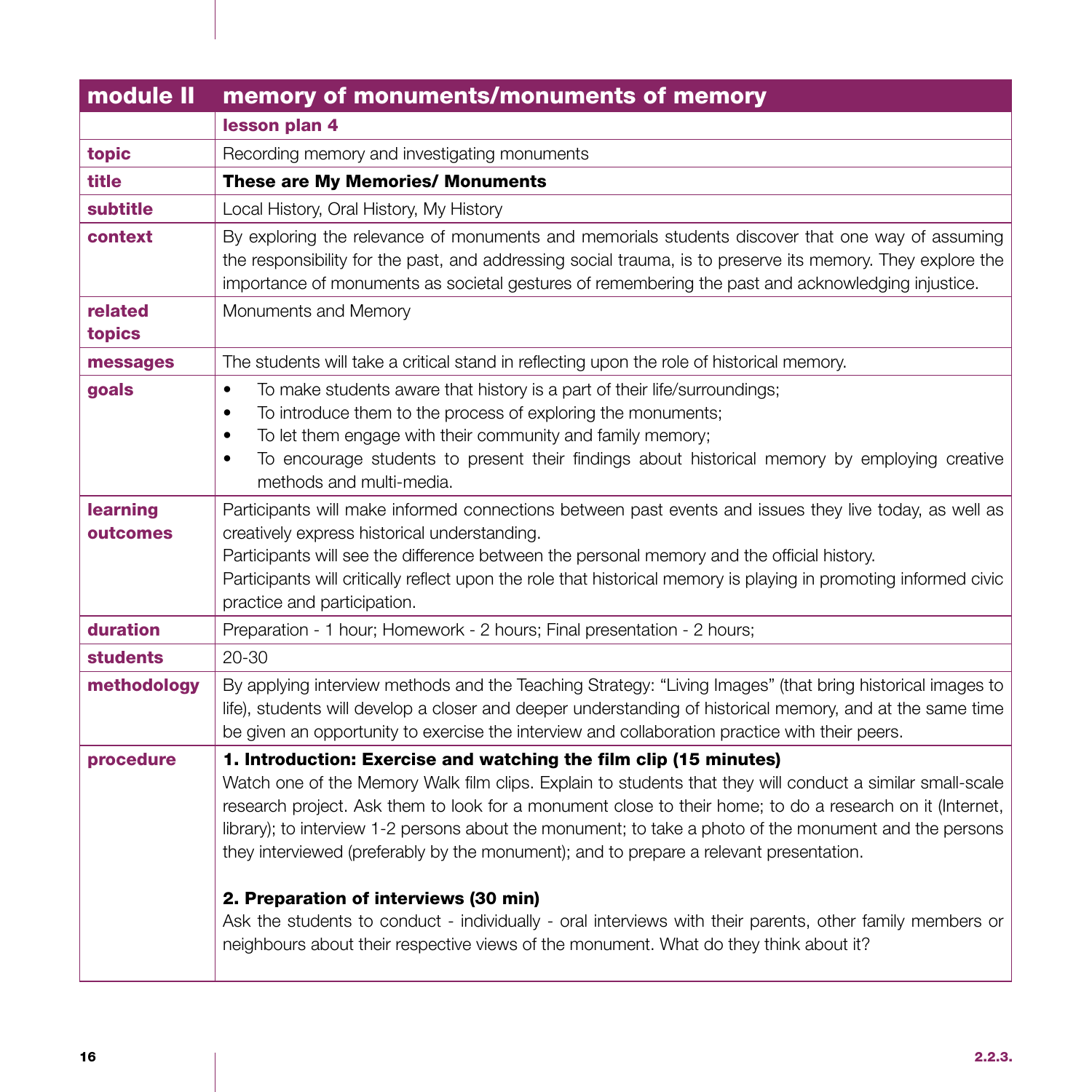Prepare a short Question List with the students beforehand. For some useful ideas, look for different questions in the transcripts of the Memory Walk film clips.

\*\*Students work on their research projects at home.\*\*

### 3. Exchanging findings: Small Group Work (45 minutes)

Give the students directions presented below to refer to as they engage in this activity. Divide them into small groups of 4-5 to work together.

- Review each photo and interview notes, one by one, and answer the following questions:
	- What is the context of this photo?
	- What do you see? Specifically, what do you notice about this monument? What are the stories of the people you interviewed? What are their memories? How did they feel when they told you a story?
	- What does this image tell you about the monument and history?
- After answering these questions for each picture, create a "living image" for each one. A "living image" recreates the scene from the picture in real life. Think about yourselves as actors who are supposed to assume physical positions, gestures and facial expressions of the figures in the photograph. Each image should have a "director" who helps coordinate the scene. The picture should be a "freeze frame," where actors hold their position for at least 10 seconds.
- Once you have created your living images, decide in which order you would like to display them. Then, work on transitioning from one image to the next so that your group can present these pictures seamlessly to the larger class.

(To emphasize the mood expressed by each picture, you could have students select music to accompany their performance.)

### 4. Performance Presentation (30 minutes)

• Groups share their work with the full group. Groups present their living images in silence. The audience interprets the scenes as they view them. After each group presents, they can take questions from the audience. Between performances, students can record what they learned about the historical time period from viewing these "living images."

### 5. Plenary Discussion, Debriefing and Reflection (45 min)

Debriefing:

After all groups have performed, you can facilitate a class discussion about what the interviews and stories presented in the "living images" reveal about the history and the present. Students may arrive at different interpretations of what they viewed. Encourage students to use evidence to defend their interpretations and invite them to change their interpretations as they hear their peers' ideas.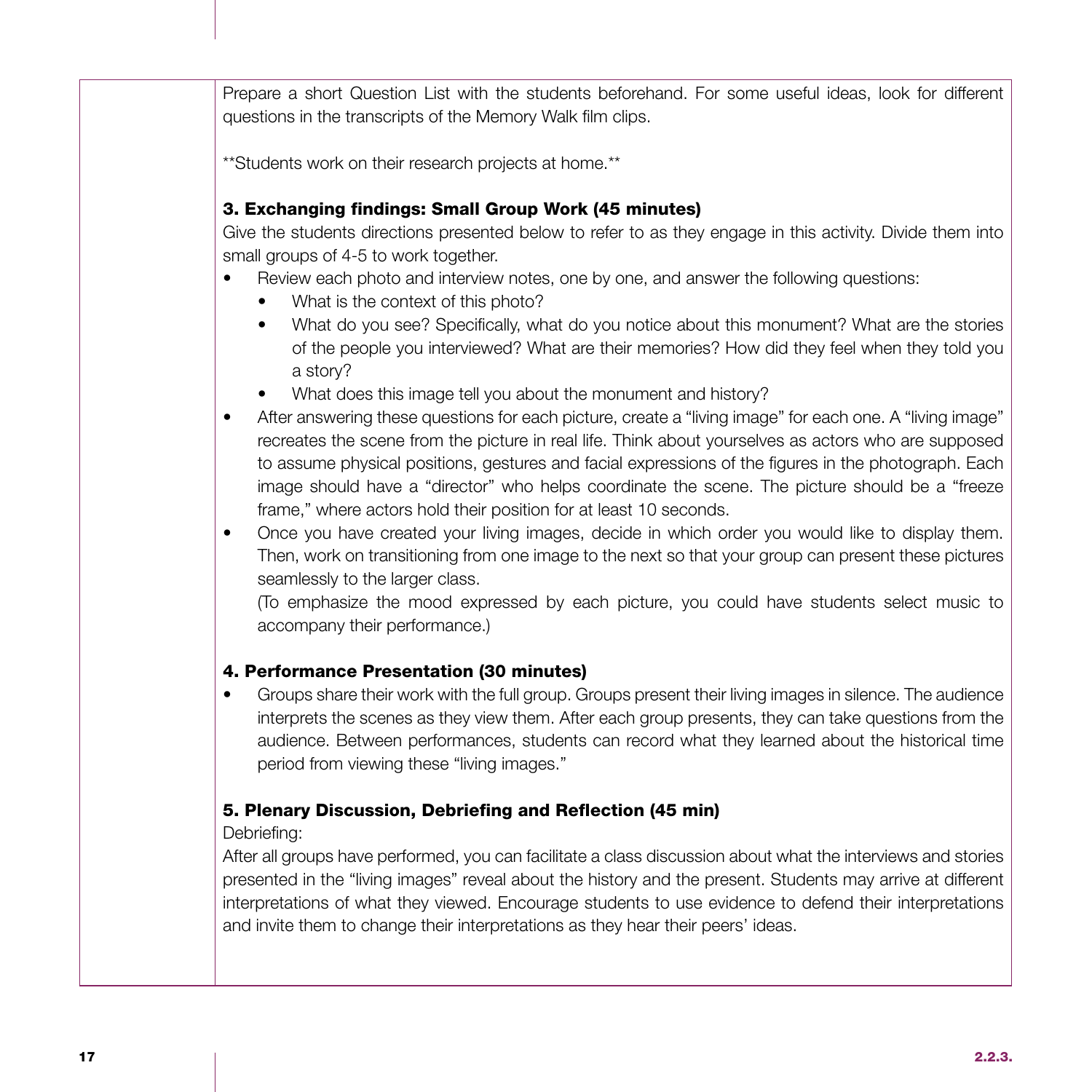|                   | Discussion:                                                                                               |
|-------------------|-----------------------------------------------------------------------------------------------------------|
|                   | Looking at all monuments/stories presented: do you think there is enough attention to the war in your     |
|                   | country? Why/why not?                                                                                     |
|                   | What is the difference between the personal memories and the official history?<br>٠                       |
|                   | Do you feel some monuments/stories are missing?<br>٠                                                      |
|                   | Would you have a new suggestion for a monument?                                                           |
|                   | Personal Reflection: Let students write or exchange their personal experience of the interviewing and the |
|                   | "Living Images", by focusing on the following questions:                                                  |
|                   | If you were doing this activity again, what would you keep the same?                                      |
|                   | What do you wish you or your group did differently?<br>٠                                                  |
|                   | What did you learn about working with other people from doing this activity?<br>٠                         |
|                   | What was the easiest part of this activity? What part was the most challenging for you?                   |
| material          | Access to smart phones and laptops; beamer and screen; Memory Walk film clips and transcripts;            |
| <b>sources</b>    | In: MemorInmotion - Pedagogical Tool on Culture of Remembrance:                                           |
|                   | Module III: "Memory Walk. The Video Clips"                                                                |
| further           | In: MemorInmotion - Pedagogical Tool on Culture of Remembrance:                                           |
| readings          | Modules I-V in general, and in particular<br>٠                                                            |
|                   | Module II: "Memory of Monuments/Monuments of Memory" - Lesson Plan 2: What is a Monument?<br>٠            |
|                   | Facing History Website - an educational website that inspires and provides more Lesson Plans (such as     |
|                   | "Legacies and Memories of the Vietnam War", or "Civil Rights Historical Investigations", or "Emmet Till:  |
|                   | Choosing to Remember"; www.facinghistory.org (only in English)                                            |
| further           | In: MemorInmotion - Pedagogical Tool on Culture of Remembrance:                                           |
| <b>activities</b> | Module II: "Memory of Monuments/Monuments of Memory"- Lesson Plan 5: My Ideal Monument;<br>٠              |
|                   | Module II: "Memory of Monuments/Monuments of Memory" - Lesson Plan 3: Museum of History;<br>٠             |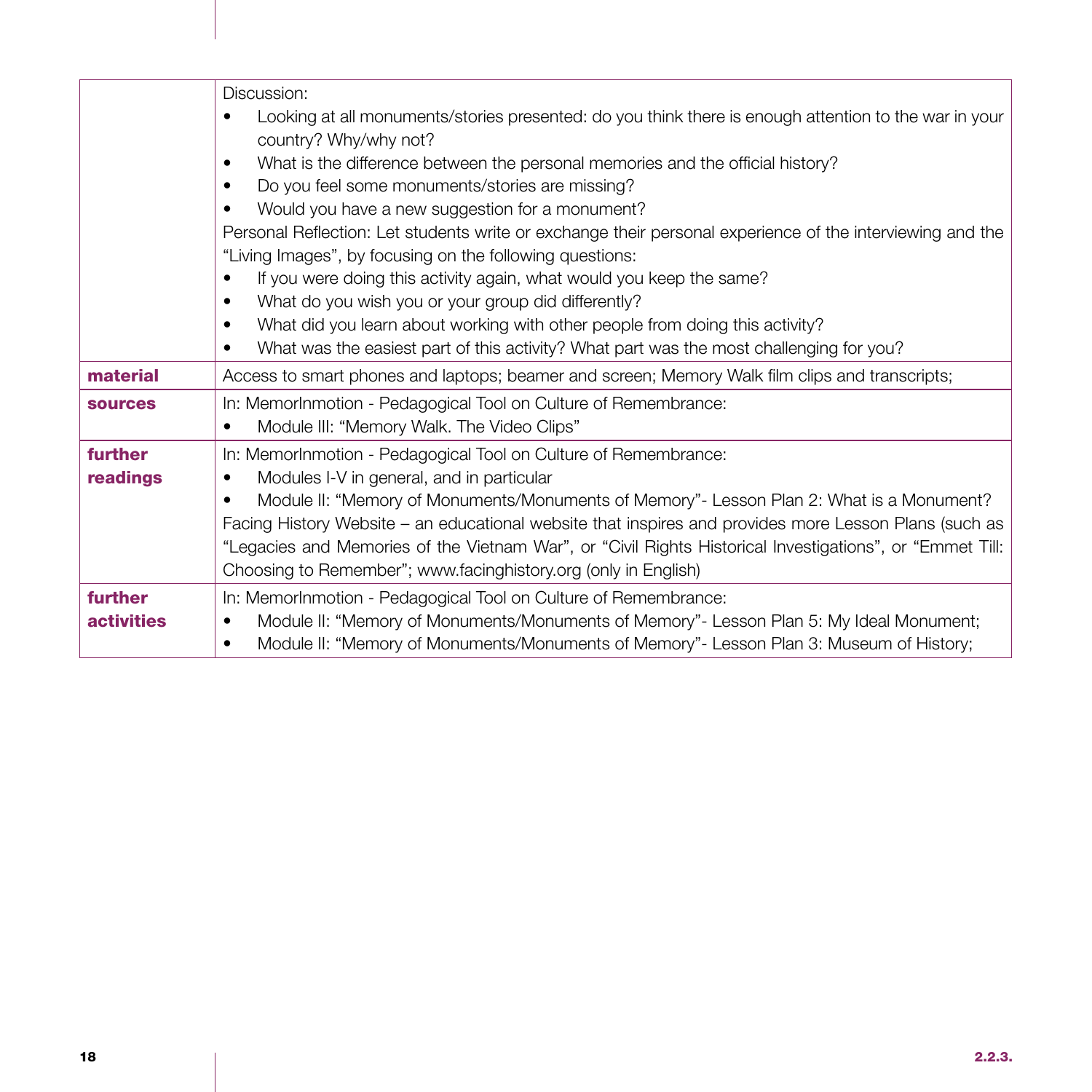| module II            | memory of monuments/monuments of memory                                                                                                                                                                                                                                                                                                                                                                                                                                                                                                                                                                                                                                                                                                                                                                                                                                                         |
|----------------------|-------------------------------------------------------------------------------------------------------------------------------------------------------------------------------------------------------------------------------------------------------------------------------------------------------------------------------------------------------------------------------------------------------------------------------------------------------------------------------------------------------------------------------------------------------------------------------------------------------------------------------------------------------------------------------------------------------------------------------------------------------------------------------------------------------------------------------------------------------------------------------------------------|
|                      | lesson plan 5                                                                                                                                                                                                                                                                                                                                                                                                                                                                                                                                                                                                                                                                                                                                                                                                                                                                                   |
| topic                | Personal perceptions and responsibilities                                                                                                                                                                                                                                                                                                                                                                                                                                                                                                                                                                                                                                                                                                                                                                                                                                                       |
| title                | <b>My ideal Monument</b>                                                                                                                                                                                                                                                                                                                                                                                                                                                                                                                                                                                                                                                                                                                                                                                                                                                                        |
| subtitle             | Exploring my own perspective on the past                                                                                                                                                                                                                                                                                                                                                                                                                                                                                                                                                                                                                                                                                                                                                                                                                                                        |
| context              | What does it take to stand up for an idea? What is the role of art when creating a group memory in<br>public space? Why do some people choose to take action to address wrongdoing while others choose<br>to stand by and watch? This lesson invites students to take a personal stance in relation to monuments<br>and processes of memorialisation and to consider how these examples relate to their own lives. They are<br>invited to see the symbolism behind their ideal monument and are encouraged to promote their ideas and<br>defend their stance.                                                                                                                                                                                                                                                                                                                                   |
| related<br>topics    | Memory Walk film clips; Monuments and memory; Creative working;                                                                                                                                                                                                                                                                                                                                                                                                                                                                                                                                                                                                                                                                                                                                                                                                                                 |
| messages             | Through exploration and creative expression, students will present their own ideal monument and relate it<br>to their own role and responsibility vis-à-vis making history.                                                                                                                                                                                                                                                                                                                                                                                                                                                                                                                                                                                                                                                                                                                     |
| goals                | To think creatively about different visions and messages of monuments and to develop a creative<br>atmosphere in the group for self-expression and critical discussion.                                                                                                                                                                                                                                                                                                                                                                                                                                                                                                                                                                                                                                                                                                                         |
| learning<br>outcomes | Participants will reflect on one's own role and responsibility in the society;<br>Participants will become aware that they too have a say in how the public culture of remembrance is given<br>shape;<br>Participants will understand the importance of recognizing courage in taking a stand for one's own ideas.                                                                                                                                                                                                                                                                                                                                                                                                                                                                                                                                                                              |
| duration             | 120 min.                                                                                                                                                                                                                                                                                                                                                                                                                                                                                                                                                                                                                                                                                                                                                                                                                                                                                        |
| <b>students</b>      | $20 - 30$                                                                                                                                                                                                                                                                                                                                                                                                                                                                                                                                                                                                                                                                                                                                                                                                                                                                                       |
| methodology          | Through individual and group work activities, the students will be involved in critical analysis of monuments<br>and reflect on personal interpretation of memorials.                                                                                                                                                                                                                                                                                                                                                                                                                                                                                                                                                                                                                                                                                                                           |
| procedure            | 1. Introduction and watching Memory Walk video clips (DVD "MemorInmotion") (30 min)<br>Show 2-3 Memory Walk video clips of a certain conflict/war that the students have already learned about<br>and let them analyse the difference in terms of aesthetics and message. What does the monument look<br>like and what does it commemorate?<br>(Think of choosing different types of monuments - of a different war, or a different form, to accentuate the<br>differences.)<br>2. Individual work (30 min)<br>Give each participant a big sheet of paper and ask them to draw, mind-map or write down (or alternatively,<br>use modelling clay) what their ideal monument would look like (if they had all the money in the world). It can<br>be an improvement of an existing monument or an entirely new one - it is up to them what historical event<br>or person they want to commemorate. |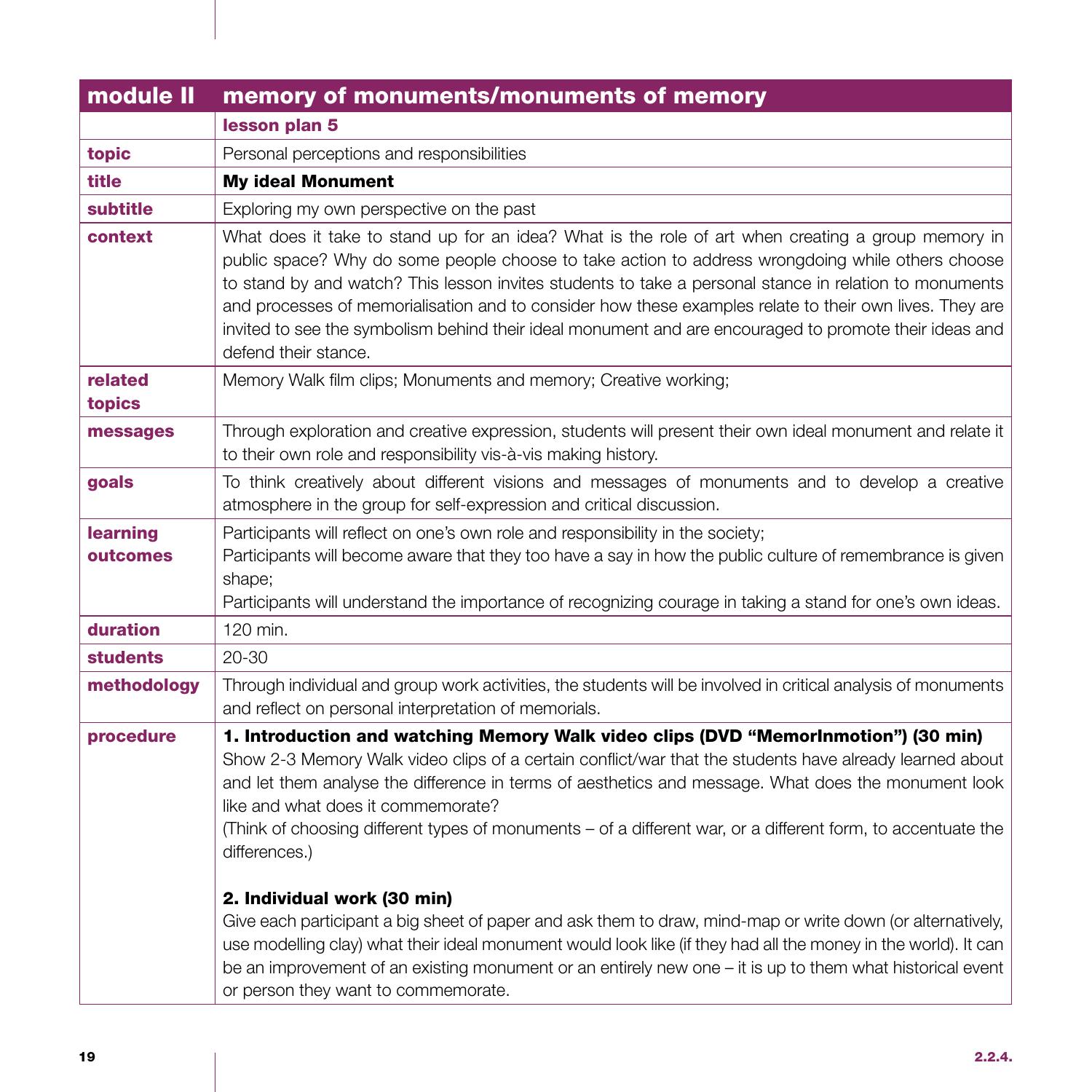|                   | 3. Poster Gallery and Presentation (30 min)                                                                  |
|-------------------|--------------------------------------------------------------------------------------------------------------|
|                   | Put all posters on the wall (or present the clay-made monuments on tables) and form a gallery of posters/    |
|                   | monuments. Encourage participants to present their work to the rest of the group. Ask the person who         |
|                   | presents the monument to answer the following questions:                                                     |
|                   |                                                                                                              |
|                   | Why did you choose this particular historical event or person?                                               |
|                   | What message do you want to convey with this monument?<br>٠                                                  |
|                   | 4. Plenary Discussion (30 min)                                                                               |
|                   | How did it feel to conduct this activity?<br>٠                                                               |
|                   | What selections did you make and why?<br>$\bullet$                                                           |
|                   | What are the differences and similarities (in terms of form, message, location, design) when looking at<br>٠ |
|                   | the different monuments?                                                                                     |
|                   |                                                                                                              |
|                   | Do you think that you, as a young person, should have an influence on which monuments are built?             |
|                   | Why/why not?                                                                                                 |
| material          | Flipcharts; colourful paper and pencils; modelling clay;                                                     |
| <b>sources</b>    | Memory Walk video clips                                                                                      |
| further           | Catalogue MOnuMENTI - The Changing Face of Remembrance, as a PDF document included in the DVD                |
| readings          | "MemorInmotion"                                                                                              |
| further           | In: "MemorInmotion" - Pedagogical Tool on Culture of Remembrance:                                            |
| <b>activities</b> | Module III: "Memory Walk. The Video Clips" - Lesson Plan 6: One Monument, Ten Opinions;<br>٠                 |
|                   | $\bullet$                                                                                                    |
|                   | Module III: "Memory Walk. The Video Clips"- Lesson Plan 7: Heroes- A Story of Resistance                     |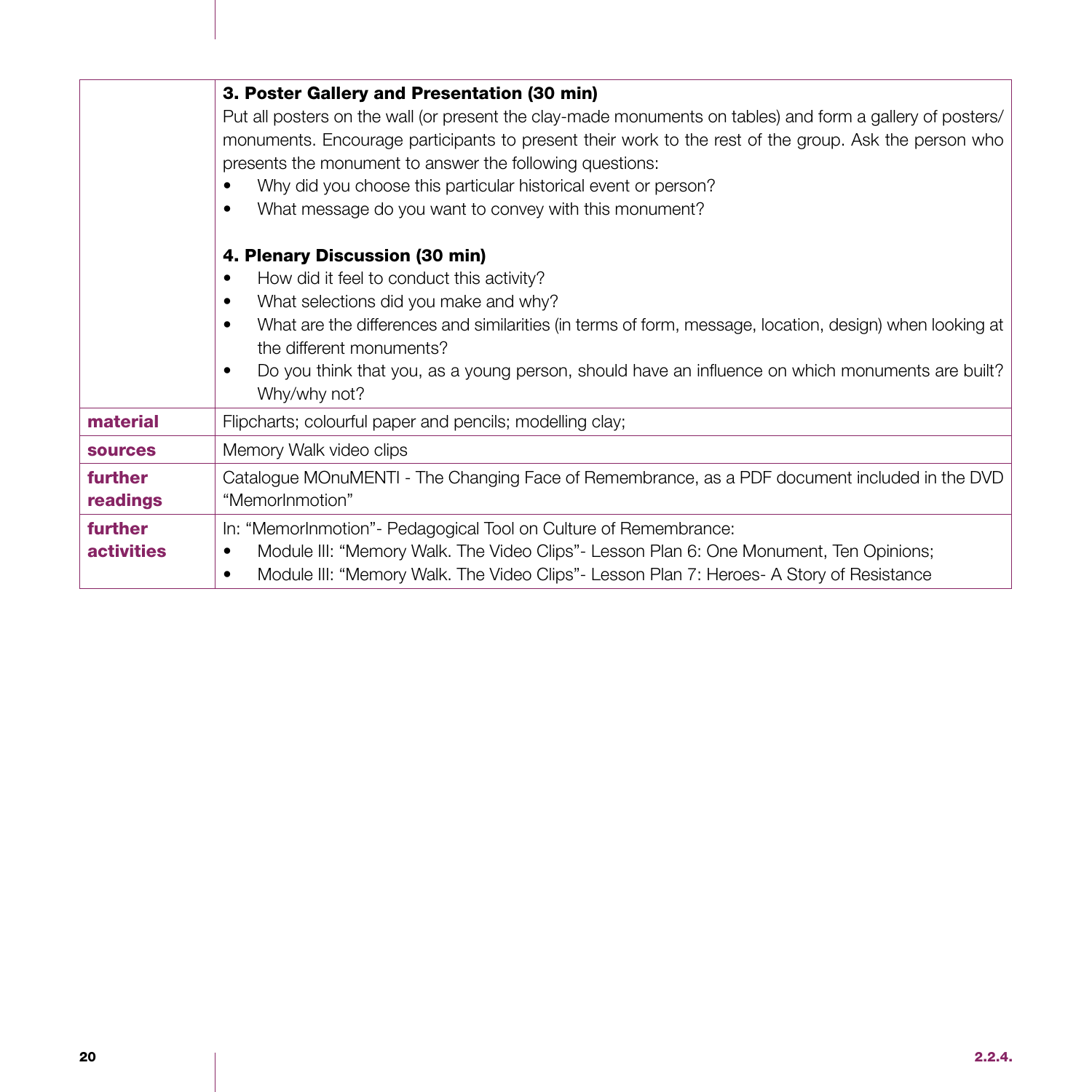| module III        | memory walk. the video clips                                                                                                                                                                                                                                                                                                                                                                                                                                                                                                                                                                                     |
|-------------------|------------------------------------------------------------------------------------------------------------------------------------------------------------------------------------------------------------------------------------------------------------------------------------------------------------------------------------------------------------------------------------------------------------------------------------------------------------------------------------------------------------------------------------------------------------------------------------------------------------------|
|                   | lesson plan 6                                                                                                                                                                                                                                                                                                                                                                                                                                                                                                                                                                                                    |
| topic             | Perspectives on memorialisation and historical narratives                                                                                                                                                                                                                                                                                                                                                                                                                                                                                                                                                        |
| title             | One Monument, ten opinions                                                                                                                                                                                                                                                                                                                                                                                                                                                                                                                                                                                       |
| subtitle          | Exploring the Contested Views of Monuments                                                                                                                                                                                                                                                                                                                                                                                                                                                                                                                                                                       |
| context           | Memory Walk is an educational film workshop that provides an opportunity for making young people<br>familiar with the ways history and memory of war and conflict are translated into a monument and used or<br>abused in public space. During the 5-day workshop, young people were encouraged to critically reflect on<br>the process of memorialisation and to explore the relevance and contested nature of sites of memory (as<br>presented through monuments) for themselves and their community in the present-day society.                                                                               |
|                   | During the workshop, the young people worked together with the aim of creating a short video clip about<br>a specific monument, exploring the reasons for its existence, its role in societal commemoration, possible<br>controversies and disagreements related to it, as well as its perceived significance for the past, the present<br>and the future.                                                                                                                                                                                                                                                       |
|                   | In 2013, a group of 12 participants from neighbouring cities Sarajevo and East-Sarajevo (Bosnia and<br>Herzegovina) gathered to explore and film the monuments of the Second World War and the 1992-1995<br>War, located in their respective communities. In 2014, around 20 participants from Bosnia and Herzegovina<br>and Germany gathered in Munich (Germany) to explore the World War II monuments.                                                                                                                                                                                                         |
|                   | The workshop tried to provide answers to the following questions: Have you ever thought about who built<br>monuments in your city and why? Which message do these monuments convey about the past (and for<br>the future)? Are there any monuments missing in your city? What would be your ideal monument?                                                                                                                                                                                                                                                                                                      |
|                   | On Day 1, the participants listened to the lectures and attended exercises on memorialisation that were<br>delivered by trainers, experts, activists and eyewitnesses. On Day 2, the participants visited several sites<br>of memory and started studying the monuments. On Day 3, they interviewed and filmed passers-by on<br>the streets with the aim of exploring their views. On Day 4, the film material was edited under the guidance<br>of professional editors and was translated into a 5-minute video clip. On Day 5, their work was presented<br>during a public screening and the closing ceremony. |
| related<br>topics | Critical reflection; Own Responsibility;                                                                                                                                                                                                                                                                                                                                                                                                                                                                                                                                                                         |
| messages          | What is the significance of monuments for me and for the others?                                                                                                                                                                                                                                                                                                                                                                                                                                                                                                                                                 |
| goals             | To increase "multiperspectivity" on perceptions of remembrance;<br>$\bullet$<br>To explore one's own standpoint on monuments;<br>$\bullet$<br>To discuss the possible significance of memorialisation;<br>$\bullet$                                                                                                                                                                                                                                                                                                                                                                                              |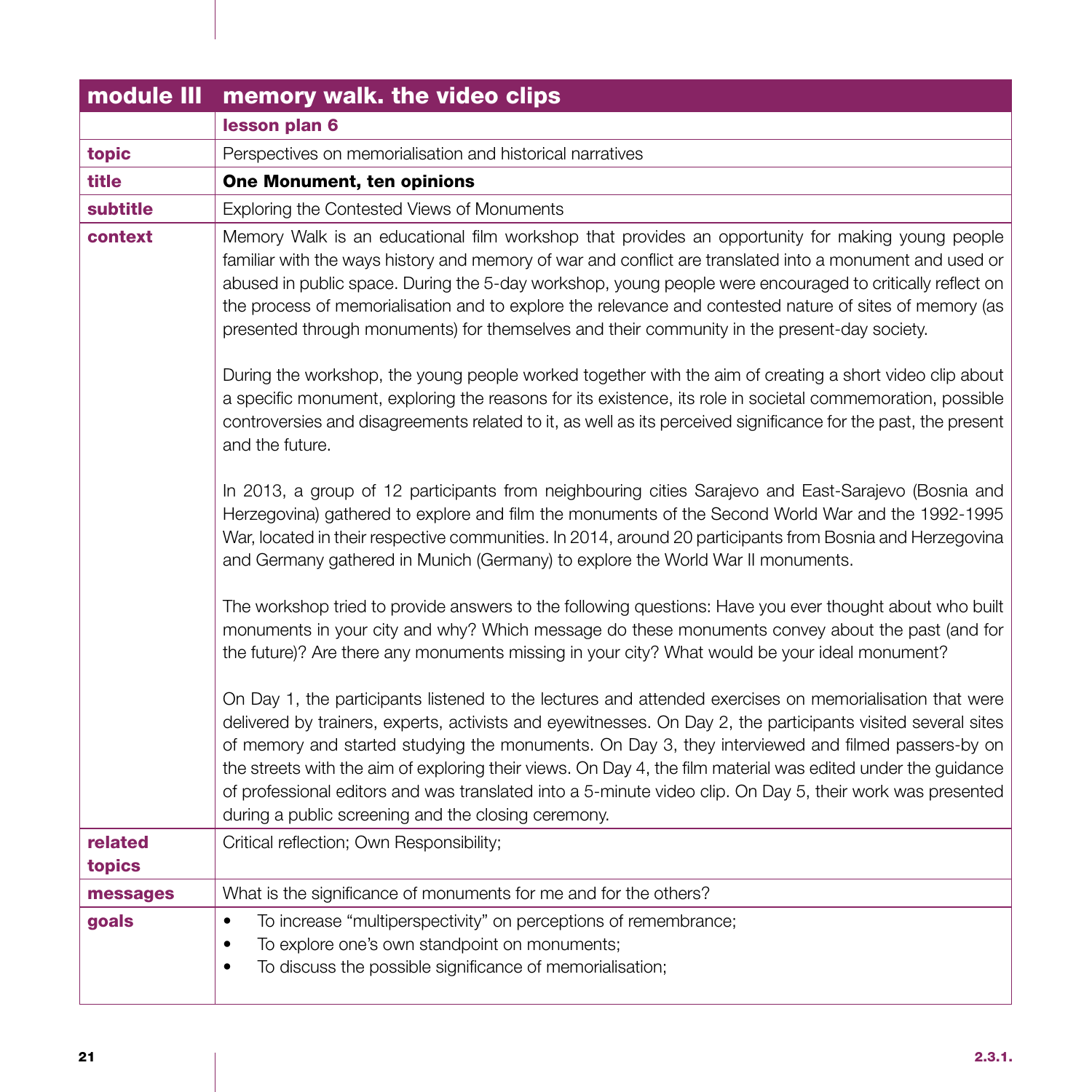| learning        | Participants will detect different standpoints about a monument and are able to categorize them.                                                                                                                                                 |
|-----------------|--------------------------------------------------------------------------------------------------------------------------------------------------------------------------------------------------------------------------------------------------|
| outcomes        | Participants can understand that one's specific standpoint can influence one's perception of the monument.                                                                                                                                       |
|                 | Participants will develop their own opinion about a monument.                                                                                                                                                                                    |
|                 | Participants will reflect on the significance of memorialisation.                                                                                                                                                                                |
| duration        | 90 min.                                                                                                                                                                                                                                          |
| <b>students</b> | $20 - 30$                                                                                                                                                                                                                                        |
| methodology     | Analysis of a film clip from different angles and thereby encouraging students' own opinion.                                                                                                                                                     |
| procedure       | 1. Introduction and watching the film clip (10 min)                                                                                                                                                                                              |
|                 | Watch one of the Memory Walk video clips and tell the participants to pay specific attention to the different<br>attitudes and opinions expressed in the video clips.                                                                            |
|                 | 2. Small group research activity (10 min)                                                                                                                                                                                                        |
|                 | Ask the participants to come up (in pairs) with a few questions they have about the video clip, that need<br>to be answered before they can begin interpreting it. Write the following on the flipchart sheet: I want to<br>know I was wondering |
|                 | 3. Knowledge transfer (10 min)                                                                                                                                                                                                                   |
|                 | Discuss the questions in the group and make sure to include the following:                                                                                                                                                                       |
|                 | What do you think was the intention/purpose/message of the monument?<br>$\bullet$                                                                                                                                                                |
|                 | Describe the location and the design of the monument?<br>$\bullet$                                                                                                                                                                               |
|                 | What is the intended audience?<br>$\bullet$                                                                                                                                                                                                      |
|                 | 4. Small group work on specific interpretation (20 min)                                                                                                                                                                                          |
|                 | Divide the group into small groups of 4-6 students. Give them each a Card of Standpoint, such as:                                                                                                                                                |
|                 | a civilian who had personal experience during the war;<br>٠                                                                                                                                                                                      |
|                 | a veteran who was fighting during the war;<br>$\bullet$                                                                                                                                                                                          |
|                 | a tourist who just arrived in the city and passes by the monument;<br>$\bullet$                                                                                                                                                                  |
|                 | the neighbour who lives next to the monument;<br>$\bullet$                                                                                                                                                                                       |
|                 | the activist that opposes the monument;<br>$\bullet$                                                                                                                                                                                             |
|                 | the artist that created the monument<br>$\bullet$                                                                                                                                                                                                |
|                 | The participants should answer the following question, speaking from "their" point of view:<br>What is my opinion about this monument?"                                                                                                          |
|                 | They can be creative and use their imagination, but can also use the transcript of the Memory Walk video<br>clips as a source of inspiration. Tell them they have 1 minute to present their findings.                                            |
|                 | 5. Presenting the findings (10 min)                                                                                                                                                                                                              |
|                 | Each group shortly presents its findings.                                                                                                                                                                                                        |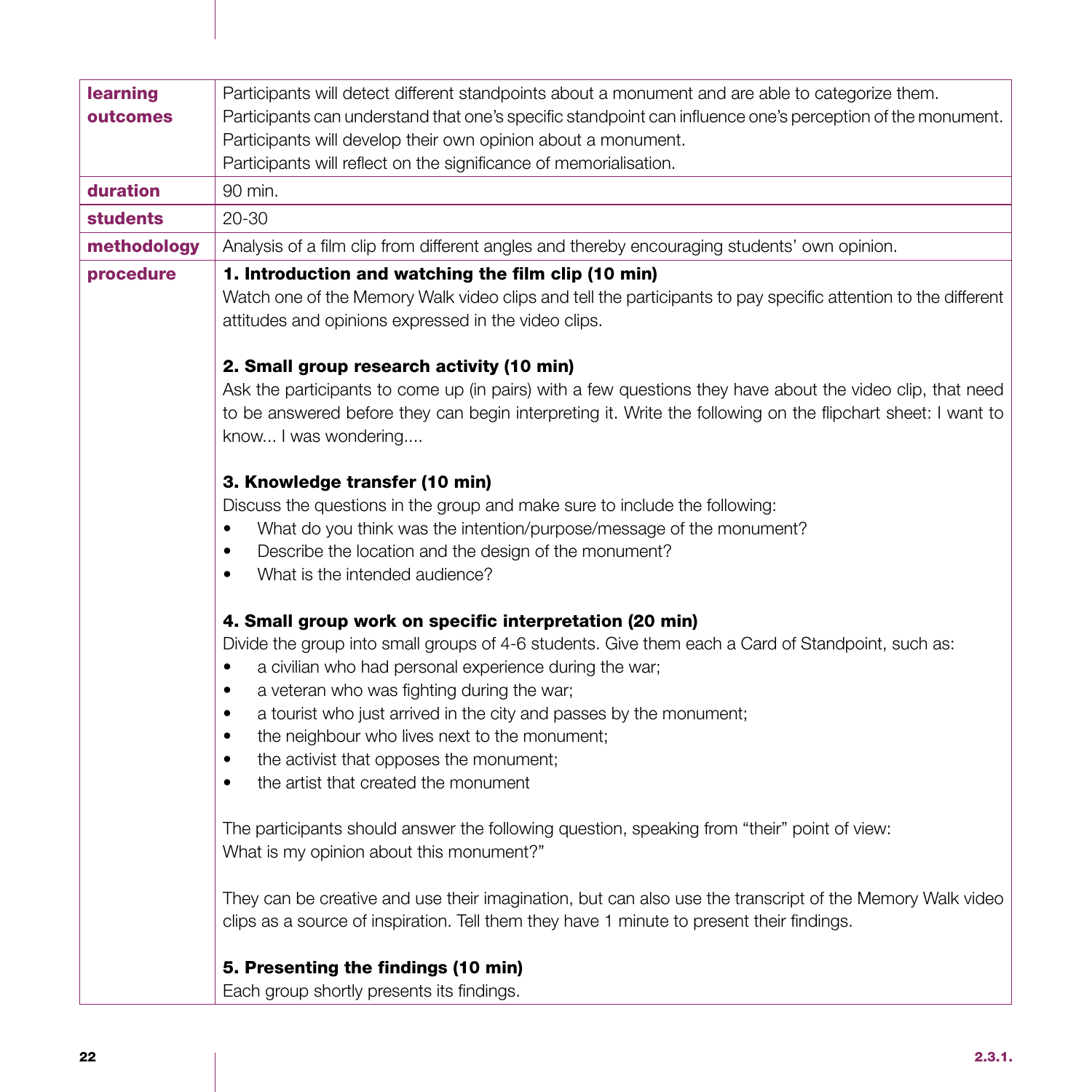|                   | 6. General discussion (30 min)                                                                                   |
|-------------------|------------------------------------------------------------------------------------------------------------------|
|                   | What are the reasons for different opinions?                                                                     |
|                   | Think of temporal/physical distance to the topic and/or different interests.                                     |
|                   | What views you have not come across in the presentations and the clips?<br>٠                                     |
|                   | Think of the people who have a more future-oriented or denial strategy, such as politicians who try to           |
|                   | hide a certain story, and/or young people that do not feel attached to history.                                  |
|                   | Do young people generally have an opinion about monuments? Should they have it?<br>$\bullet$                     |
|                   | What is your opinion about this monument?<br>$\bullet$                                                           |
|                   | Do you think monuments and memorialisation are important and why?                                                |
| material          | Film Clips, Cards with Standpoints; Pens and Papers;                                                             |
| <b>sources</b>    | In MemorInmotion - Pedagogical Tool on Culture of Remembrance:                                                   |
|                   | Module III: Memory Walk. The Video Clips<br>٠                                                                    |
|                   | The script of "Memory Walk. The Video Clips", as a PDF document included in the DVD "MemorInmotion"<br>$\bullet$ |
| further           | In MemorInmotion - Pedagogical Tool on Culture of Remembrance:                                                   |
| readings          | Module III: "Memory Walk. The Video Clips"<br>٠                                                                  |
|                   | The script of "Memory Walk. The Video Clips", as a PDF document included in the DVD "MemorInmotion"<br>$\bullet$ |
|                   | The catalogue "MOnuMENTI - The Changing Face of Remembrance", as a PDF document included<br>$\bullet$            |
|                   | in the DVD "MemorInmotion"                                                                                       |
| further           | In: "MemorInmotion"- Pedagogical Tool on Culture of Remembrance:                                                 |
| <b>activities</b> | Module II: "Memory of Monuments/Monuments of Memory"- Lesson Plan 5: My Ideal Monument;<br>$\bullet$             |
|                   | Module II: "Memory of Monuments/Monuments of Memory"- Lesson Plan 3: Museum of Memory;<br>$\bullet$              |
|                   | Module IV: "MOnuMENTI" - The changing face of remembrance-Lesson Plan 8;                                         |
|                   | Module V: "MonuMENTImotion". The Short Movie" - Lesson Plan 9;                                                   |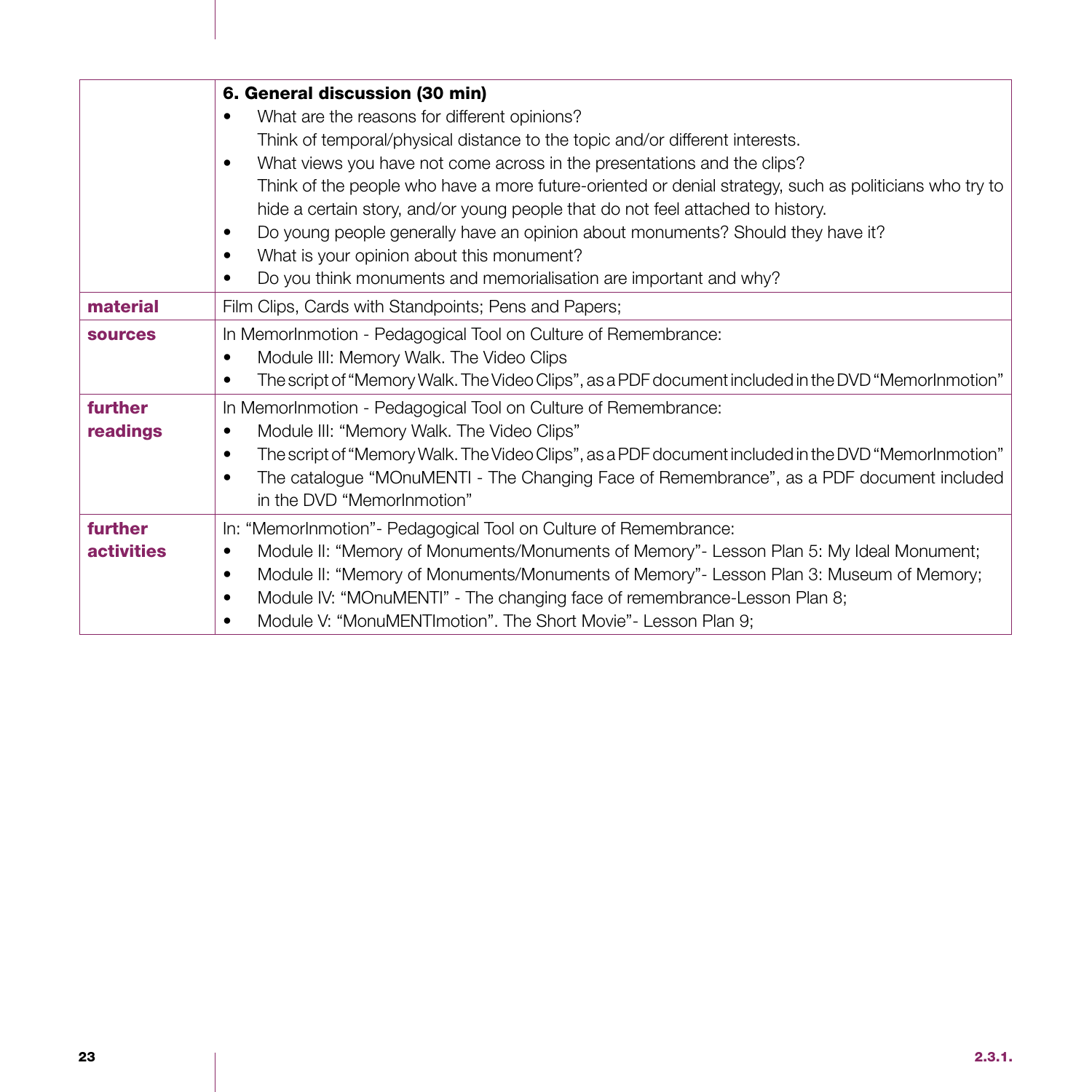|                   | module III memory walk. the video clips                                                                                                                                                                                                                                                                                                                                                                                                                                                                                                                                                                          |
|-------------------|------------------------------------------------------------------------------------------------------------------------------------------------------------------------------------------------------------------------------------------------------------------------------------------------------------------------------------------------------------------------------------------------------------------------------------------------------------------------------------------------------------------------------------------------------------------------------------------------------------------|
|                   | lesson plan 7                                                                                                                                                                                                                                                                                                                                                                                                                                                                                                                                                                                                    |
| topic             | Critical reflection on different roles and responsibilities towards injustice                                                                                                                                                                                                                                                                                                                                                                                                                                                                                                                                    |
| title             | <b>Heroes? A Story of Resistance</b>                                                                                                                                                                                                                                                                                                                                                                                                                                                                                                                                                                             |
| subtitle          | Different Strategies of Resisting Injustice                                                                                                                                                                                                                                                                                                                                                                                                                                                                                                                                                                      |
| context           | Memory Walk is an educational film workshop that provides an opportunity for making young people<br>familiar with the ways history and memory of war and conflict are translated into a monument, and used or<br>abused in public space. During the 5-day workshop, young people were encouraged to critically reflect on<br>the process of memorialisation and to explore the relevance and contested nature of sites of memory (as<br>presented in monuments) for themselves and their community in the present-day society.                                                                                   |
|                   | During the workshop, the young people worked together with the aim of creating a short video clip about<br>a specific monument, exploring the reasons for its existence, its role in societal commemoration, possible<br>controversies and disagreements related to it, as well as its perceived significance for the past, the present<br>and the future.                                                                                                                                                                                                                                                       |
|                   | In 2013, a group of around 12 participants from neighbouring cities Sarajevo and East-Sarajevo (Bosnia<br>and Herzegovina) gathered to research and film the monuments of the Second World War and the 1992-<br>1995 War, located in their respective communities. In 2014, around 20 participants from Bosnia and<br>Herzegovina and Germany gathered in Munich (Germany) to explore the World War II monuments.                                                                                                                                                                                                |
|                   | The workshop tried to provide answers to the following questions: have you ever thought about who built<br>monuments in your city and why? Which message do these monuments convey about the past (and for<br>the future)? Are there any monuments missing in your city? What would be your ideal monument?                                                                                                                                                                                                                                                                                                      |
|                   | On Day 1, the participants listened to the lectures and attended exercises on memorialisation that were<br>delivered by trainers, experts, activists and eyewitnesses. On Day 2, the participants visited several sites<br>of memory and started studying the monuments. On Day 3, they interviewed and filmed passers-by on<br>the streets with the aim of exploring their views. On Day 4, the film material was edited under the guidance<br>of professional editors and was translated into a 5-minute video clip. On Day 5, their work was presented<br>during a public screening and the closing ceremony. |
| related<br>topics | Heroism; Resistance; Fighting Injustice; Responsibility to Stand Up;                                                                                                                                                                                                                                                                                                                                                                                                                                                                                                                                             |
| messages          | What are different strategies and obstacles when resisting injustice? What is an individual's responsibility<br>when faced with injustice?                                                                                                                                                                                                                                                                                                                                                                                                                                                                       |
| goals             | To increase "multiperspectivity" on the topics of heroism and resistance;<br>$\bullet$<br>To increase awareness of one's own possibility to resist;<br>$\bullet$                                                                                                                                                                                                                                                                                                                                                                                                                                                 |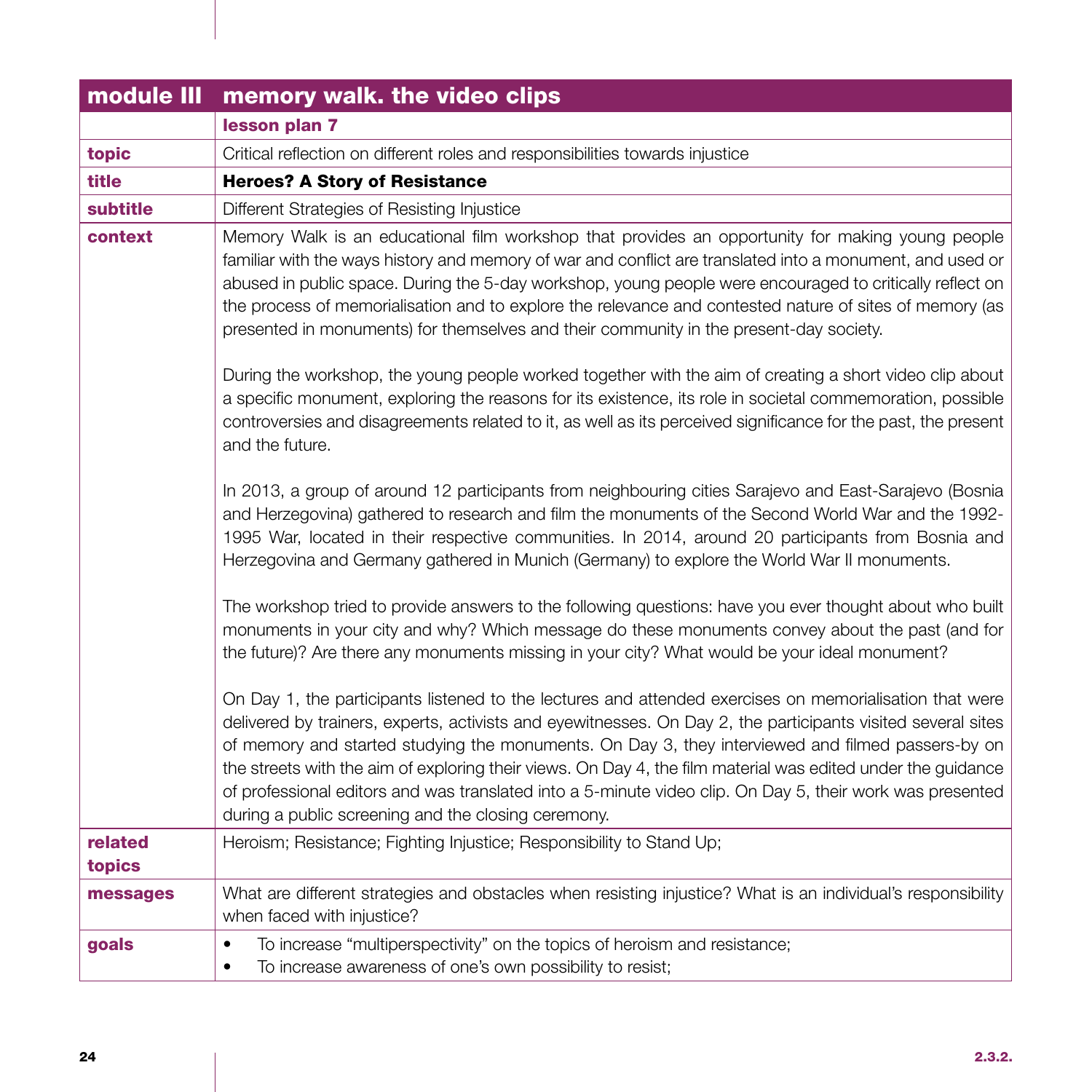| learning<br>outcomes<br>duration<br><b>students</b> | Participants can identify different roles one can have during a conflict and understand they are never fixed<br>ones;<br>Participants can identify different forms of resistance and discuss their contested nature;<br>Participants will develop an understanding that history is made of individual stories, and that individual acts<br>make a difference;<br>Participants can reflect on their own responsibility to oppose injustice.<br>180 min.<br>$20 - 30$                                                                                                                                                                                                                                                                                                                                                                                                                                                                                                                                                                                                                                                                                                                                                                                                                                                                                                                                                                                                                                                                                                                                                                                                                                                                                                                                                                                                                                                                                                             |
|-----------------------------------------------------|---------------------------------------------------------------------------------------------------------------------------------------------------------------------------------------------------------------------------------------------------------------------------------------------------------------------------------------------------------------------------------------------------------------------------------------------------------------------------------------------------------------------------------------------------------------------------------------------------------------------------------------------------------------------------------------------------------------------------------------------------------------------------------------------------------------------------------------------------------------------------------------------------------------------------------------------------------------------------------------------------------------------------------------------------------------------------------------------------------------------------------------------------------------------------------------------------------------------------------------------------------------------------------------------------------------------------------------------------------------------------------------------------------------------------------------------------------------------------------------------------------------------------------------------------------------------------------------------------------------------------------------------------------------------------------------------------------------------------------------------------------------------------------------------------------------------------------------------------------------------------------------------------------------------------------------------------------------------------------|
| methodology                                         | Through the personal stories about different forms of resistance and by watching 3 Memory Walk Munich<br>video clips, students become familiar with different forms of resistance. They present their findings of these<br>personal stories and discuss their own ideas.                                                                                                                                                                                                                                                                                                                                                                                                                                                                                                                                                                                                                                                                                                                                                                                                                                                                                                                                                                                                                                                                                                                                                                                                                                                                                                                                                                                                                                                                                                                                                                                                                                                                                                        |
| procedure                                           | 1. Introduction and brainstorming (20 min)<br>Let the students do the flipchart brainstorming on the roles one can have during a conflict. Make<br>sure that victim, perpetrator, bystander and "upstander" (resister) are all mentioned. Ask the students<br>whether one can change between the different roles or have two roles at the same time, possibly<br>referring back to the Identity-exercise: one can have multiple identities, make different choices at<br>different moments and roles are never fixed.<br>Move on to the topic of resistance and let the students brainstorm on what kind of different strategies/<br>$\bullet$<br>forms of resistance they can think of, and write them on a flipchart sheet. Encourage them to explore<br>more common as well as creative/spiritual forms; writing, protesting, music making, fighting, rescuing,<br>and distributing goods Finally, ask the students what kind of obstacles of resistance they can think of.<br>2. Screening the video clips (20 min)<br>Explain the contexts of the video clips, and explain that they will watch the ones dealing with the topic of<br>resistance. Watch the 3 clips of Memory Walk Munich and let the students identify and write on a sheet of<br>paper what forms/strategies of resistance they came across.<br>3. Small group work (30 min)<br>Divide the group into 3 small groups and let them answer the following questions on a poster for each<br>"person" in the video clip (resp. Sophie Scholl, Georg Elser, an anonymous passerby in Dodger's Alley):<br>Who am I?<br>$\bullet$<br>Why did I get into action (against what injustice)?<br>$\bullet$<br>What kind of strategies did I use to resist?<br>$\bullet$<br>What kind of risk did I take?<br>$\bullet$<br>What was the response to my deed?<br>$\bullet$<br>The groups can use the transcripts of the movie as a source, as well as the PDF-file on places of<br>remembrance in Munich (see sources). |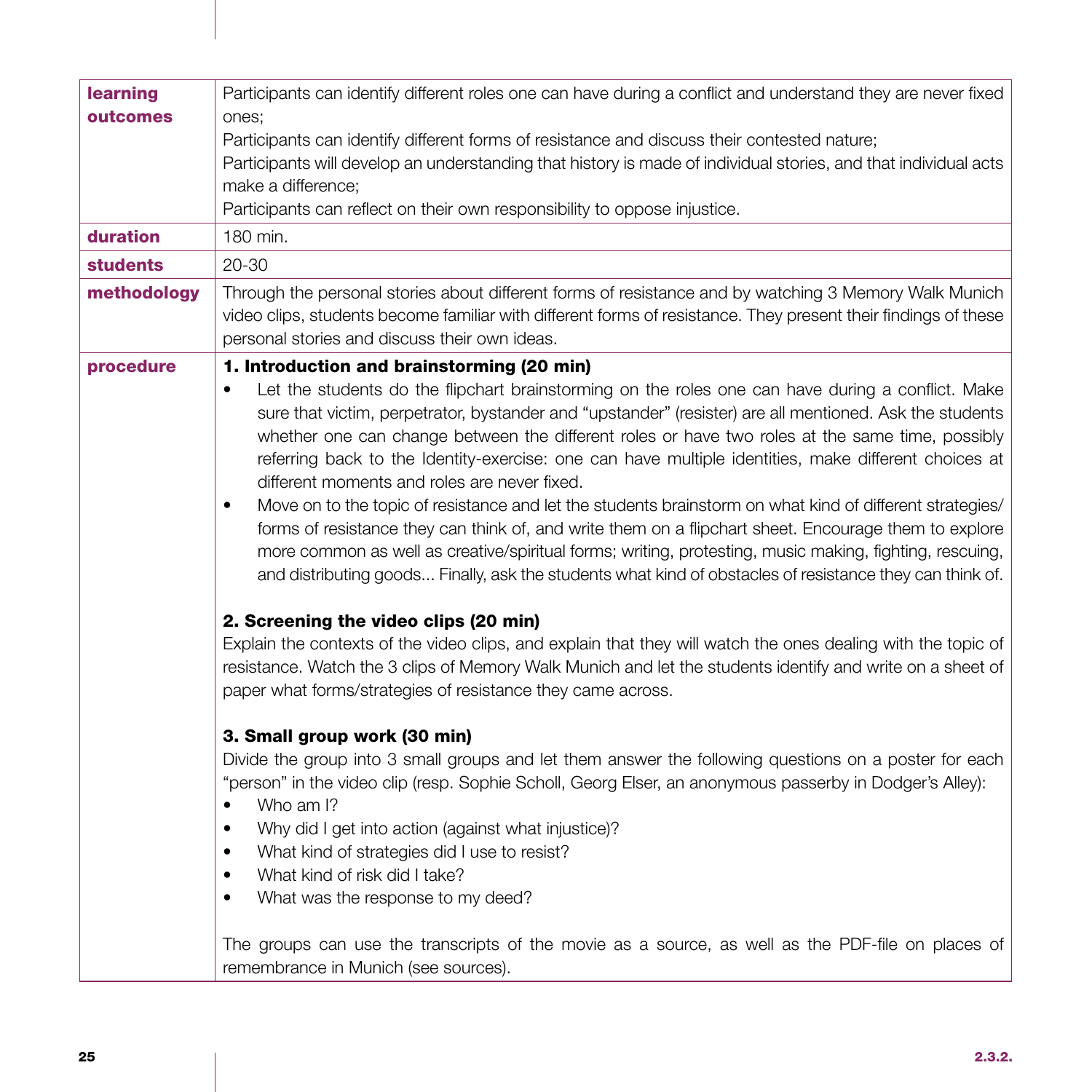|                | 4. Presentations (30 min)                                                                                                                                                                                                 |
|----------------|---------------------------------------------------------------------------------------------------------------------------------------------------------------------------------------------------------------------------|
|                | Let each group present their findings. As a facilitator you can add the "new" strategies the group explored                                                                                                               |
|                | on the flipchart.                                                                                                                                                                                                         |
|                |                                                                                                                                                                                                                           |
|                | 5. Plenary Discussion (20 min)                                                                                                                                                                                            |
|                | During the plenary session, the following questions can be discussed:                                                                                                                                                     |
|                | On Sophie Scholl: Is it a coincidence that Hans and Sophie Scholl were young students?                                                                                                                                    |
|                | You can discuss the risks of resistance (fear for own lives and those of family members) and ask them<br>about different reasons for resisting and not resisting. What is an individual's responsibility to society?      |
|                | To his/her family? Personal beliefs? Community? Religious group? Nation? To do what is right even if                                                                                                                      |
|                | there are terrific risks and horrible consequences?                                                                                                                                                                       |
|                | On Dodger's Alley: Why is this form of resistance different from that of Sophie Scholl's? And, why<br>$\bullet$                                                                                                           |
|                | some people may not consider this as resistance?                                                                                                                                                                          |
|                | You can discuss different forms of resistance: those people that used the back alley did not necessarily                                                                                                                  |
|                | help others, but did protest against the system. Think of other reasons why these people used the                                                                                                                         |
|                | back alley.                                                                                                                                                                                                               |
|                | On Georg Elser: Are "upstanders" always heroes? Can Georg Elser be considered a hero? You can<br>$\bullet$                                                                                                                |
|                | discuss the multiple roles one can have: an "upstander" can be a perpetrator at the same time.                                                                                                                            |
|                | General I: Write down the following phrase on the flipchart and ask the students whether they agree/<br>$\bullet$<br>disagree based upon their findings:                                                                  |
|                | "They were completely common people who used their ordinary opportunities to do something                                                                                                                                 |
|                | extraordinary." (Matthias Heyl, Senior Educator, Ravensbrück Memorial Site);                                                                                                                                              |
|                | Discuss with the students the importance of the individual act and how an individual can make a                                                                                                                           |
|                | difference.                                                                                                                                                                                                               |
|                | Općenito II: Razmotrite iskustva učenika u pružanju otpora kroz sljedeća pitanja:<br>$\bullet$                                                                                                                            |
|                | Šta vi kao pojedinac možete učiniti da promijenite situaciju? Da li ste ikada ustali protiv nepravde (npr.<br>protiv nasilničkog ponašanja, sitnog kriminala) i ako jeste, kako ste se osjećali? Kakvim ste rizicima bili |
|                | izloženi? Kakve su bile reakcije?                                                                                                                                                                                         |
| material       | Flipchart; beamer; Memory Walk Munich video clips; pens and papers; Video clips transcripts;                                                                                                                              |
| <b>sources</b> | In MemorInmotion - Pedagogical Tool on Culture of Remembrance:                                                                                                                                                            |
|                | Module III: Memory Walk. The Video Clips/Munich<br>٠                                                                                                                                                                      |
| further        | In MemorInmotion - Pedagogical Tool on Culture of Remembrance:                                                                                                                                                            |
| readings       | Module III: Memory Walk. The video clips;<br>$\bullet$                                                                                                                                                                    |
|                | The script of the Memory Walk video clips, as a PDF document included in the DVD "MemorInmotion",<br>$\bullet$                                                                                                            |
|                | for more background information on the monuments.                                                                                                                                                                         |
|                |                                                                                                                                                                                                                           |
|                |                                                                                                                                                                                                                           |
|                |                                                                                                                                                                                                                           |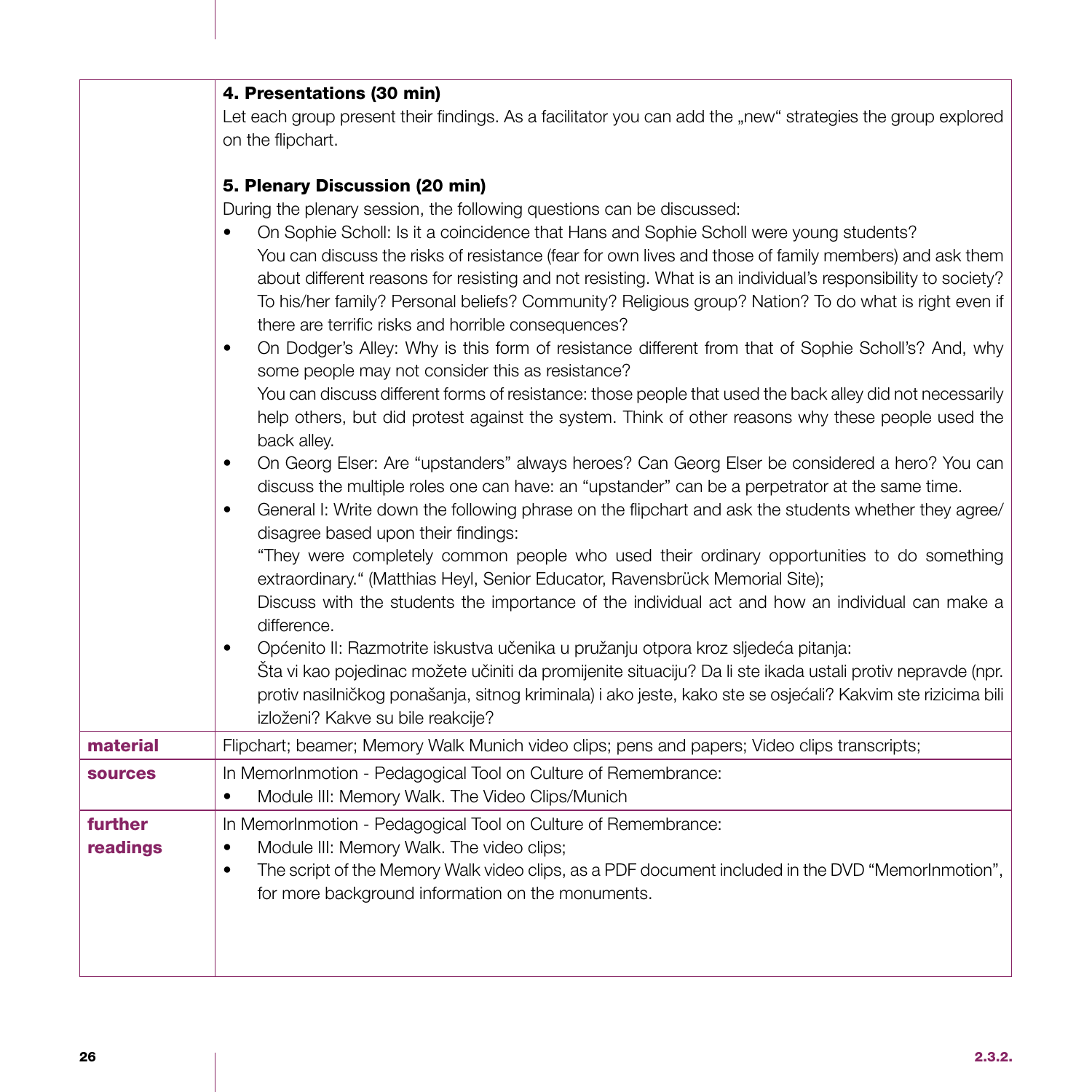|                              | In: "Places of Remembrance and Commemoration" a thematic history trails (ThemenGeschichtspfade) as<br>part of the cultural history trails series (KulturGeschichtsPfade), published by the City of Munich, featuring<br>the monuments of the Memory Walk Munich video clips and providing more information about the public<br>culture of remembrance in Munich.<br>http://www.ns-dokumentationszentrum-muenchen.de/bildungsangebote/tgp-ns/tgpremembrance.pdf<br>Lesson Plan USHMM "Individual Responsibility and Resistance During the Holocaust"<br>http://www.ushmm.org/educators/lesson-plans/individual                                                                                                                                   |
|------------------------------|-------------------------------------------------------------------------------------------------------------------------------------------------------------------------------------------------------------------------------------------------------------------------------------------------------------------------------------------------------------------------------------------------------------------------------------------------------------------------------------------------------------------------------------------------------------------------------------------------------------------------------------------------------------------------------------------------------------------------------------------------|
| further<br><b>activities</b> | Proposal for an additional activity: (90 min)<br>"Resistance in present-day society"<br>Aim: To let students identify injustice in their own society and to explore the strategies they have in the<br>present-day society to oppose it. This activity builds upon the main activity.<br>Explain the exercise and introduce the local or national newspaper accounts of different types of<br>1.<br>oppression/discrimination/injustice in the present-day society. (10 min)<br>Ask the participants to examine the newspaper accounts and list the forms of oppression. If the<br>2.<br>participants are familiar with the human rights, ask them to identify which human right is being violated<br>in this situation of oppression. (30 min) |
|                              | Ask them to prepare a presentation and reflect on 'What could or should be done to resist such<br>З.<br>oppression?'. (20 min)<br>Ask the participants to share their findings with the rest of the group, and write down the strategies<br>4.<br>that they found out. (30 min)                                                                                                                                                                                                                                                                                                                                                                                                                                                                 |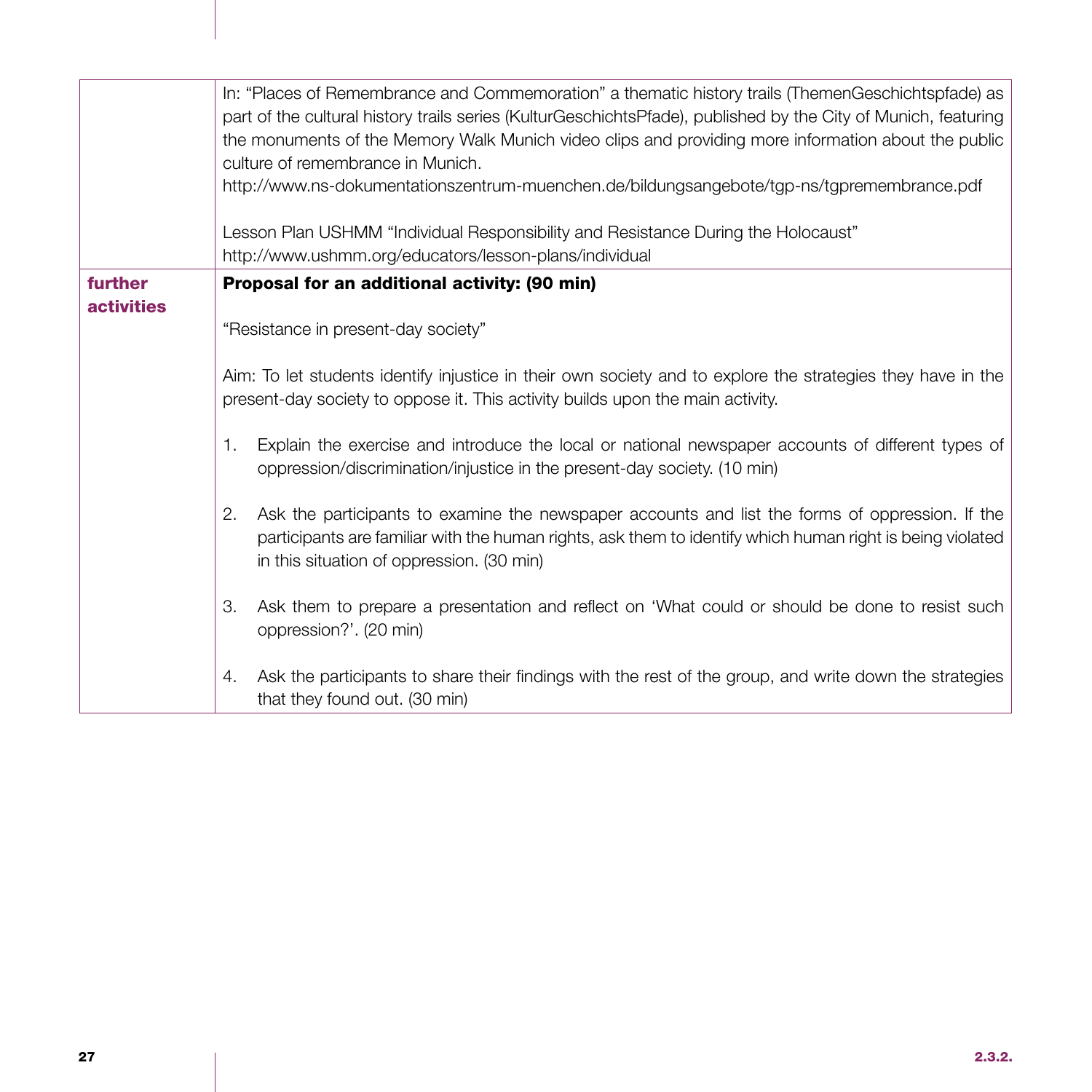# the script

### by Wouter Reitsema, Anne Frank House (The Netherlands)

### I. Memory Walk Sarajevo & Istočno/East Sarajevo

Between August 12-17 2013, Anne Frank House The Netherlands and Youth Initiative for Human Rights BiH, in cooperation with Humanity in Action, organized the film workshop "Memory Walk" in neighbouring cities Sarajevo and Istočno /East Sarajevo in Bosnia and Herzegovina. In 5 days, 12 participants - coming from different backgrounds and parts of both cities - went together on a discovery journey to explore and document monuments in their direct surround-ings to find out more about these - often competing - cemented memories in stone of World War II and the war in the 1990s.

The workshop kicked off with lectures by experts involved with memorialization and was interspersed with creative exercises. The inspiring lectures and discussions put public re-membrance in Bosnia and Herzegovina in a European context, focused on connecting memory sites opposed to biased and one-sided narratives and taught participants how to "read" a mon-ument from different angles. Invited speakers showed in an inspiring way how they are actively engaged with alternative ways of remembering. During this day they did not only reflect on the representation of the past in the present, but also on their own roles & responsibilities. This day was followed by a guided Monument Tour through both cities. Exploring monuments in both Sarajevo and Istočno Sarajevo proved to be a unique opportunity for many participants to visit parts of their country they never visited before and to discuss stories and monuments they never addressed in school or at home. Next, they had the task to choose a specific monument and make a small video about it. After researching the monument in-depth and learning how to interview and film, they went out to shoot footage for the video clips. The participants worked to discover the stories behind the monuments and to interview citizens about their perceptions. On Editing Day they went on to edit the clips under the guidance of professional editors. On the last day, the young filmmakers proudly presented their just-finished video clips during a Public Screening & Panel Discussion in Art Cinema Kriterion in Sarajevo during the annual Film Festival. The clips are available on Youtube and printed on DVDs, with translations in English, German and Bosnian/Croatian/Serbian. This workshop was funded by Humanity in Action, the German Embassy of BiH, the Austrian Embassy of BiH, the Italian Embassy of BiH and United Nations Volunteers.

• Milan Simović Monument, commemorates the Partisan Milan Simović: a People's Hero of the republic of Yugoslavia in Pale, Istočno Sarajevo. Order of the People's hero was the second highest military award for Yugoslavs who distinguished themselves by extraordinary heroic deeds. This status was awarded to Simović as a commander of the Knights' troop of Romanija's Partisan detachment during the Second World War. During five months of struggle, in which he personally participated at the frontline, he organized the demolition of the Sarajevo-Višegrad railway disabling it for more than ten months. Later he was killed by the Ustaše Fascists.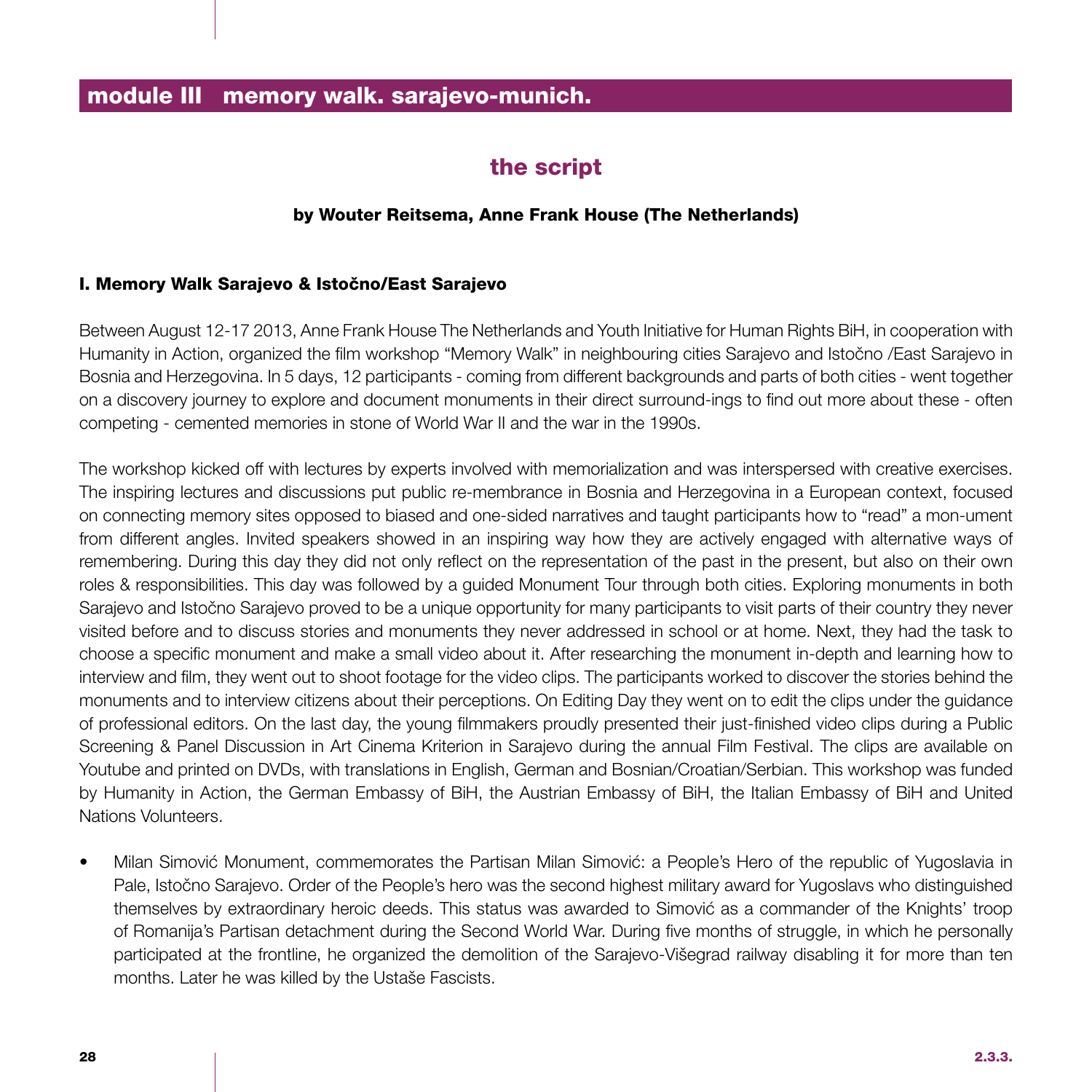- Vraca Memorial Park, is built around the site of an old Austro-Hungarian fortress. The Park was commissioned by the president of former Yugoslavia Josip Broz Tito (1892-1980) in 1980. Vraca Memorial Park commemorates Partisan victims of the Second World War and had an important recreational function throughout the existence of Yugoslavia. During the Siege of Sarajevo (1992-1995), Vraca Memorial Park was both used by Bosnian Serb military forces as a strategic vantage point to attack the city located in the valley below, as well as partially destroyed by them during their retreat in 1996. In 2005, Vraca Memorial Park was declared a National Monument of Bosna and Herzegovina, yet until today the park remains abandoned on the boundary between the two neighbouring cities Sarajevo and Istočno Sarajevo, located in two different entities of the country, resp. Federation of Bosnia and Herzegovina and Republika Srpska.
- Sarajevo Roses, are concrete scars caused by explosions of mortar shells that were later filled with red cement paint. They commemorate the people who were killed during the Siege of Sarajevo (1992-1996). When and who started to fill the craters with paint is unknown, but citizens and activists over the years have tried to preserve and highlight these sites of memory. Only since 2013, the municipality started to officially protect them. The Sarajevo Roses are anonymous and are left without any explanation, which makes it possible for them to commemorate all the fallen victims of the War, while, at the same time, not all citizens of present-day Sarajevo feel ownership over them and many tourists pass by them without even noticing them.

### II. Memory Walk Munich

Between July 5 and 11 2014, Youth Initiative for Human Rights BiH, the Anne Frank House and the Staatliches-Karolinen Gymnasium Rosenheim organized the film workshop "Memory Walk" in Munich, Germany. In 5 days, 21 participants from Bosnia and Germany went together on a discovery journey to explore and document monuments in their direct surroundings to find out more about these - often competing - cemented memories in stone of World War II.

They intensely discussed the legacy of the Second World War in Germany, the problematic and contested ways the government of Munich deals with former Nazi buildings and learned more about the monuments for different victim groups and resistance fighters – all under the guidance of local experts and activists from Munich and nearby Dachau. Besides the "regular" Monument Tour, the youngsters also explored the non-existing Stolpersteine in the city. As these "stumbling stones" continue to be forbidden in Munich, the group made use of an app on their smartphones to get to know the biographies of persecuted victims while walking around the city. Despite the rain, the group was highly motivated to interview people on the streets about their perceptions of the monuments and worked hard together to create three video clips. Coming from different (cultural) backgrounds, the exchange was at times challenging but also fruitful as the German pupils knew very little about the history of war in Bosnia that still leans so heavily on the shoulders of the Bosnians. The results of the workshop were presented at two public screenings: one in Munich and in Sarajevo. In Munich, on July 11, they all took a minute of silence together to commemorate the victims of the Srebrenica genocide in 1995, connecting the persecution of victims of National Socialism to the victims of more recent human rights violations. This commemoration took place during the public screening where they also proudly presented their clips on the monuments of Hans and Sophie Scholl, Georg Elser and the monument "Dodger's Alley" behind the Feldhernhalle. The clips are available on Youtube and printed on DVDs, with translations in English, German and Bosnian/Croatian/Serbian. This workshop was funded by EVZ Europeans for Peace Program and the Anne Frank Verein.

• Georg Elser Monument commemorates Georg Elser (1903-1945), a carpenter from Munich, who on the 8th of November,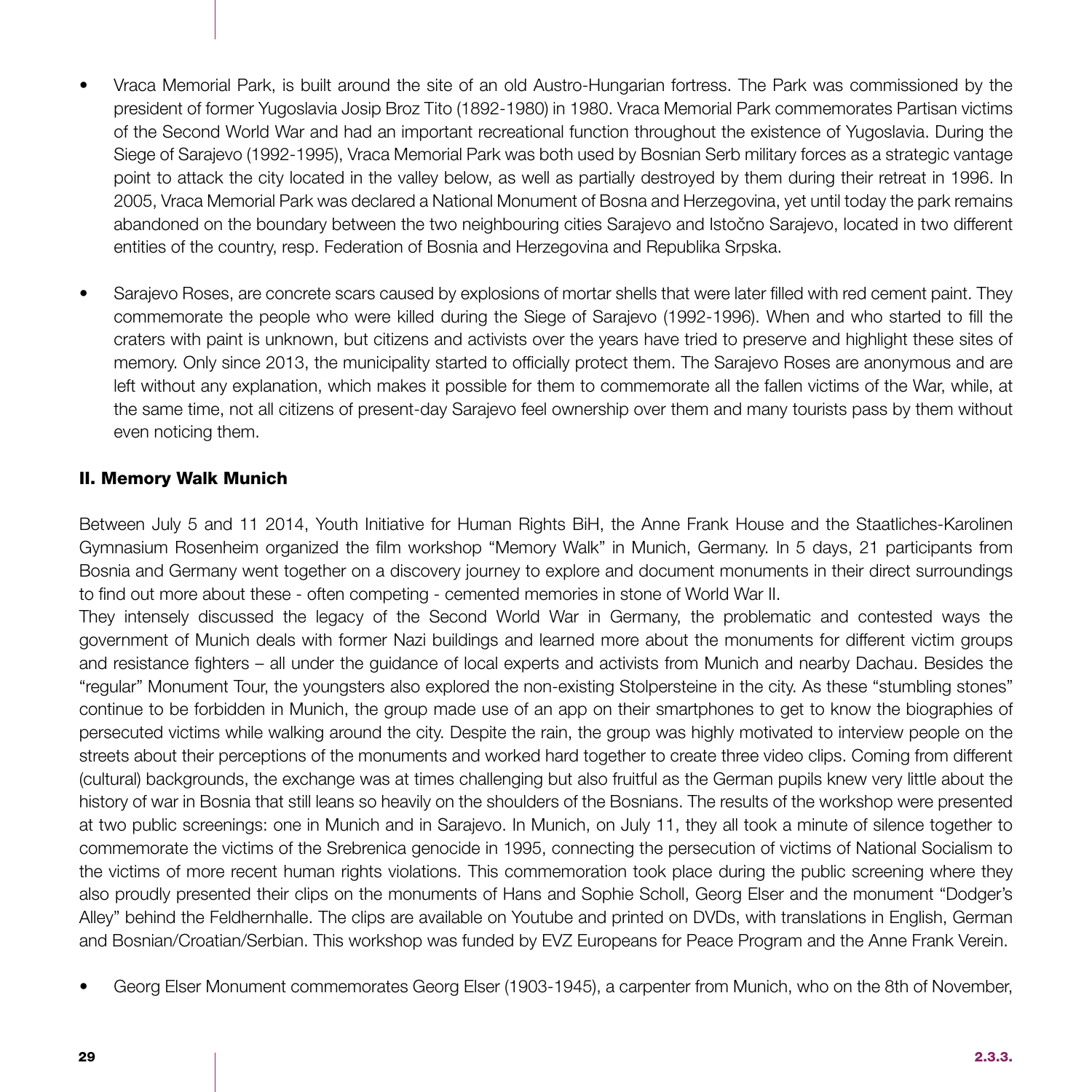1939 tried to assassinate Adolf Hitler in the Bür-gerbräukeller (a large beer hall of the Löwenbräu brewery in Munich) by using a bomb. Because Hitler had to leave early, the bomb went off minutes after he had left. Elser was apprehended and murdered in Dachau on April 9, 1945. The memorial was put up in 2009 against an outer wall near Elser's house and depicts the text '8 November.' Every day at 09.20 pm – which was the time of the assassination attempt – the monument lights up for one minute.

- White Rose Monument commemorates a student resistance group called The White Rose who had publicly called upon the German population in Munich to resist the Nazi dictatorship. From 1942 onward, The White Rose distributed six different leaflets in total until, in 1943, the members of the resistance group were apprehended and executed by the Nazi's. The immured leaflets that are shown in the clip were put there by a citizen's initiative and later adopted by the foundation responsible for the entire monumentthat also encompasses a bronze bust and a permanent exhibition in the Ludwig-Maximilians University.
- Feldherrnhalle & Dodgers' Alley commemorates Munich's citizens who refused to salute to the Nazi's. Originally, the Feldhernnhalle were commissioned by King Ludwig I of Bavaria (1786-1868), but the building became part and parcel of the Nazi propaganda in 1933. Passers-by were required to give the Hitler-salute. Those who would not want to do that could avoid bringing the salute by taking a detour via the small Viscardi Alley. Because of this, the Viscardi Alley was dubbed Dodger's Alley – a history now commemorated with gold-painted cobblestones.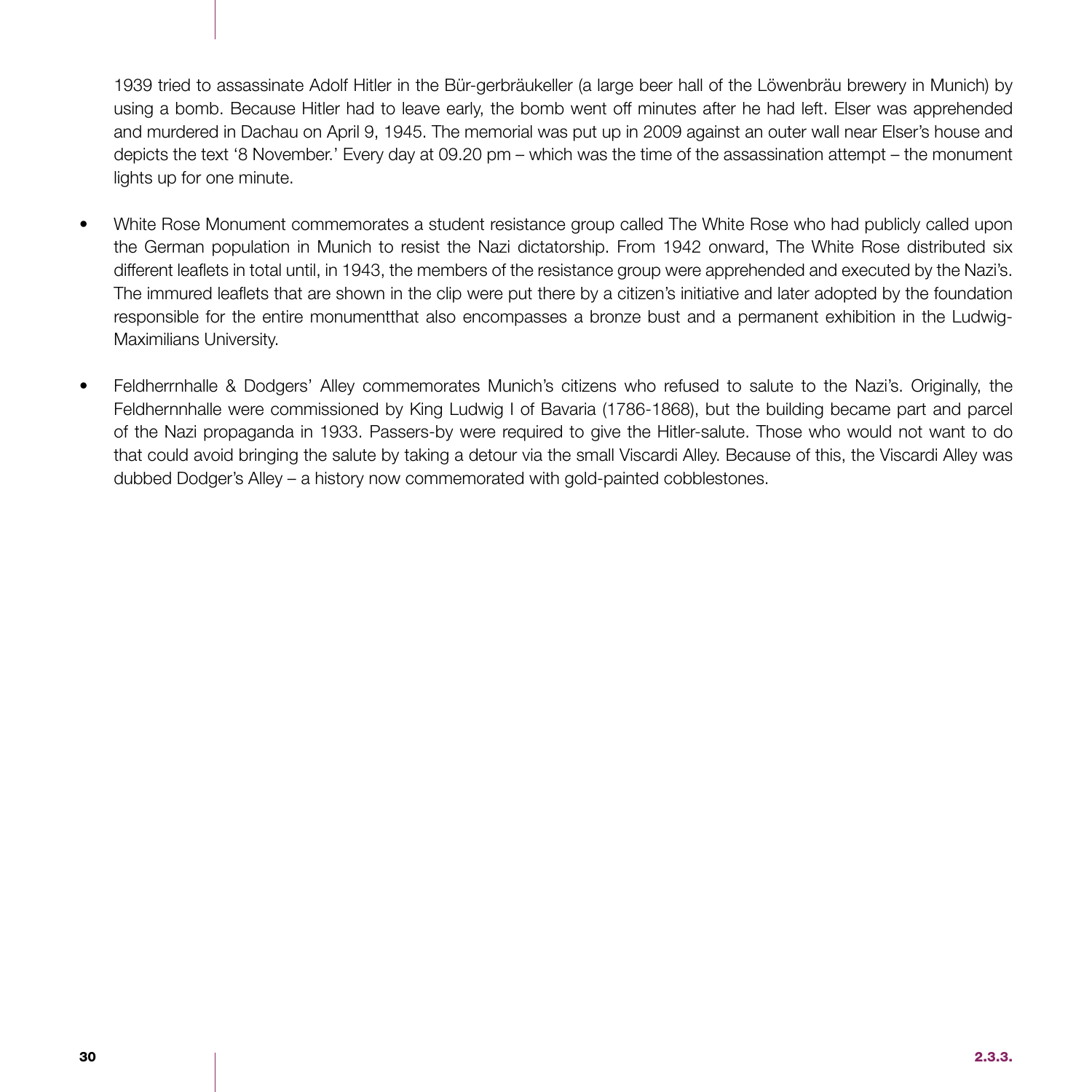| module IV | <b>MOnuMENTI - the changing face of remembrance</b>                                                                                                                                                                                                                                                                                                                                                                                                                                                                                                                                                                                                                                                                                                                                                                                                                                                                                                                                                                                                                                                                                                                                                                                                                                                                                                                                                                                                                                                                                                                                                                                                                                                                                                                                                                                                                                                                                                                                                                                                                                                                                                                                                                                                                                                                                                                                                                                                                                                                                                                                                                                                                                                                                                                                                                                                                                                                                                                                                                                                                                                                                                                                                                                                                                                                                                                                                                                                                              |
|-----------|----------------------------------------------------------------------------------------------------------------------------------------------------------------------------------------------------------------------------------------------------------------------------------------------------------------------------------------------------------------------------------------------------------------------------------------------------------------------------------------------------------------------------------------------------------------------------------------------------------------------------------------------------------------------------------------------------------------------------------------------------------------------------------------------------------------------------------------------------------------------------------------------------------------------------------------------------------------------------------------------------------------------------------------------------------------------------------------------------------------------------------------------------------------------------------------------------------------------------------------------------------------------------------------------------------------------------------------------------------------------------------------------------------------------------------------------------------------------------------------------------------------------------------------------------------------------------------------------------------------------------------------------------------------------------------------------------------------------------------------------------------------------------------------------------------------------------------------------------------------------------------------------------------------------------------------------------------------------------------------------------------------------------------------------------------------------------------------------------------------------------------------------------------------------------------------------------------------------------------------------------------------------------------------------------------------------------------------------------------------------------------------------------------------------------------------------------------------------------------------------------------------------------------------------------------------------------------------------------------------------------------------------------------------------------------------------------------------------------------------------------------------------------------------------------------------------------------------------------------------------------------------------------------------------------------------------------------------------------------------------------------------------------------------------------------------------------------------------------------------------------------------------------------------------------------------------------------------------------------------------------------------------------------------------------------------------------------------------------------------------------------------------------------------------------------------------------------------------------------|
|           | lesson plan 8                                                                                                                                                                                                                                                                                                                                                                                                                                                                                                                                                                                                                                                                                                                                                                                                                                                                                                                                                                                                                                                                                                                                                                                                                                                                                                                                                                                                                                                                                                                                                                                                                                                                                                                                                                                                                                                                                                                                                                                                                                                                                                                                                                                                                                                                                                                                                                                                                                                                                                                                                                                                                                                                                                                                                                                                                                                                                                                                                                                                                                                                                                                                                                                                                                                                                                                                                                                                                                                                    |
| topic     | Journey through the MOnuMENTI Catalogue                                                                                                                                                                                                                                                                                                                                                                                                                                                                                                                                                                                                                                                                                                                                                                                                                                                                                                                                                                                                                                                                                                                                                                                                                                                                                                                                                                                                                                                                                                                                                                                                                                                                                                                                                                                                                                                                                                                                                                                                                                                                                                                                                                                                                                                                                                                                                                                                                                                                                                                                                                                                                                                                                                                                                                                                                                                                                                                                                                                                                                                                                                                                                                                                                                                                                                                                                                                                                                          |
| title     | <b>Conversation with Monuments</b>                                                                                                                                                                                                                                                                                                                                                                                                                                                                                                                                                                                                                                                                                                                                                                                                                                                                                                                                                                                                                                                                                                                                                                                                                                                                                                                                                                                                                                                                                                                                                                                                                                                                                                                                                                                                                                                                                                                                                                                                                                                                                                                                                                                                                                                                                                                                                                                                                                                                                                                                                                                                                                                                                                                                                                                                                                                                                                                                                                                                                                                                                                                                                                                                                                                                                                                                                                                                                                               |
| subtitle  | The changing face of remembrance                                                                                                                                                                                                                                                                                                                                                                                                                                                                                                                                                                                                                                                                                                                                                                                                                                                                                                                                                                                                                                                                                                                                                                                                                                                                                                                                                                                                                                                                                                                                                                                                                                                                                                                                                                                                                                                                                                                                                                                                                                                                                                                                                                                                                                                                                                                                                                                                                                                                                                                                                                                                                                                                                                                                                                                                                                                                                                                                                                                                                                                                                                                                                                                                                                                                                                                                                                                                                                                 |
| context   | In the territory once called Yugoslavia, and nowadays referred to as the region, the last century was very<br>turbulent. From 1914 until 2014, there were numerous states and social establishments taking turns one<br>after the other and, unfortunately, often followed by wars. There were emperors, sultans, kings, comrades<br>and nobility coming one after another, the states replacing one another, and the people moving, sometimes<br>willingly, sometimes according to the will of others, thus changing the boundaries; and, it has been like that<br>until the present day.<br>Each era had its heroes, and monuments were erected in desire to save the memory of important deeds<br>and people for the generations to come. Many monuments did survive wars but not peace. Heroes of one<br>era became social outcasts of the next generation. On the other hand, in the context of the Balkans, one<br>nation's heroes were regarded as villains by another nation. Any change in social climate would significantly<br>alter the interpretation of historical events. And, it has been like that until the present day.<br>The 1914 earthquake and the beginning of WWI broke out in the centre of the region - Sarajevo. The war<br>spread throughout the country and resulted in many casualties and atrocities. The end of the war resulted<br>in changed boundaries. The Austro-Hungarian and the Ottoman Empires were gone and a new state -<br>The Kingdom of Serbs, Coats and Slovenes - was created, and subsequently renamed the Kingdom of<br>Yugoslavia. The new state stretched from Vardar to Triglav and from the Danube to the Adriatic Sea. It was<br>ruled from the capital, Belgrade, by the Karađorđević Dynasty.<br>The young state hardly coped with numerous economic, social, political and national problems. In addition<br>to that, Europe, at that time, between the two World Wars (1918-1939), was not the happiest place to<br>live in. Devastating effects of WWI made the lives of ordinary people very difficult. In addition to diseases<br>and poverty, the global economic crisis took hold and, to some extent, accelerated the establishment of<br>totalitarian regimes. The fragile peace in Europe came to an end in 1939.<br>The WWII brought new suffering to Yugoslavia. Fascist forces occupied the country and the population<br>suffered not only at the hands of occupying forces but also at the various movements' that emerged in<br>the country. The Communist Party, whose forces became greater as the war progressed, organised the<br>struggle against the occupying forces and for liberation of the country. In 1945, the country was liberated<br>and a new state, the Socialist Federal Republic of Yugoslavia (SFRY) was established, comprising Slovenia,<br>Croatia, Bosnia and Herzegovina, Serbia (with the provinces of Kosovo and Vojvodina), Montenegro and<br>Macedonia. The head of the state was President, Josip Broz Tito (until his death in 1980), and Belgrade<br>was the capital city. This period is remembered as the time of revival and reconstruction of the country.<br>Many still remember this time as a period of prosperity and good living.<br>The last decades of the turbulent 20th century brought along a new crisis and unrests. There were many<br>reasons for dissatisfaction, be it economic, social or national. The crisis in Yugoslavia that started in the |
|           | early 1980s, resulted in a bloody civil war and the dissolution of the country.                                                                                                                                                                                                                                                                                                                                                                                                                                                                                                                                                                                                                                                                                                                                                                                                                                                                                                                                                                                                                                                                                                                                                                                                                                                                                                                                                                                                                                                                                                                                                                                                                                                                                                                                                                                                                                                                                                                                                                                                                                                                                                                                                                                                                                                                                                                                                                                                                                                                                                                                                                                                                                                                                                                                                                                                                                                                                                                                                                                                                                                                                                                                                                                                                                                                                                                                                                                                  |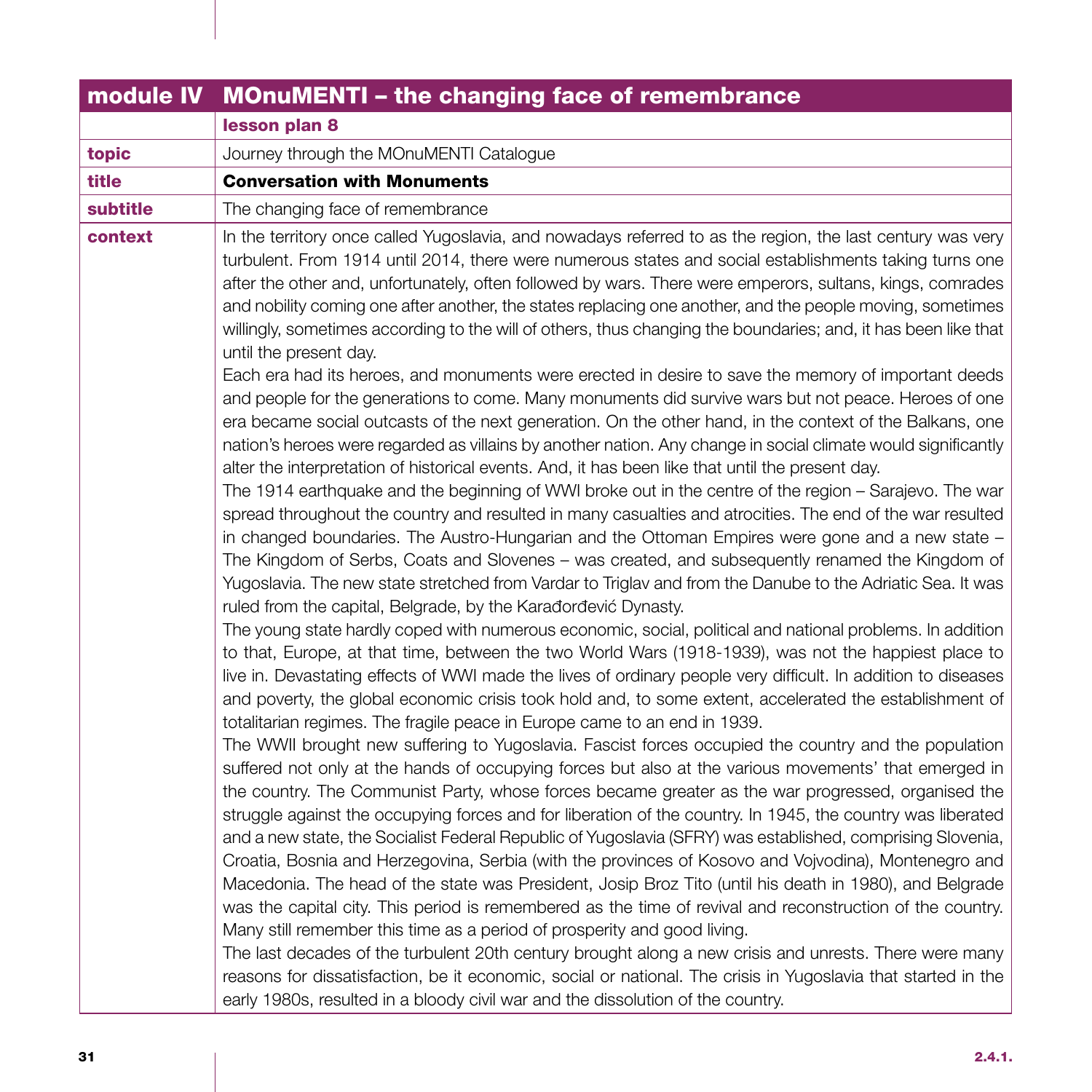|                      | The wars broke out in 1991 and lasted, with lesser or greater intensity, for the next ten years. The wars<br>were waged from Slovenia to Macedonia. They had national and religious dimensions, and involved<br>interventions of foreign forces. It all started with the war in Slovenia and ended with the war in Kosovo.<br>As in previous wars, the conflicts of the late 20th century resulted in reshaped boundaries. New states of<br>Slovenia, Croatia, Bosnia and Herzegovina, Serbia, Montenegro, Macedonia and Kosovo emerged.<br>Given the complex historical circumstances of the region in the 20th century and different political systems<br>that existed within in, the interpretation of history in the country was susceptible to changes and subject<br>to instrumentalization by the ruling structures. Memory i.e. commemorating certain historical events and<br>persons was conditioned by the prevalent ideology, which was primarily aimed at strengthening the<br>national identity(ies).                                                                            |
|----------------------|------------------------------------------------------------------------------------------------------------------------------------------------------------------------------------------------------------------------------------------------------------------------------------------------------------------------------------------------------------------------------------------------------------------------------------------------------------------------------------------------------------------------------------------------------------------------------------------------------------------------------------------------------------------------------------------------------------------------------------------------------------------------------------------------------------------------------------------------------------------------------------------------------------------------------------------------------------------------------------------------------------------------------------------------------------------------------------------------|
| related<br>topics    | Memories of the Western Balkans monuments<br>Local history                                                                                                                                                                                                                                                                                                                                                                                                                                                                                                                                                                                                                                                                                                                                                                                                                                                                                                                                                                                                                                     |
| messages             | Think of how important it is to remember the past, wars, and heroes and why can facing the past be<br>difficult?                                                                                                                                                                                                                                                                                                                                                                                                                                                                                                                                                                                                                                                                                                                                                                                                                                                                                                                                                                               |
| goals                | This Module aims at examining the role of monuments and the attitude of 20th century society towards<br>them.<br>The goal of this Module is to enable students to gain knowledge about monuments in their local communities<br>and the region. This will be achieved through selected and didactically tailored historical sources that<br>provide a multi-perspective view on this topic.<br>In addition to gaining historical information, the students will also develop critical thinking skills while<br>reflecting not only on historical events, but on art as well, i.e. on the monuments erected to commemorate<br>certain events or in honour of a person. Students will discuss the reasons for erecting monuments, the role<br>of monuments within community, and attitudes of the communities towards them.<br>Since this Module will be implemented with students from different backgrounds, the students will develop<br>communication skills and share different experiences and traditions of their respective backgrounds, thus<br>developing tolerance and mutual respect. |
| learning<br>outcomes | Students will be capable of working with historical sources; they will be capable of asking questions<br>about historical sources, assessing their value, collecting data based thereon, organising, analysing and<br>synthesising and comparing the data obtained and drawing inferences from those facts.                                                                                                                                                                                                                                                                                                                                                                                                                                                                                                                                                                                                                                                                                                                                                                                    |
| duration             | 90 min.<br>Part I: 15 minutes: 10 (introduction) $+ 5$ (assignment of tasks)<br>Part II: 50 minutes: 5 x 10 min<br>Part III: Presentations and a conclusion, 25 min                                                                                                                                                                                                                                                                                                                                                                                                                                                                                                                                                                                                                                                                                                                                                                                                                                                                                                                            |
| <b>students</b>      | 20-30                                                                                                                                                                                                                                                                                                                                                                                                                                                                                                                                                                                                                                                                                                                                                                                                                                                                                                                                                                                                                                                                                          |
| methodology          | World Café<br>Participants will work is small groups. They will be tasked to analyse the text and the image of a visual<br>material, and to analyse monuments and any events related to each of them.                                                                                                                                                                                                                                                                                                                                                                                                                                                                                                                                                                                                                                                                                                                                                                                                                                                                                          |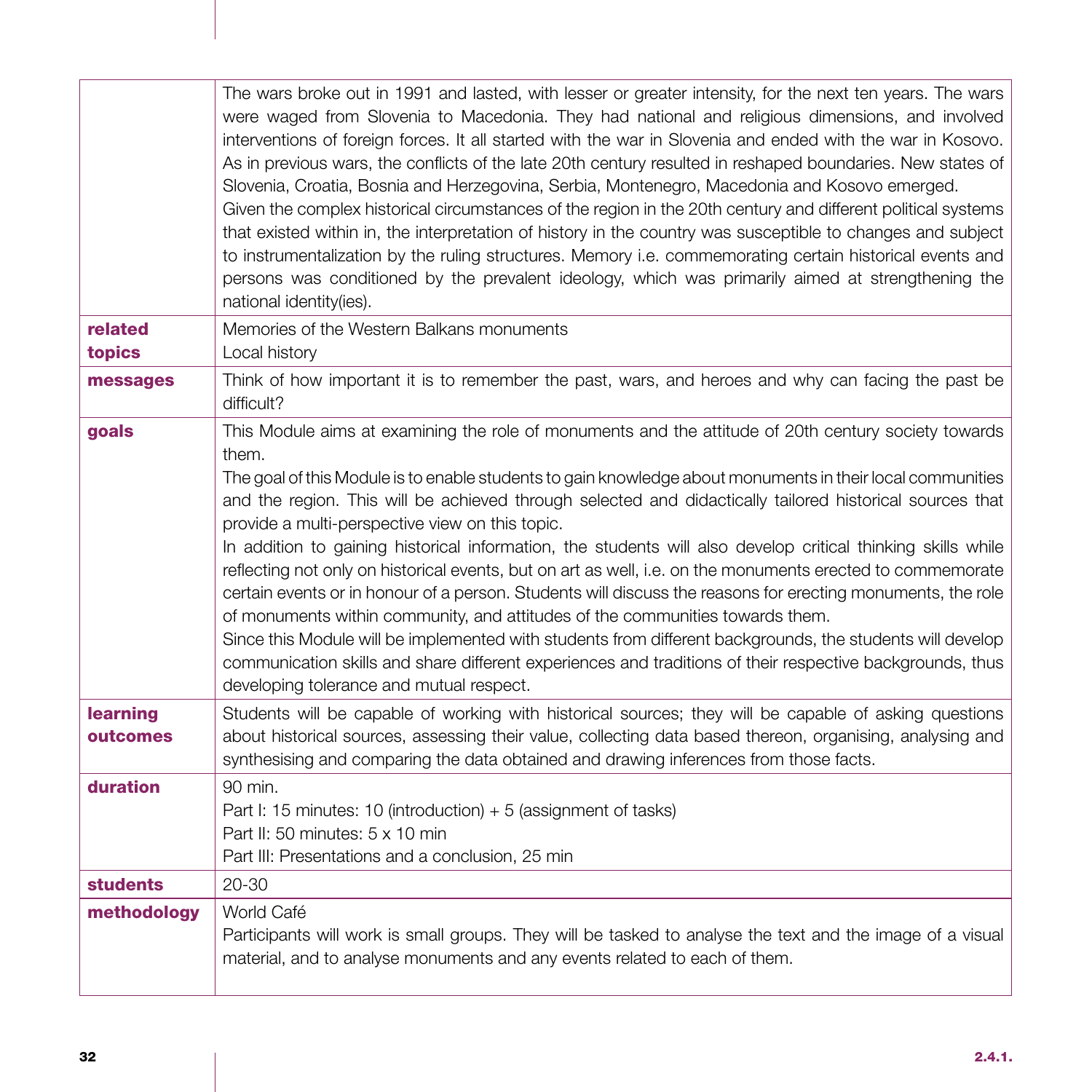| procedure | Part I: 15 minutes: 10 (introduction) + 5 (assignment of tasks)                                                                                                                                                                                                                                                                                                                                                                                                                            |
|-----------|--------------------------------------------------------------------------------------------------------------------------------------------------------------------------------------------------------------------------------------------------------------------------------------------------------------------------------------------------------------------------------------------------------------------------------------------------------------------------------------------|
|           | Step one - dividing students into groups, instructing them on the methodology and assigning them the                                                                                                                                                                                                                                                                                                                                                                                       |
|           | tasks.                                                                                                                                                                                                                                                                                                                                                                                                                                                                                     |
|           | The participants will be divided into 5 groups. Each group will receive different materials. Each group<br>should be sitting around their respective tables and work with the materials that were prepared in advance<br>and placed on their table.                                                                                                                                                                                                                                        |
|           | A timeline, which includes the following markings of years reflecting the historical context, has to<br>be prepared in advance: First World War (1914-1918); Second World War (1939-1945); begin of the<br>dissolution of SFR Yugoslavia (1991-1995) until present time-2014. A map of the region of the Western<br>Balkans to be hung up onto the wall is required, and on which the students label the place or area of the<br>monument's construction.                                  |
|           | Part II: 50 minutes: 5 x 10 min                                                                                                                                                                                                                                                                                                                                                                                                                                                            |
|           | Step two ~World Café~<br>Each group should be seated around their respective table. Having analysed the material and having<br>answered all the questions, each member of the group should move to another table, leaving only one<br>member as a host. Guests at the table should compare their experiences with monuments they have seen<br>at previous tables.<br>The same activity should be repeated until all participants have passed all tables and reviewed all the<br>materials. |
|           |                                                                                                                                                                                                                                                                                                                                                                                                                                                                                            |
|           | Part III: 25 min - Presentations and Conclusion                                                                                                                                                                                                                                                                                                                                                                                                                                            |
|           | Step three - Harvest. Each group should use the timeline and the map to present their findings. During<br>the presentation of a monument, they should place it (mark it) on the timeline and point to the place on the<br>map (city, area) where the monument is located.                                                                                                                                                                                                                  |
|           | After each group has presented their conclusions, the students should be invited to discuss and answer<br>the key question.                                                                                                                                                                                                                                                                                                                                                                |
|           | <b>KEY QUESTIONS TO BE ASKED THROUGHOUT THE PROCESS:</b>                                                                                                                                                                                                                                                                                                                                                                                                                                   |
|           | To what extent does the attitude towards the monuments from the past speak about the present day<br>1.<br>society?                                                                                                                                                                                                                                                                                                                                                                         |
|           | 2.<br>Do monuments have a "shelf life", in terms of physical stability and meaning?                                                                                                                                                                                                                                                                                                                                                                                                        |
|           | З.<br>What or who has the major impact on such an attitude towards monuments?                                                                                                                                                                                                                                                                                                                                                                                                              |
|           | To what extent can our indifference towards monuments be interpreted as us being ashamed of our<br>4.<br>own past?                                                                                                                                                                                                                                                                                                                                                                         |
|           | QUESTIONS TO BE ANSWERED DURING THE WORK ON MONUMENTS; QUESTIONS FOR                                                                                                                                                                                                                                                                                                                                                                                                                       |
|           | <b>EACH GROUP:</b>                                                                                                                                                                                                                                                                                                                                                                                                                                                                         |
|           | A. Questions about the monuments on the front page:                                                                                                                                                                                                                                                                                                                                                                                                                                        |
|           | What is the monument made of?<br>$\mathbf{1}$ .                                                                                                                                                                                                                                                                                                                                                                                                                                            |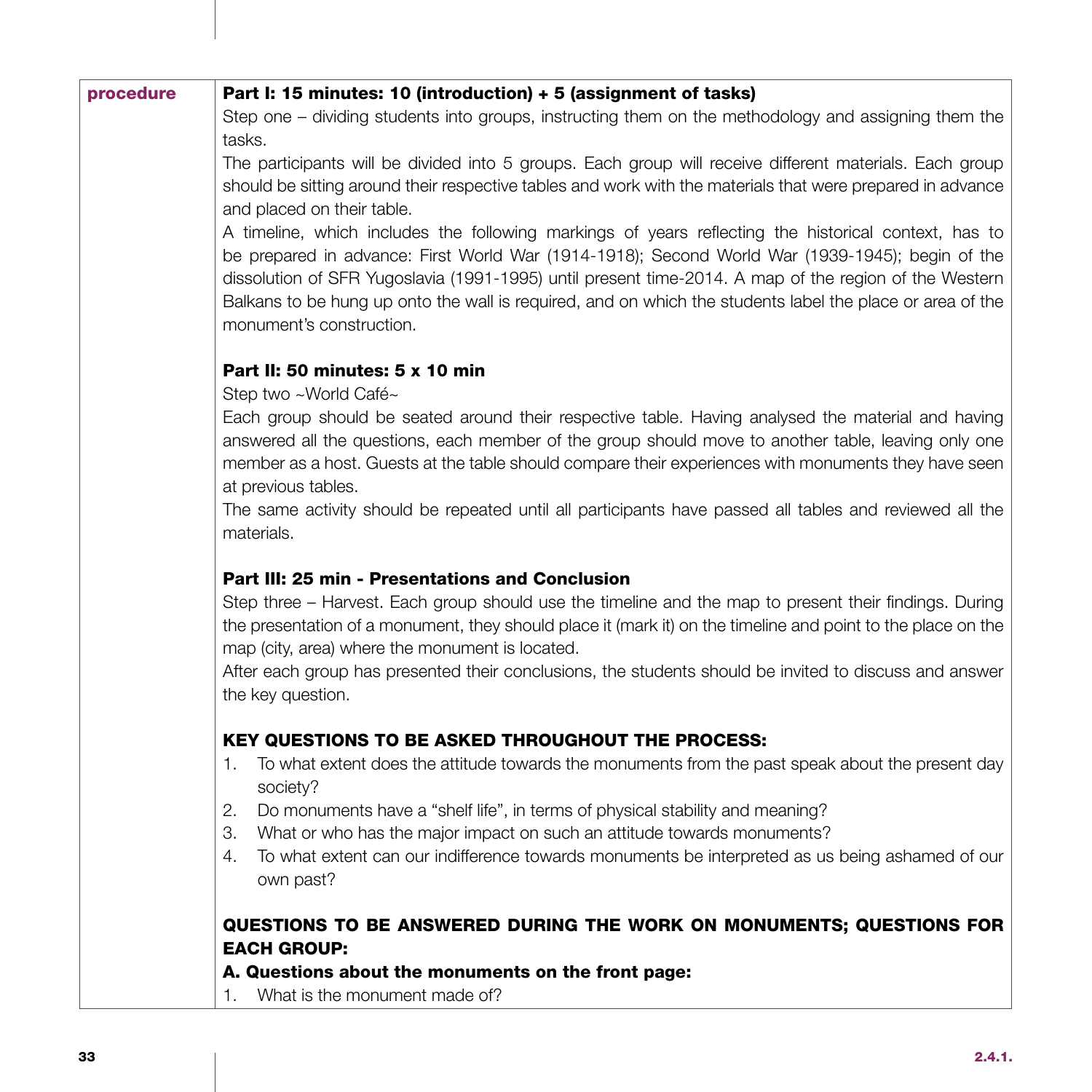|          | 2.<br>Where is the monument located?                                                                                                                                           |
|----------|--------------------------------------------------------------------------------------------------------------------------------------------------------------------------------|
|          | З.<br>What are its artistic features?                                                                                                                                          |
|          | What symbolic message does the monument convey?<br>4.                                                                                                                          |
|          | 5.<br>What period does the monument commemorate?                                                                                                                               |
|          | B. Questions about the monuments on the last page:                                                                                                                             |
|          | Compare answers with information about the monument.<br>1.                                                                                                                     |
|          | 2.<br>In whose honour was the monument erected?                                                                                                                                |
|          | З.<br>Do monuments from this group belong to the same period?                                                                                                                  |
|          | 4.<br>What is the common message of the monuments of this group?                                                                                                               |
|          | What is the fate of monuments of this group?<br>5.                                                                                                                             |
|          | C. My monument - questions about a unified memorial:                                                                                                                           |
|          | 1. Write down your personal comment on the monument and compare it to the existing historic                                                                                    |
|          | commentary, if there is such a narrative. Identify similarities and differences?                                                                                               |
|          | What is your definition of a monument?<br>2.                                                                                                                                   |
| material | Part I:                                                                                                                                                                        |
|          | Prepare a timeline with significant dates (years) that reflect historical context, and a map of the Western                                                                    |
|          | Balkans region. Students will be asked to mark on the timeline the years in which a certain monument was                                                                       |
|          | erected, while on the map they will mark the place or the area where the monument was erected.                                                                                 |
|          | Part II:                                                                                                                                                                       |
|          | Monuments from the catalogue MOnuMENTI:                                                                                                                                        |
|          | Group I:                                                                                                                                                                       |
|          | 1961. 'Interrupted Flight' - Šumarice park; Location: Kragujevac, Serbia; Sculptor: Miodrag Živković<br>a.                                                                     |
|          | 1966. Flower of Jasenovac; Location: Jasenovac, Croatia; Sculptor: Bogdan Bogdanović<br>b.                                                                                     |
|          | 1973. Sutjeska Battle Memorial; Location: Tjentište, Bosnia and Herzegovina; Sculptor: Miodrag<br>C.                                                                           |
|          | Živković                                                                                                                                                                       |
|          | 1978. Memorial at Makljen; Location: Makljen, Bosnia and Herzegovina; Sculptor: Boško Kućanski<br>d.                                                                           |
|          | 1974. 'Makedonium'; Location: Kruševo, Macedonia; Sculptors: Jordan Grabuloski and Iskra<br>е.                                                                                 |
|          | Grabuloska (architecture), Borko Lazeski (stained glass) and Peter Mazev (domes)                                                                                               |
|          | <b>Group II:</b>                                                                                                                                                               |
|          | 1934. Petar II Petrović Njegoš Statue; Location: Trebinje, Bosnia and Herzegovina; Sculptor: Toma<br>a.                                                                        |
|          | Rosandić                                                                                                                                                                       |
|          | 2006. Skenderbeg Statue; Location: Skopje, Macedonia; Sculptor: Thoma Thomai<br>b.<br>2011. 'Warrior on a Horse'; Location: Skopje, Macedonia; Sculptor: Valentina Stevanovska |
|          | C.<br>1938. Statue of Đorđe Petrović 'Karađorđe'; Location: Topola, Serbia; Sculptor: Petar Palavičini<br>d.                                                                   |
|          | 1948. Tito's Statue; Location: Kumrovec, Croatia; Sculptor: Antun Augustinčić<br>е.                                                                                            |
|          |                                                                                                                                                                                |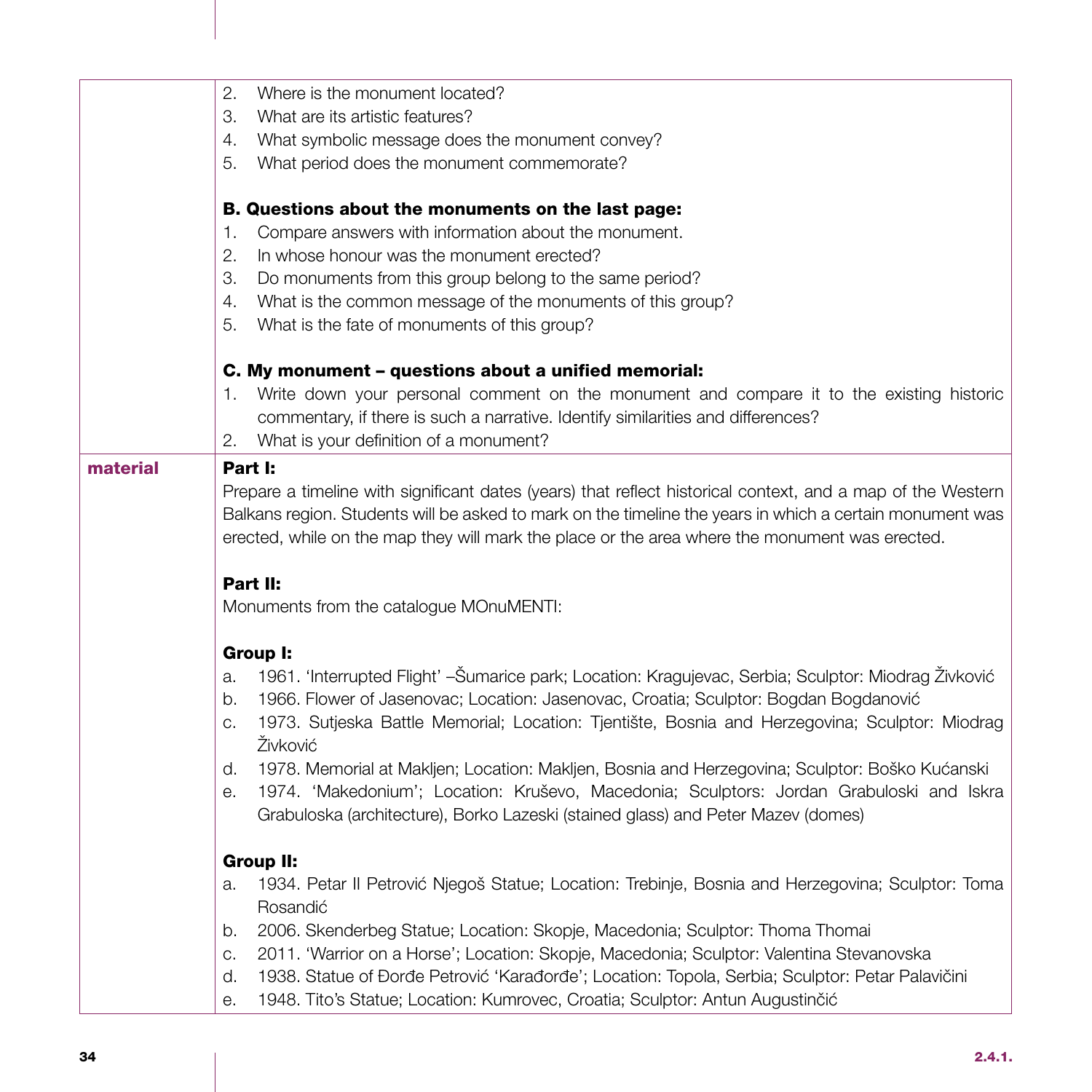|                   | <b>Group III:</b>                                                                                                              |
|-------------------|--------------------------------------------------------------------------------------------------------------------------------|
|                   | 1929. Gregorius of Nin Statue; Location: Split, Croatia; Sculptor: Ivan Meštrović<br>a.                                        |
|                   | 1990. Statue of Desanka Maksimović; Location: Valjevo, Srbija; Sculptor: Aleksandar Zarin<br>b.                                |
|                   | 1994. (first construction in 1984) 'Krajputaš' - Memorial to Ivo Andrić; Location: Višegrad, Bosnia and<br>C.                  |
|                   | Herzegovina; Sculptor: Ljupko Antunović<br>1999. Mother Theresa Memorial; Location: Skopje, Macedonia<br>d.                    |
|                   | Sculptor: Tome Serafimovski<br>е.                                                                                              |
|                   |                                                                                                                                |
|                   | <b>Group IV:</b>                                                                                                               |
|                   | 1953. 1389 Kosovo Battle Memorial; Location: Gazimestan, Kosovo Sculptor: Aleksandar Deroko<br>a.                              |
|                   | 2001. (maybe earlier) Rorovi Memorial Park; Location: Goražde, Bosnia and Herzegovina, Sculptor:<br>b.                         |
|                   | Senad Pezo                                                                                                                     |
|                   | 2003. Srebrenica-Potočari Memorial and Cemetery to Victims of 1995. Genocide; Location:<br>C.                                  |
|                   | Srebrenica, Architects: Ahmed Džuvić and Ahmet Kapidžić                                                                        |
|                   | 2004. Memorial to Albanian Victims of the WWII and 2001 Conflict; Location: Blace, Macedonia,<br>d.<br>Sculptor: Selam Mustafa |
|                   | 2004. Memorial to Fallen Defenders of Homeland; Location: Mrkonjić-Grad, Bosnia and Herzegovina,<br>е.                         |
|                   | Sculptor: Miodrag Živković                                                                                                     |
|                   | 2005. Memorial to Fallen Croatian Soldiers; Location: Mostar, Bosnia and Herzegovina, Sculptor:<br>f.                          |
|                   | Slavomir Drinković                                                                                                             |
|                   | 2009. Memorial to "Innocent Victims of NATO Aggression against Socialist Republic of Yugoslavia';<br>g.                        |
|                   | Location: Grdelička klisura, Serbia, Sculptor: Unknown                                                                         |
|                   | <b>Group V:</b>                                                                                                                |
|                   | 2007. Rocky Balboa Statue; Location: Žitište, Srbija; Sculptor: Boris Staparac<br>a.                                           |
|                   | 2008. Bob Marly's Statue; Location: Banatski Sokolac, Srbija; Sculptor: Davor Dukić<br>b.                                      |
|                   | 2010. Tribute to Srđan Aleksić; Location: Pančevo, Srbija; Sculptor: Ivana Rakidžić-Krumes<br>C.                               |
|                   | 2000. Statue of Zahir Pajaziti; Location: Priština, Kosovo; Sculptor: Muntoz Dhrami<br>d.                                      |
|                   | 1961. Memorial to Boro Vukmirović and Ramiz Sadiku; Location: Priština, Kosovo; Sculptor: Unknown<br>е.                        |
| <b>sources</b>    | "MemorInmotion" - Pedagogical Tool on Culture of Remembrance;                                                                  |
|                   | The MOnuMENTI Catalogue, by author Marko Krojač as a PDF document included on the DVD.<br>$\bullet$                            |
|                   | Organiser: forumZFD, 2014                                                                                                      |
| further           | Protection of monuments in Bosnia and Herzegovina and the region;<br>$\bullet$                                                 |
| readings          | Monument symbols;<br>٠                                                                                                         |
| further           | From "MemorInmotion" - Pedagogical Tool on Culture of Remembrance:                                                             |
| <b>activities</b> | Module II: "Memory of Monuments / Monuments of Memory"<br>$\bullet$                                                            |
|                   | Module III: "Memory Walk: Sarajevo-Munich. The video clips" (DVD)<br>٠                                                         |
|                   | Module V: "MOnuMENTImotion". The Art of Dealing with the Past. A short animation movie (DVD) /<br>$\bullet$                    |
|                   | Lesson plan 9: Moments and Monuments in Movement                                                                               |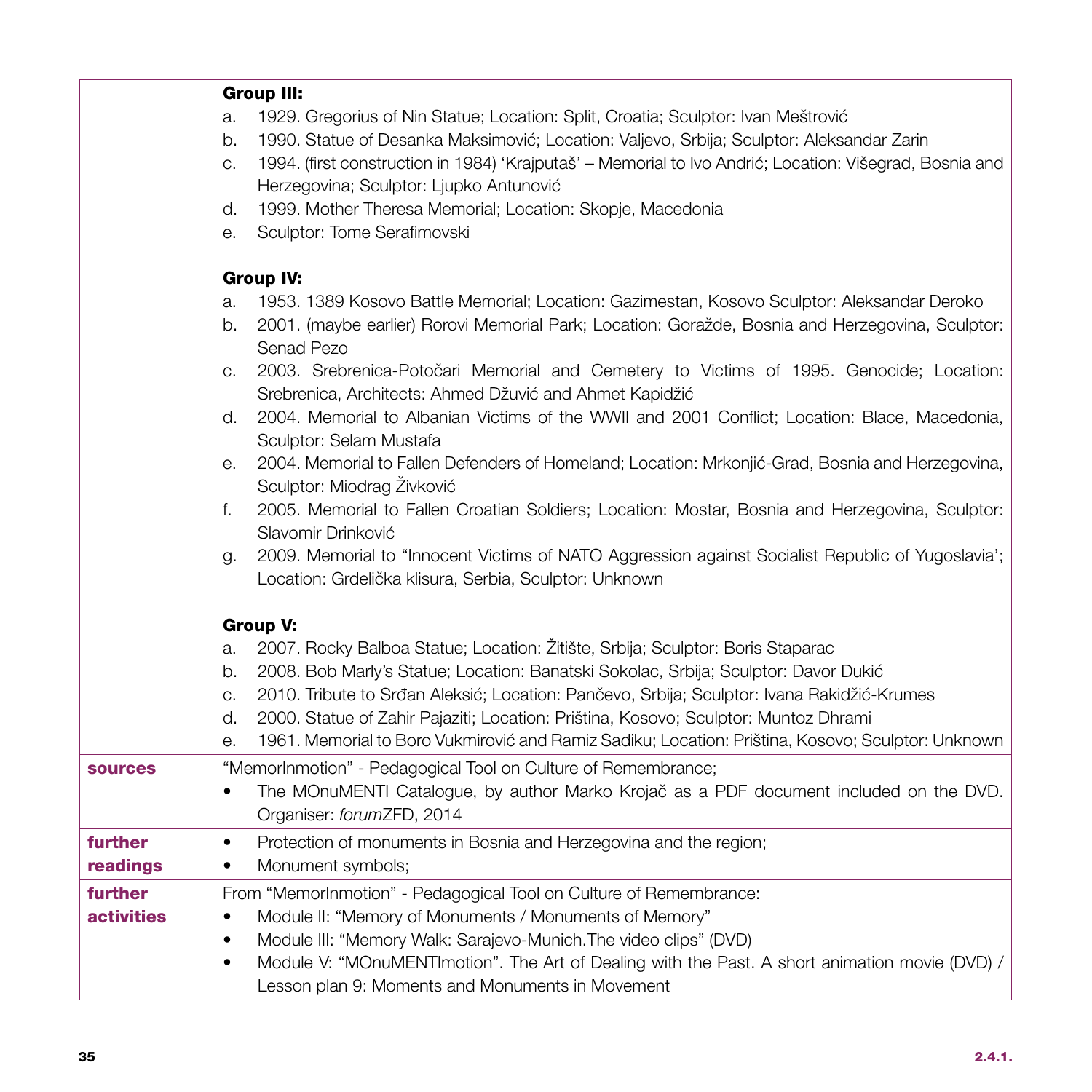## module IV additional working material for students and teachers

### Use all 26 cards with images of monuments included in the Pedagogical Tool "MemorInmotion"

QUESTIONS TO BE ANSWERED WHILE WORKING ON MONUMENTS (Set of questions is the same for each group)

### QUESTIONS FOR EACH GROUP:

- A. Questions about the monuments shown on the front page:
- 1. What is the monument made of?
- 2. Where is the monument located?
- 3. What are its artistic features?
- 4. What symbolic message does the monument convey?
- 5. What period does the monument commemorate?

B. Questions about the monuments shown on the last page:

- 1. Compare answers with information about the monument.
- 2. In whose honour was the monument erected?
- 3. Do monuments from this group belong to the same period of time?
- 4. What is the common message of the monuments of this group?
- 5. What is the fate of monuments of this group?

C. My monument – questions about a unified memorial

- 1. Write down your personal comment on the monument and compare it to the existing historic commentary, if there is such a narrative. Identify similarities and differences.
- 2. What is your definition of a monument?

Final part - Discussion:

### KEY QUESTIONS TO BE ASKED THROUGHOUT THE PROCESS:

- 1. To what extent does the attitude towards the monuments from the past speak about the present day society?
- 2. Do monuments have a "shelf life", in terms of physical stability and meaning?
- 3. What or who has the major impact on such an attitude towards monuments?
- 4. To what extent can our indifference towards monuments be interpreted as us being "ashamed" of our own past?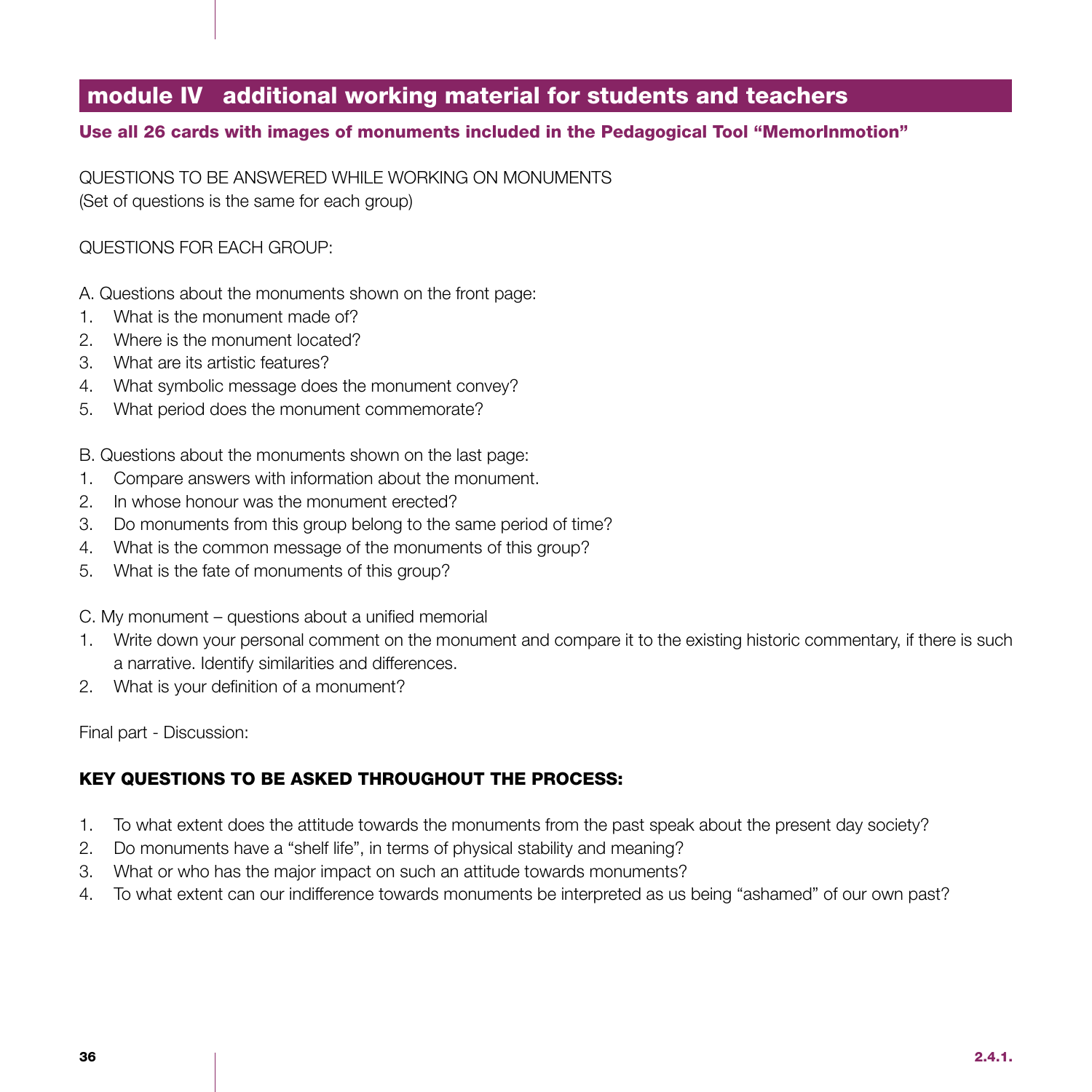| module V          | MOnuMENTImotion: the art of dealing with the past a short animation movie                                                                                                                                                                                                                                                                                                                                                                                                                                                                                                                                                                                                                                                                                                                                                                                                                                                                                                                                                                                                                                                                                                                                                                                                                                                                                                                                                                                                                                                                                                                                                                                                                                                                                                                                                                                                                                                                                                                                                                                                                                                                                                                                                                                                                                                                                                                                                                                                                                                                                                                                                                                                                                                                                                                                                                                                                      |
|-------------------|------------------------------------------------------------------------------------------------------------------------------------------------------------------------------------------------------------------------------------------------------------------------------------------------------------------------------------------------------------------------------------------------------------------------------------------------------------------------------------------------------------------------------------------------------------------------------------------------------------------------------------------------------------------------------------------------------------------------------------------------------------------------------------------------------------------------------------------------------------------------------------------------------------------------------------------------------------------------------------------------------------------------------------------------------------------------------------------------------------------------------------------------------------------------------------------------------------------------------------------------------------------------------------------------------------------------------------------------------------------------------------------------------------------------------------------------------------------------------------------------------------------------------------------------------------------------------------------------------------------------------------------------------------------------------------------------------------------------------------------------------------------------------------------------------------------------------------------------------------------------------------------------------------------------------------------------------------------------------------------------------------------------------------------------------------------------------------------------------------------------------------------------------------------------------------------------------------------------------------------------------------------------------------------------------------------------------------------------------------------------------------------------------------------------------------------------------------------------------------------------------------------------------------------------------------------------------------------------------------------------------------------------------------------------------------------------------------------------------------------------------------------------------------------------------------------------------------------------------------------------------------------------|
|                   | lesson plan 9                                                                                                                                                                                                                                                                                                                                                                                                                                                                                                                                                                                                                                                                                                                                                                                                                                                                                                                                                                                                                                                                                                                                                                                                                                                                                                                                                                                                                                                                                                                                                                                                                                                                                                                                                                                                                                                                                                                                                                                                                                                                                                                                                                                                                                                                                                                                                                                                                                                                                                                                                                                                                                                                                                                                                                                                                                                                                  |
| topic             | Film Experience: Analysis and Discussion                                                                                                                                                                                                                                                                                                                                                                                                                                                                                                                                                                                                                                                                                                                                                                                                                                                                                                                                                                                                                                                                                                                                                                                                                                                                                                                                                                                                                                                                                                                                                                                                                                                                                                                                                                                                                                                                                                                                                                                                                                                                                                                                                                                                                                                                                                                                                                                                                                                                                                                                                                                                                                                                                                                                                                                                                                                       |
| title             | <b>Moments and Monuments in Movement</b>                                                                                                                                                                                                                                                                                                                                                                                                                                                                                                                                                                                                                                                                                                                                                                                                                                                                                                                                                                                                                                                                                                                                                                                                                                                                                                                                                                                                                                                                                                                                                                                                                                                                                                                                                                                                                                                                                                                                                                                                                                                                                                                                                                                                                                                                                                                                                                                                                                                                                                                                                                                                                                                                                                                                                                                                                                                       |
| subtitle          | The Art of Dealing with the Past                                                                                                                                                                                                                                                                                                                                                                                                                                                                                                                                                                                                                                                                                                                                                                                                                                                                                                                                                                                                                                                                                                                                                                                                                                                                                                                                                                                                                                                                                                                                                                                                                                                                                                                                                                                                                                                                                                                                                                                                                                                                                                                                                                                                                                                                                                                                                                                                                                                                                                                                                                                                                                                                                                                                                                                                                                                               |
| context           | From the idea to a piece of art<br>Inspired by the exhibition "MOnuMENTI - The changing face of remembrance" by the photojournalist<br>Marko Krojač, the initial idea of the project by Forum Civil Peace Service (forumZFD) and its partners<br>was to bring the in the exhibition displayed monuments of the Western Balkan into interaction. How can<br>monuments that are locally separated from each other be put in movements and express emotions?<br>And what effect does that have on the viewer? The core idea of the project was to bring the petrified and<br>isolated monuments into a fictional interaction as a metaphor for awakened and living memories. The<br>"(re)animated" monuments of the past are set in motion by the joint search for the "missing" bust of Boro<br>Vukmirović that used to sit next to his friend Ramiz Sadiku on the same site in Prishtina (Kosovo). A way<br>for the students to give a creative response to changing (pre)dominant historical, cultural narratives and<br>question the role of monuments.<br>The work for realizing this idea started in December 2013 and found its first materialization in a preparatory<br>workshop with a core group in the beginning of February in Belgrade.<br>Together with the independent artist Muhamed Kafedžić Muha and students from the Western Balkans<br>and Germany, forumZFD planned the screening of the animation movie as part of the Peace Event Sarajevo<br>2014 in June.<br>In the beginning of March 2014, forumZFD held an additional three-day workshop in Sarajevo with<br>selected students and young activists. In total 18 young people from Bosnia and Herzegovina, Serbia,<br>Kosovo, Macedonia and Germany took part in the workshop, in which the students were introduced to<br>the concepts of Dealing with the Past and Reconciliation. Together, they worked out a storyline, discussed<br>which effects they want to include in the movie and divided tasks for the following months. Everybody<br>got some homework, be it animating some scene, rewriting the script or organizing the premier of the<br>screening in Sarajevo. In the following time, the artist Muha included the parts which the young animators<br>worked on. Feedback was constantly asked for from the participants and the movie was presented to<br>them in different phases of its production. In the beginning of June 2014, this process came to an end with<br>the premiere at the Peace Event Sarajevo 2014.<br>The short animated movie was also selected at the SFF-Film Festival in Sarajevo 2014 and at the Anibar<br>Festival in Peja (Kosovo). A last minute surprise was the official nomination of "MOnuMENTImotion" in the<br>category "Best creative response" at the international short films festival in London run by the Imperial War<br>Museum (IWM) in December 2014. |
| related<br>topics | From "MemorInmotion" - Pedagogical Tool on Culture of Remembrance:<br>Module II: "Memory of Monuments / Monuments of Memory"<br>$\bullet$<br>Module III: "Memory Walk: Sarajevo-Munich. The video clips" (DVD)<br>$\bullet$                                                                                                                                                                                                                                                                                                                                                                                                                                                                                                                                                                                                                                                                                                                                                                                                                                                                                                                                                                                                                                                                                                                                                                                                                                                                                                                                                                                                                                                                                                                                                                                                                                                                                                                                                                                                                                                                                                                                                                                                                                                                                                                                                                                                                                                                                                                                                                                                                                                                                                                                                                                                                                                                    |
|                   | Module IV: "MOnuMENTI Catalogue by Marko Krojač, as a PDF document included on the DVD.<br>$\bullet$                                                                                                                                                                                                                                                                                                                                                                                                                                                                                                                                                                                                                                                                                                                                                                                                                                                                                                                                                                                                                                                                                                                                                                                                                                                                                                                                                                                                                                                                                                                                                                                                                                                                                                                                                                                                                                                                                                                                                                                                                                                                                                                                                                                                                                                                                                                                                                                                                                                                                                                                                                                                                                                                                                                                                                                           |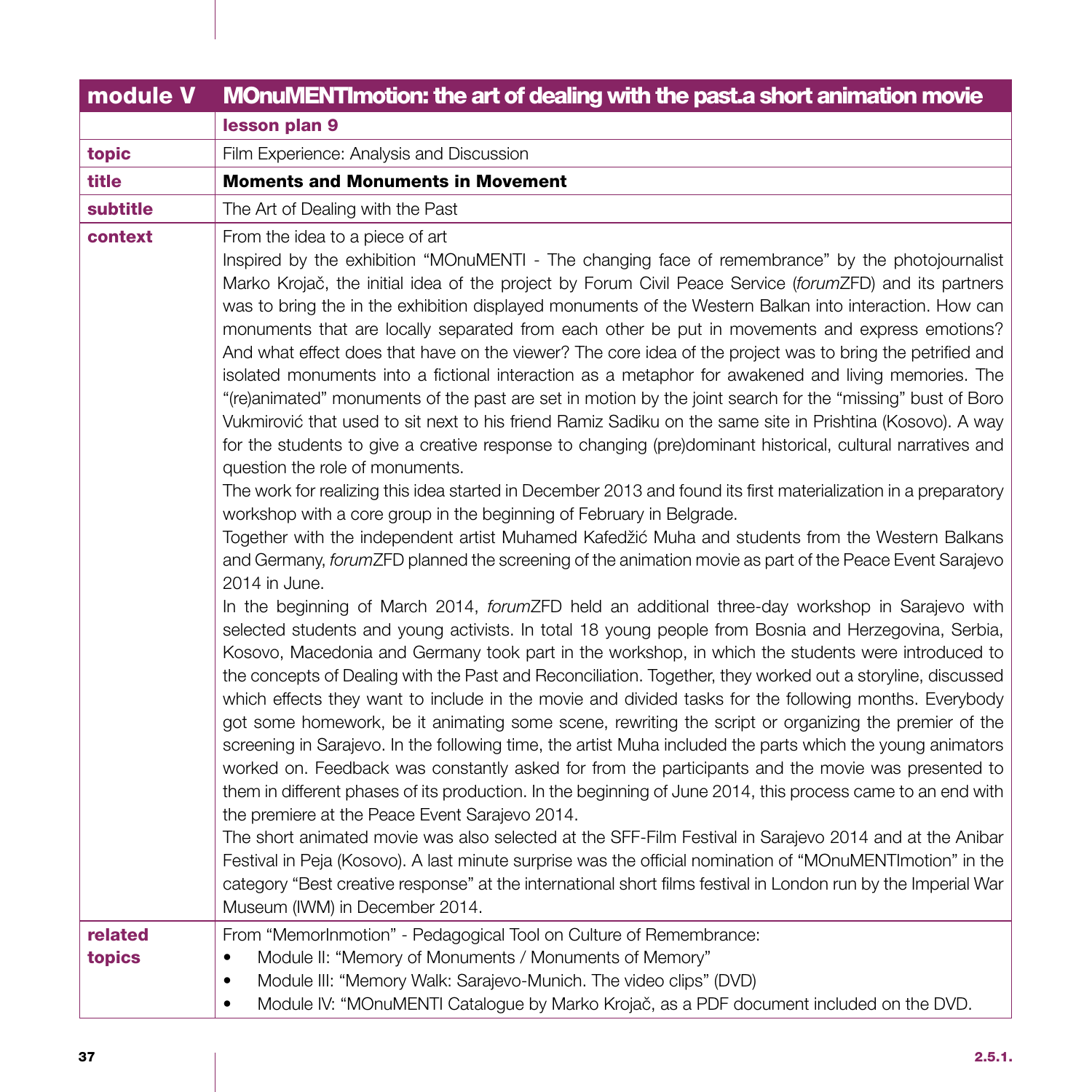|                      | Process of facing the past and transitional justice;<br>$\bullet$<br>Local history;<br>٠                                                                                                                                                                                                                                                                                                                                                                                                                                                                                                                                                                                                                                                                                                   |
|----------------------|--------------------------------------------------------------------------------------------------------------------------------------------------------------------------------------------------------------------------------------------------------------------------------------------------------------------------------------------------------------------------------------------------------------------------------------------------------------------------------------------------------------------------------------------------------------------------------------------------------------------------------------------------------------------------------------------------------------------------------------------------------------------------------------------|
| messages             | Consider how an art film can raise interest in current social developments, and explain certain social<br>phenomena and historical events. Think of human values that film, as a form of art, can evoke from<br>viewers?                                                                                                                                                                                                                                                                                                                                                                                                                                                                                                                                                                   |
| goals                | Developing the students' critical thinking skills using film.<br>By analysing the film and discussing the elements thereof, the participant will consider the reasons behind<br>erecting and destroying monuments as well as the grounds on which different social contexts affect<br>different interpretations of historical events.<br>Since this Module is to be implemented with participants coming from different backgrounds, the<br>participants will develop their communication skills, share with one another different experiences and<br>traditions of their respective areas, and hence improve their skills and mutual respect.<br>Finally, discussion about painful issues will have an impact on the reconciliation process in the region and<br>on convergence of views. |
| learning<br>outcomes | By means of film, participants will examine the attitudes of contemporaries towards the past, be it their<br>own or that of their neighbouring nations.<br>Through the analysis of artists' visions, they will reflect on their own views on monuments witnessing the<br>past, and will think critically about the attitude of the present day society towards the events of the past.                                                                                                                                                                                                                                                                                                                                                                                                     |
| duration             | 90 min.:<br>Introduction: 10 min.<br>Main part: 60 min. = 10+10+30+10<br>Closing part: 20 min.                                                                                                                                                                                                                                                                                                                                                                                                                                                                                                                                                                                                                                                                                             |
| <b>students</b>      | 20-30                                                                                                                                                                                                                                                                                                                                                                                                                                                                                                                                                                                                                                                                                                                                                                                      |
| methodology          | Based on individual work and the work done in small groups, i.e. through film analysis and discussion, the<br>participant will draw inferences in relation to the key questions raised.                                                                                                                                                                                                                                                                                                                                                                                                                                                                                                                                                                                                    |
| procedure            | Introduction: 10 min<br>Place two photos on the blackboard - one face up (a photo of a National Hero, Ramiz Sadiku) and the other<br>face down (a photo of Ramiz Sadiku and Boro Vukmirović together), without providing any explanation.<br>By employing this method, we raise the participants' interest and take note of the questions they pose. The<br>questions should be written down on the board, in between the two photos.<br>We are getting to the theme of the lesson and, together with the students, we define the basic questions<br>related to the topic that will lead us to the ultimate question.<br>Possible questions:<br>What do you see?<br>1.<br>2.<br>Is something missing?<br>З.<br>What is missing?                                                            |
|                      | How aware are you of the monuments around you?<br>4.                                                                                                                                                                                                                                                                                                                                                                                                                                                                                                                                                                                                                                                                                                                                       |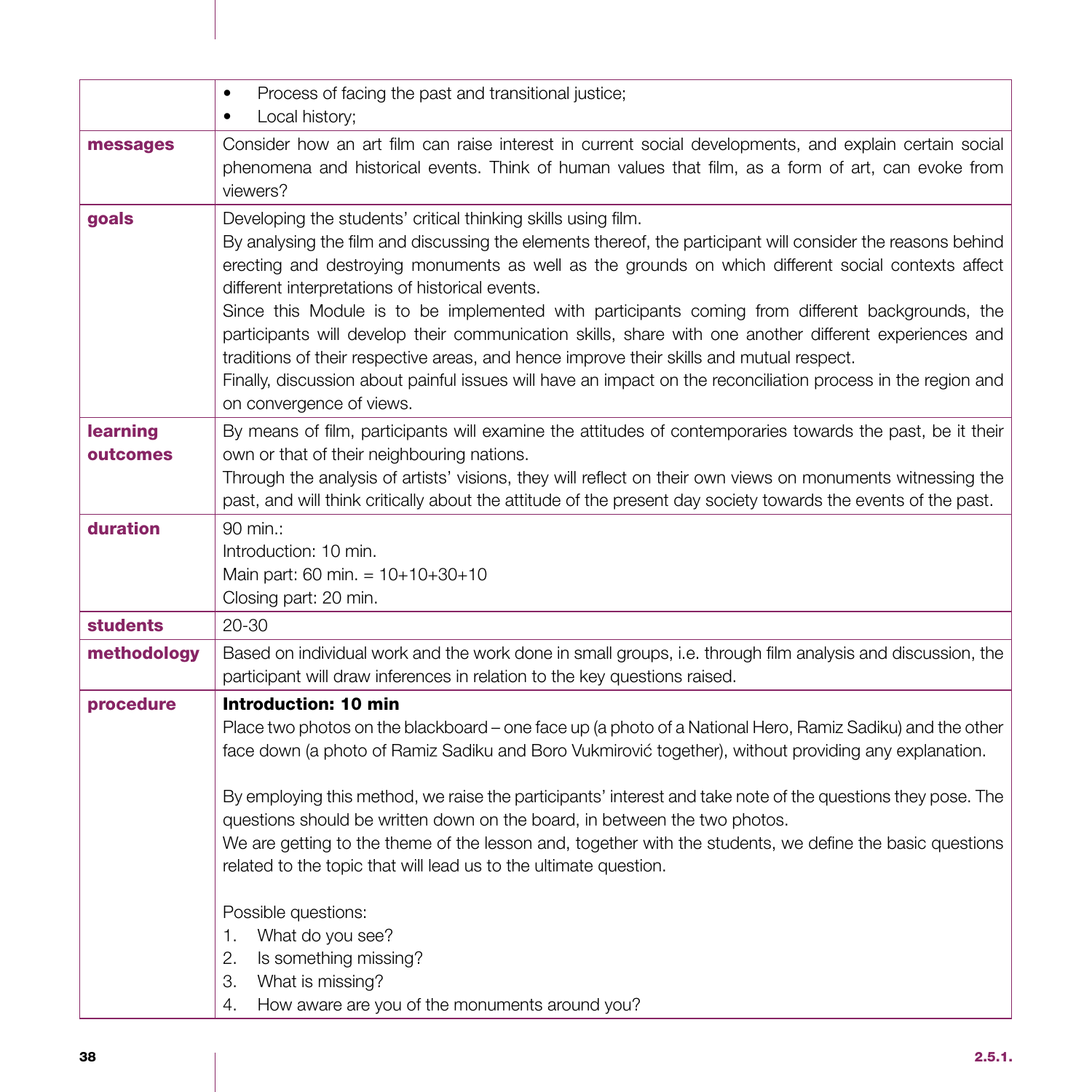- 5. How familiar are you with the monuments in the country and the region?
- 6. What does a monument symbolise?
- 7. What role can art play in the culture of remembrance?

After the initial discussion about the topic and setting the main theses, you should move on to the main part – screening and active analysis of the film.

### Main part: 60 min. = 10+10+30+10

### Part I: 10 min

Divide the participants into 5 groups. Announce the screening and ask them to take notes of their impressions and questions related to symbolism, populism, and cultural and historical background of the film.

- 1. How much can a film help in reconstructing the past?
- 2. To what extent can both monuments around us and artistic films help us to explain the current cultural and political situation in society

In addition to the general questions, each group will be assigned a film related theme to analyse. These themes are contained in the group titles.

- a. Diversity of monument forms
- b. Symbolism and symbol of a monument
- c. Monument populism
- d. History of monuments
- e. The politics behind monuments

Once the groups are formed and assigned the themes, play the film.

### Part II: 10 min

Film MOnuMENTImotion by Muhamed Kafedžić Muha, author/director;

During the screening, the participants should take notes of pieces of information in the film related to the theme assigned to their respective groups.

### Part III: 30 min

After the screening, the participants should be given some time to organise information and impressions and to prepare for presentations. They should be asked to write down their observations on a flip chart sheet, which will be placed on the wall. Make sure that all groups present their observations and place their paper sheets on the wall next to one another.

### Part IV: 10 min

- 1. How much can a film help in reconstructing the past?
- 2. To what extent can both monuments around us and artistic films help us to explain the current cultural and political situation in society?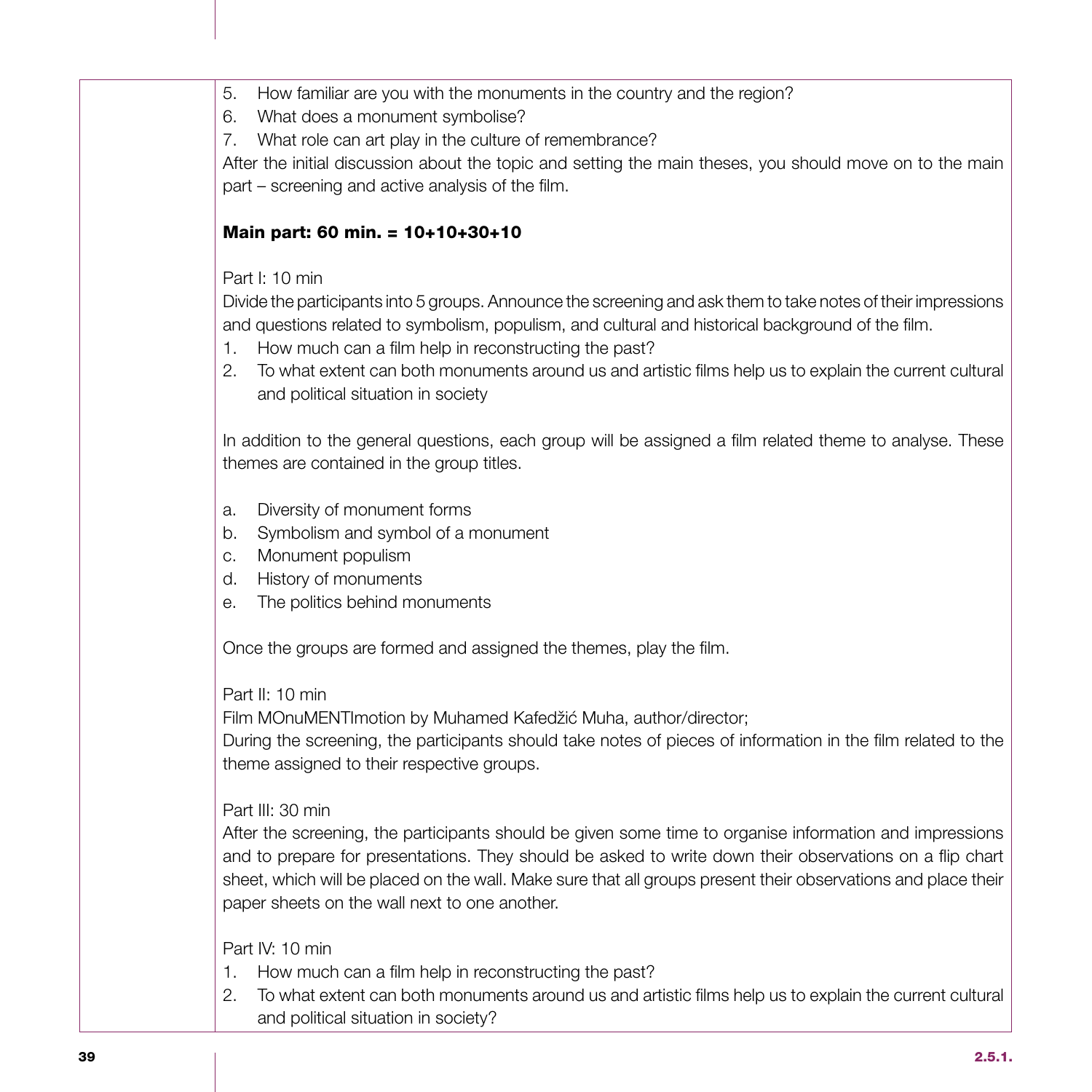|                     | Final part: 20 min                                                                                                                                                                                                                                                                                                                                                                                                                                                                                                          |
|---------------------|-----------------------------------------------------------------------------------------------------------------------------------------------------------------------------------------------------------------------------------------------------------------------------------------------------------------------------------------------------------------------------------------------------------------------------------------------------------------------------------------------------------------------------|
|                     | Instruct the participants to turn the card and to read the key questions of the topic. Have them develop the<br>discussion using the key questions and take a position on this issue.                                                                                                                                                                                                                                                                                                                                       |
|                     | Key questions:                                                                                                                                                                                                                                                                                                                                                                                                                                                                                                              |
|                     | Who/What are the heroes of a certain era?<br>a.<br>To what extent did heroes of a certain era remain recognised as a lasting value?<br>b.<br>How important is the role of monuments in preserving these values?<br>C.<br>To what extent can an art film raise interest in the current events in the society?<br>d.<br>Can we answer the question: Why Boro and Ramiz no longer stand "shoulder to shoulder" and what<br>е.<br>do they symbolise today?                                                                      |
|                     | In the end, turn the photo face up (Boro and Ramiz).                                                                                                                                                                                                                                                                                                                                                                                                                                                                        |
|                     | Close with the words of participants.                                                                                                                                                                                                                                                                                                                                                                                                                                                                                       |
| material            | Part I:<br>1961. Monument to Boro Vukmirović and Ramiz Sadiku; Location: Priština, Kosovo; Sculptor:<br>a.<br>Unknown:<br>http://sh.wikipedia.org/wiki/Boro_Vukmirovi%C4%87#mediaviewer/File:Boro_i_ramiz.jpg<br>b.                                                                                                                                                                                                                                                                                                         |
|                     | Part II:<br>A short film (10): "MOnuMENTImotion"                                                                                                                                                                                                                                                                                                                                                                                                                                                                            |
|                     | Part III:<br>1961. Monument to Boro Vukmirović (missing part of the monument) and Ramiz Sadiku; Location:<br>a.<br>Priština, Kosovo; Sculptor: Unknown;<br>http://sh.wikipedia.org/wiki/Boro_Vukmirovi%C4%87#mediaviewer/File:Boro_i_ramiz.jpg<br>b.                                                                                                                                                                                                                                                                        |
| <b>sources</b>      | From "MemorInmotion" - Pedagogical Tool on Culture of Remembrance:<br>A short film: "MOnuMENTImotion" by Muhamed Kafedžić Muha, author/director, (DVD);<br>$\bullet$<br>MOnuMENTI Catalogue by author Marko Krojač, as a PDF document (DVD), Organiser: forumZFD,<br>$\bullet$<br>2014;<br>Monument to Boro Vukmirović (missing part of the monument) and Ramiz Sadiku; Location: Priština,<br>$\bullet$<br>Kosovo; Author of image: Marko Krojač, Sculptor: Unknown;<br>Black and white photo: Boro and Ramiz<br>$\bullet$ |
|                     | http://sh.wikipedia.org/wiki/Boro_VukmirovicC4%87#mediaviewer/File:Boro_i_ramiz.jpg (the Internet, Wikipedia)                                                                                                                                                                                                                                                                                                                                                                                                               |
| further<br>readings | From "MemorInmotion" - Pedagogical Tool on Culture of Remembrance:<br>Module III: "Memory Walk": Sarajevo-Munich. The video clips /Lesson plan 7: Heroes and History of<br>Resistance                                                                                                                                                                                                                                                                                                                                       |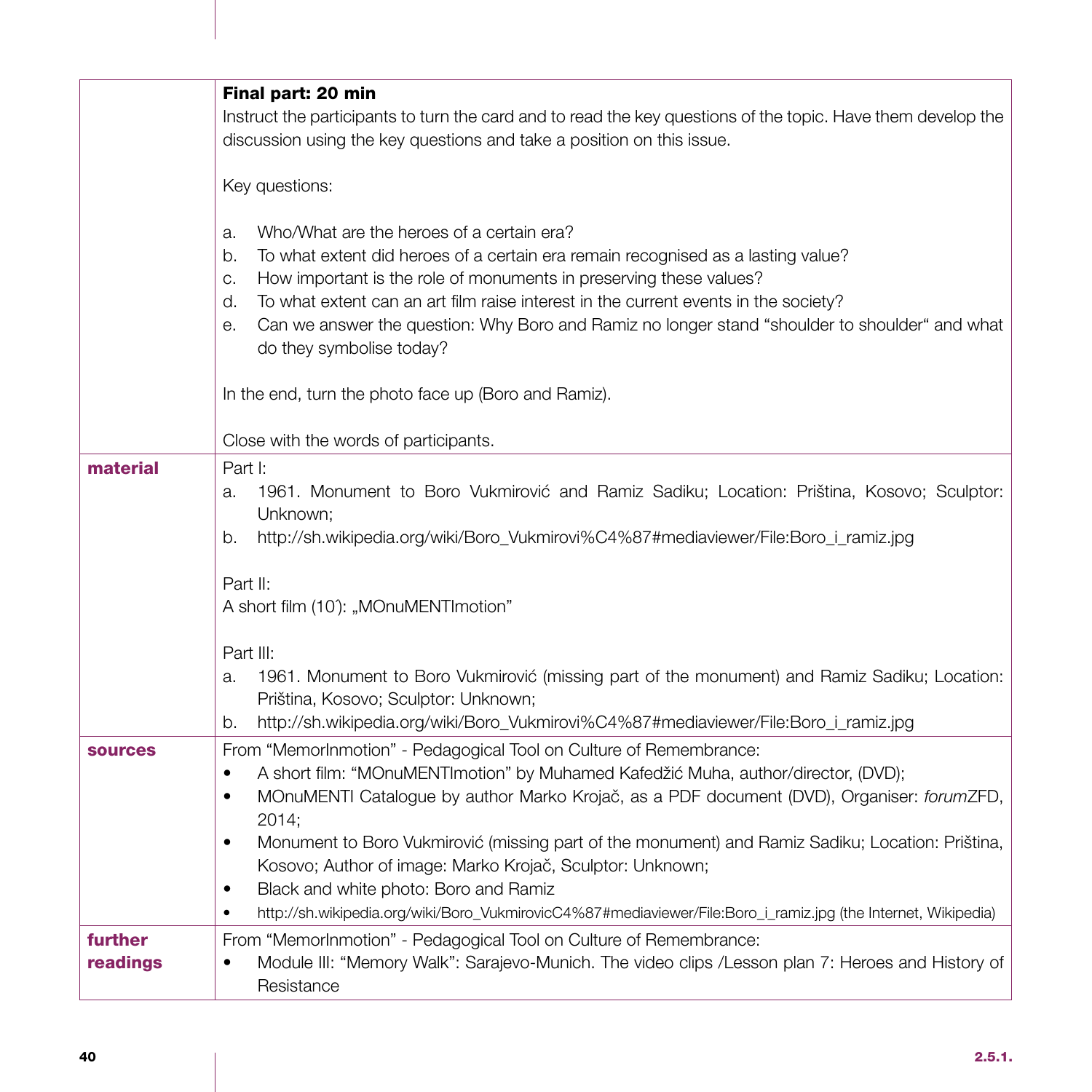| <b>further</b>    | Becoming familiar with MOnuMENTI Catalogue, PDF document included on DVD                |
|-------------------|-----------------------------------------------------------------------------------------|
| <b>activities</b> | Module II: "Memory of Monuments/Monuments of Memory"/Lesson plan 2: What is a Monument? |
|                   | Module III: "Memory Walk. The video clips"/Lesson plans 6 and 7                         |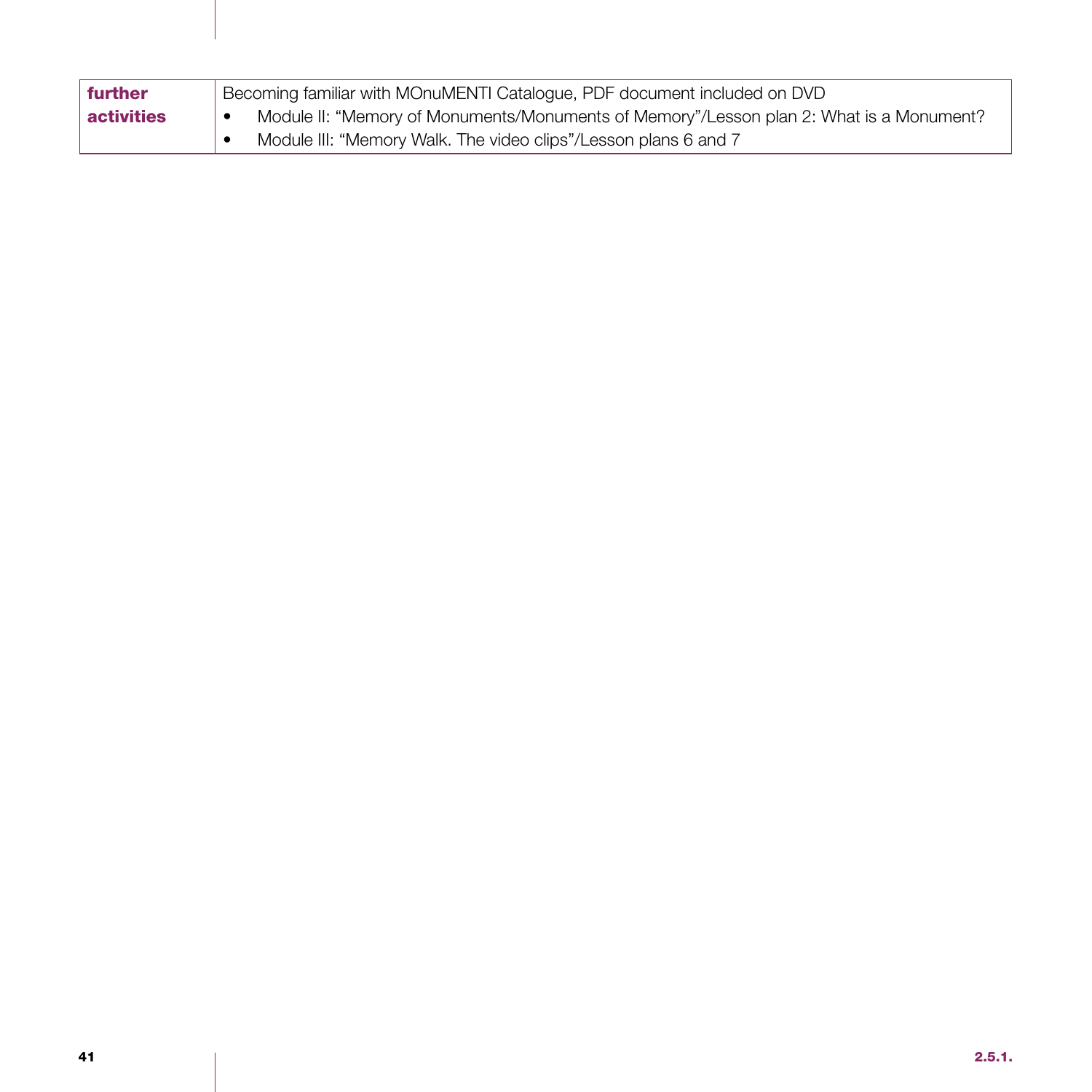## module V additional working material for students and teachers

### Parts I and III:

Photos required for the introduction and closing of the lesson:





1961. Memorial to Boro Vukmirović (missing part of monument) Ramiz Sadiku

Boro (on the left) and Ramiz S. (Wikipedia)

Part II: Short movie "MOnuMENTImotion"

#### Part III:

Key questions on the card:

- a. Who/What are the heroes of a certain era?
- b. To what extent heroes of a certain era remained recognised as a lasting value?
- c. How important is the role of monuments in preserving these values?
- d. To what extent can an art film raise interest in the current events in the society?
- e. Can we answer the question: Why Boro and Ramiz no longer stand "shoulder to shoulder" and what do they symbolise today?

### Additional working materials for the teachers:

- 1. Names of the groups by which we divide the students for the work:
- a. Diversity of monument forms
- b. Symbolism and symbol of a monument
- c. Monument populism
- d. History of monuments
- e. The politics behind monuments
- 2. Key questions on the card:
- a. Who/What are the heroes of a certain era?
- b. To what extent heroes of a certain era remained recognised as a lasting value?
- c. How important is the role of monuments in preserving these values?
- d. To what extent can an art film raise interest in the current events in the society?
- e. Can we answer the question: Why Boro and Ramiz no longer stand "shoulder to shoulder" and what do they symbolise today?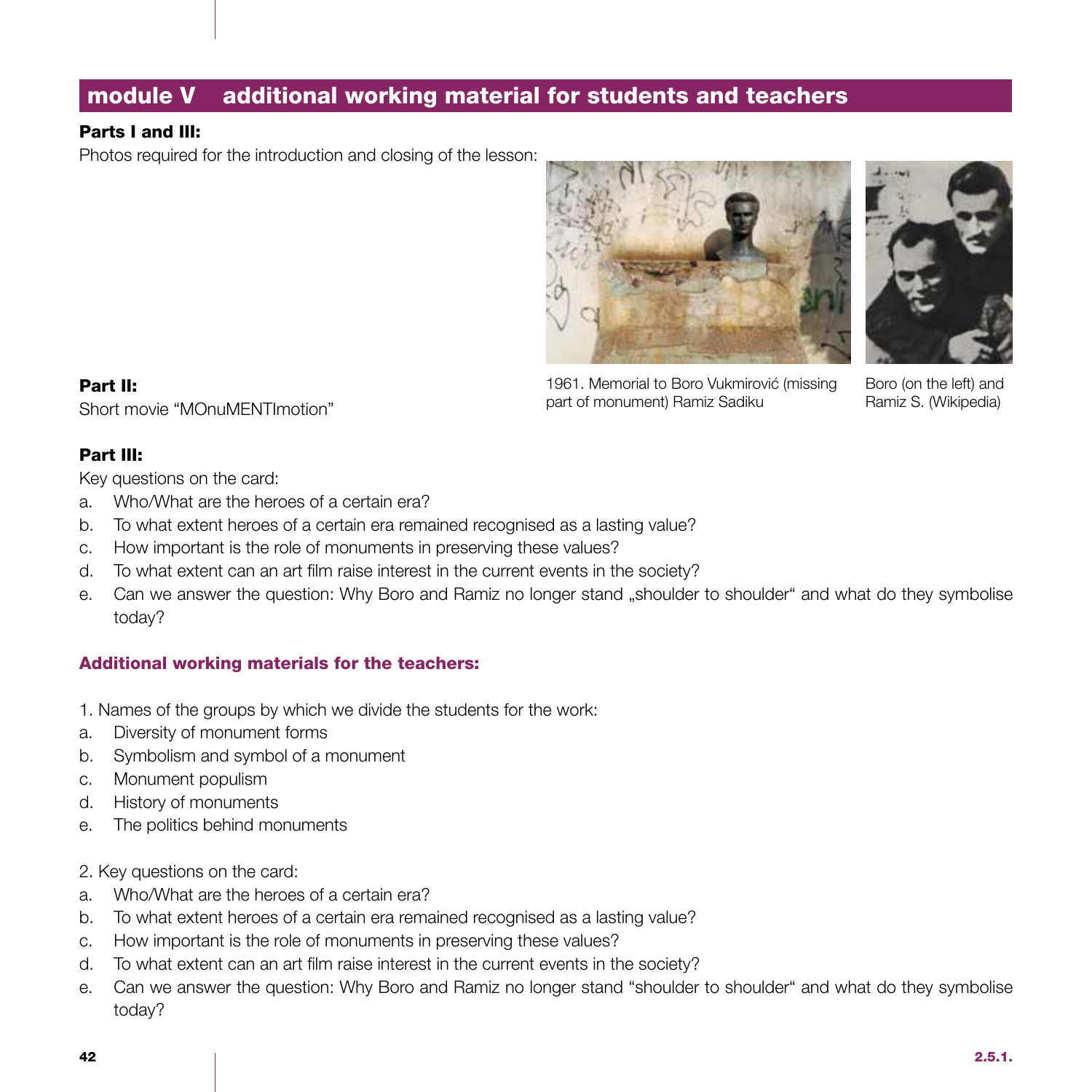### module V MOnuMENTImotion: the art of dealing with the past.a short animation movie

## the script

#### by Muhamed Kafedžić Muha, independent artist (Bosnia and Herzegovina)

#### Prologue

Animation starts with monuments:

- Battle of Sutjeska, 1943 (1973), Tjentište, B&H by Miodrag Živković, pg. 54,
- Albanian victims of the Second World War and the 2001 conflict (2004), Blace, Macedonia by Selam Mustafa, pg. 72,
- Makljen Monument (1978), Makljen, BiH by Boško Kućanski, pg. 58,

as an independent opening, set apart from the rest of animation. It is purely visual feeling, done in a form of video art; it can be presented alone in constant loop. Each scene had a different animator and that can be sensed through the way they were animated. Branislav Pantić, Filip Pantić and Luka Tilinger were animators for prologue section.

What we wanted to achieve is a sense of change from this massive monuments that represent strength and firmness of the countries to open handed (open minded) countries. In the form of Sutjeska/Tjentište monument, Branislav Patinć saw hands. Aldo monument represents the Creek of the Sutjeska River, sometimes this sculpture is interpreted as representing the wings of hope. The monuments in Tjentište and Makljen are commemorating the National Liberation War and, generally, represent fight against fascism. The Makljen monument, according to the sculptor, has a "vitalist floral form" but was commonly recognized as a raised fist, being placed on the highest point above the battlegrounds of Neretva River, thus representing victory over fascism. It was destroyed after the 1992-1995 war and we tried to show the destroyed form of the fist. Unlike these two, a monument in Blace, Macedonia, is dedicated to Albanians who were killed by Partisans during WW2 and to fallen Albanian fighters of internal conflict in Macedonia in 2001.

### **Title**

Title Typography was done by Edita Dauti, a sociology student who was not be able to be fully involved in the process due to language barrier. She helped with Mother Theresa scenes and during one of her daydreaming experiences she did this drawing for the title.

Music in the title changes to more melodic one and it will be used through the rest of the animation. I didn't want to make viewers depressed or oppressed by the animation.

#### **Opening**

Two Ivo Andrić heads, opening story IVO: Andric, Andric, do you have a story to tell me?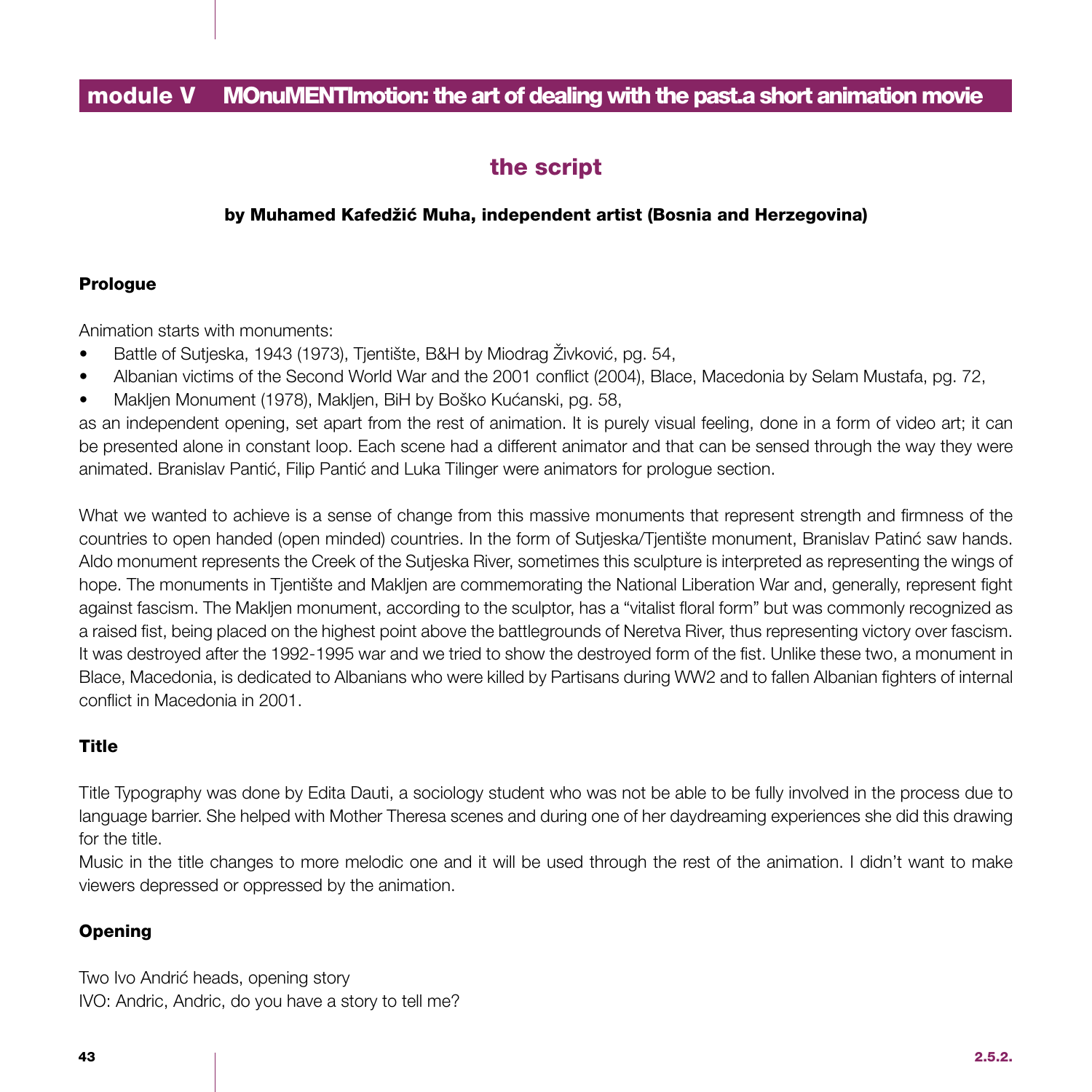ANDRIĆ: Ivo, one story is happening right now. It is a nice and sunny day in Kumrovec.

We start with the statue of Ivo Andrić – Krajputaš (1984,94), Višegrad, Bosna i Hercegovina, by Ljupko Antunović, pg.64, a Nobel Prize Laureate writer from B&H. Controversy around this writer is that all three ethnicities are fighting over to whom he belonged. And Bosniaks have been giving up on Ivo recently. I choose Ivo first in case we needed a narrator, to voice over the scenes in case we decide to intentionally describe them more. Another thing is that there are two portraits of Ivo facing each other, one positive and the other negative. And I guess writers are primary storytellers and they tell new stories to themselves first :)

Tito starts to tick and moves

It was a nice sunny day when suddenly something started to tick. Tito wakes up. He looks depressed and he walks out.

Tito (1948) Kumrovec, Croatia, by Antun Augustinčić pg. 40. In the early stages of making a script, we posed the question: "Do we need monuments?" And some participants basically responded with ideas of blowing up monuments, Tito especially had a NATO bomb attached to his back and it was to destroy all the monuments in the final scene. Now, we all as a group agreed that Tito and Yugoslavia were something that united us, and it is a part of our collective history. So we started with Tito, what is ticking?; we don´t know; could be a bomb; or his biological clock. We didn´t explain it, and so far we didn't have a reason to.

### **Conflict**

Tito is visiting Ramiz and Boro, finding out Boro is missing

Tito: Ramiz, wake up, where is comrade Boro? Ramiz (wakes up): Boro, Boro, where is Boro? What happened? Tito: I will look for him. Let all the others know he is missing! (and leaves the scene) Ramiz (antenna out of his head, inner voice):

Calling all statues, calling all statues...

• Radio signal (circular lines) goes out of the antenna and it reflects out of the Petrova Gora monument (each panel has a reflection of a different monument).

As why Tito wakes up, we don´t know, but it could be that he wanted to visit his brothers in arms or old battlefields, one last call marking disappearance of Yugoslavia. And he visits, by pure chance, Boro Vukmirović and Ramiz Sadiku (1961) Pristina, Kosovo, pg. 43. Nowadays, the story of Boro and Ramiz is not a unique one; the stories like this can be found in every former Yugoslav republic, as well as the same outcomes for bust statues, so it makes a solid foundation for making this animation. The Petrova Gora Monument (1981), Petrovac (Petrova Gora Mountain), Croatia, by Vojin Bakić, pg. 60, is used as a radio amplifier, and in real life today it is used as a base for telecommunication nods, as many other monuments are as well. At the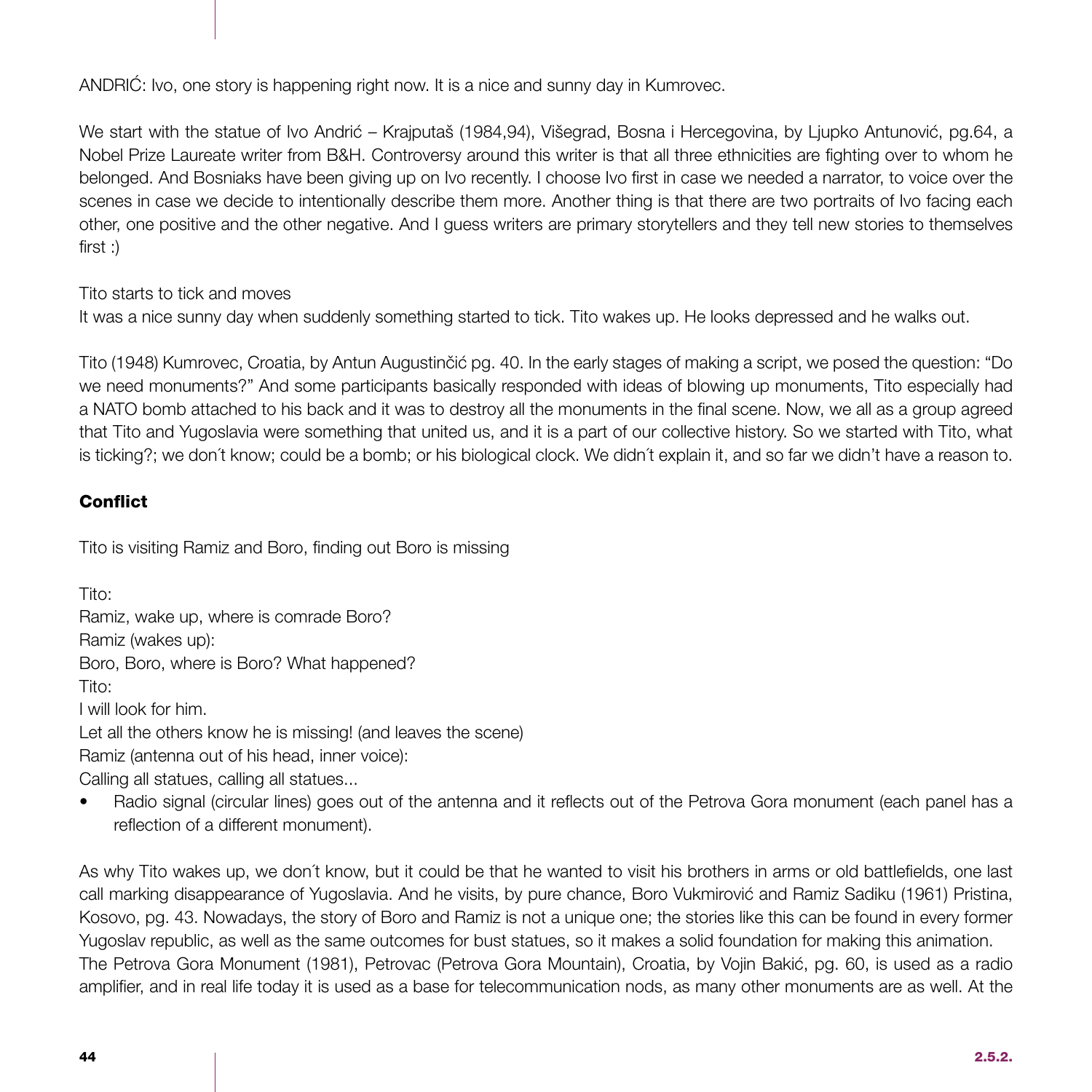same time, no other part of the monument has been restored or made functional.

### 4. Responding statues

Pigeon flies away, Mother Teresa hovers off, Heads of National Heroes jump and role – like heads in Spirited Away, Mining Heroes movies but it crumbles like Star Wars walker, and Rocky wakes up and yells ADRIAN!

Pigeon of Peace and Prosperity for Travnik and Bosnia and Herzegovina (2011), Travnik, B&H, by Ismet Begović-Ipet and Luej Maktou, pg. 90, stands on the place where Tito´s bust statue used to be. Apart from that, it is also an example of disappearance of human face and figure from public spaces in Bosniak majority areas and communities. Religious background of the Bosniak leaders in cultural sector has been successfully censoring human form in new statues.

Monument to Mother Teresa (1999) Skopje, Macedonia, by Tome Serafimovski pg. 67, Mother Teresa represents religious Pop heroes, I wanted to show two sides of religious icons, a human and a religious fanatic. Hovering is actually a representation of her holiness; she doesn't walk - she flies/hovers away.

Heads of National Heroes Darinka Radović, Sofija Ristić, Milan Blagojević Španac and Milan Ilić – Čiča (1971) Topola, Serbia, pg. 50, are responding as fellow comrades. I chose them as a tribute to Hayao Miyazaki´s Spirited Away movie. I thought it would be fun to animate them.

"Mining Heroes" of the National Liberation Movement (1973), Mitrovica, Kosovo, by Bogdan Bogdanović pg.53, is chosen as responding monument because of the direct connection with the Boro and Ramiz story. It tells a story of unity of both ethnicities. In this case, we made it stumble and fall, because one leg is inoperative. Also, it is a tribute to the Walker scene from Star Wars. Rocky Balboa (2007), Žitište, Serbia, by Boris Staparac, pg. 80, is a representative of the wave of "not offending anyone" heroic public sculpture, where international Pop icon becomes a symbol of peace. In such group you find Bob Marley, Johnny Depp in Serbia and Bruce Lee in Mostar, B&H.

### The Search

Skenderbeg and the story of Boro and Ramiz.

Jumping Heads of National Heroes scared the horse of Skenderbeg causing him to wake up. Skenderbeg: Easy, what is going on here? Heads: Skenderbeg, Skenderbeg can you help us? Skenderbeg: Why? Heads: Can you help us find our friend Boro? Skenderbeg: Boro who? Heads: The best friend of Ramiz. Skenderbeg: Jump on and tell me more. Heads: Boro and Ramiz are two Partisan friends who were captured by fascist occupants. They offered Ramiz to escape and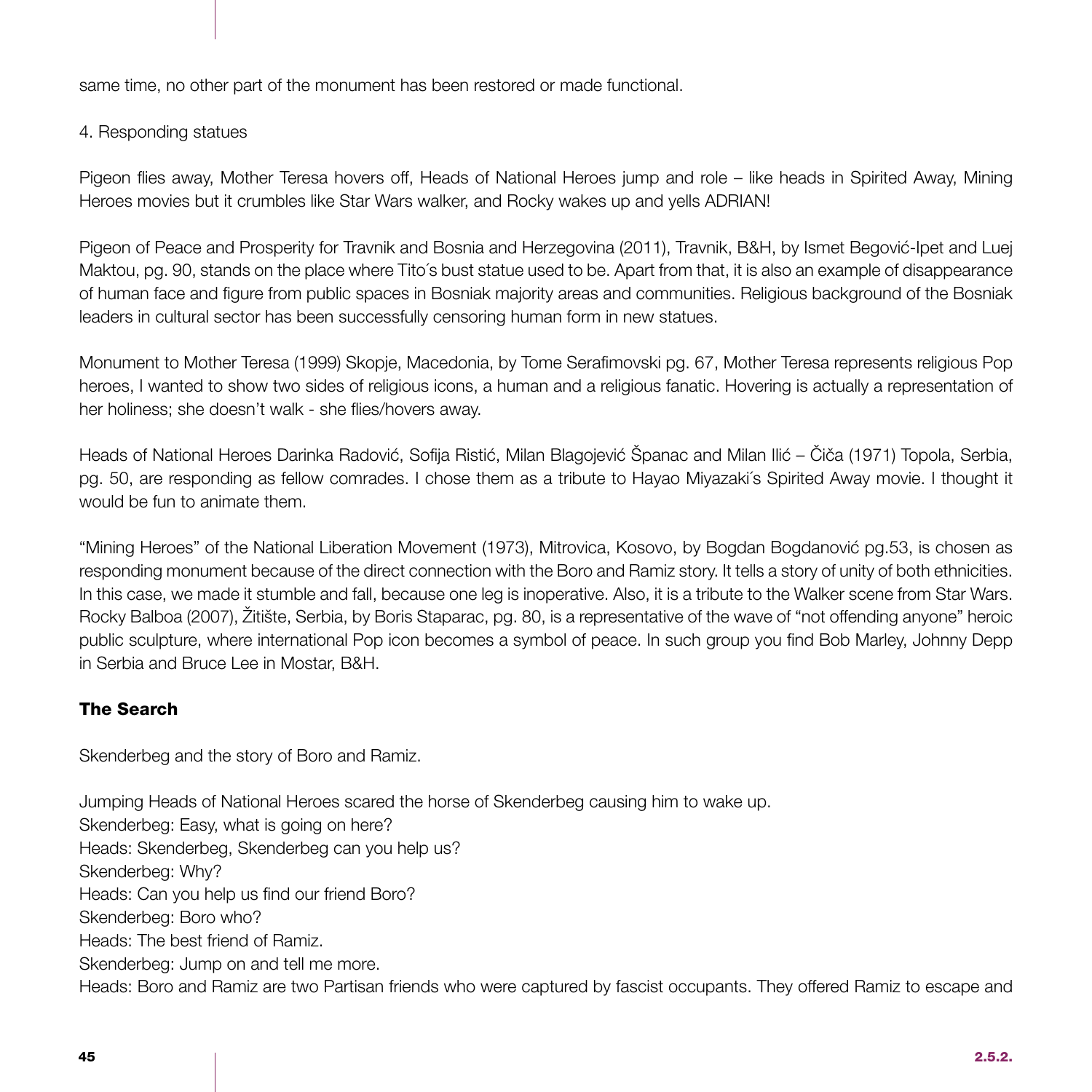save himself but he refused to part with his comrade-in-arms.

Heads than start singing the poem of Ramiz and Boro: We are one sky two leaves on the same branch two pebbles from the same river clean Bistrica (a river's name, meaning Clear Water)

Skanderbeg (2006) Skopje, Macedonia, by Thoma Thomai, pg. 76, is one example of Serbian-Albanian common history and friendship. His father is Albanian prince and his mother Serbian princess. Being also a solider we believe he would help other soldiers, and also Ramiz as his fellow Albanian. We also use him to introduce a story of Boro and Ramiz. He doesn´t know it because he can be considered a superhero, a hero from the distant past who became a mythological character.

#### Tito passing monuments

In the next scenes we show Tito searching for Boro by visiting monuments dedicated to the National Liberation War:

- a. Decay of Petrova Gora This monument was especially interesting because Marko Krojač had made photos from different states of decaying of and restoration works on the monument. We couldn´t use those for animation due to technical reasons, but I wanted to keep the scene. Just saying that with passage of Tito, all these monuments are left to the past.
- b. Victims of Fascist Terror and the Fighters of the National Liberation War from the city Sanski Most and its surroundings (1972), Šušnjar (Sanski Most), B&H, by Petar Krstić, pg. 52. belongs to this series of monuments that have this futuristic and space feeling in itself. In the catalogue, only one of the plaques was shown.

This part of animation is a true acknowledgement of importance of our common history, Tito and Yugoslavia.

c. Makedonium (1974), Krushevo, Macedonia, by Jordan Grabuloski and Iskra Grabuloska (architecture), Borko Lazeski (stained glass) and Peter Mazev (vaulted plastic), pg. 56, is an amazing complex being confronted with this naive sculpture of a Macedonian wearing a traditional costume.

We use him to break from Tito and the seriousness of the previous scenes. In the background, we can see and hear the door closing on the Makedonium central monument.

d. Jasenovac 'Stone' Flower (1966), Jasenovac, Croatia, by Bogdan Bogdanović, pg. 48. Pigeon picks up a smaller flower of Jasenovac (there is one), causing the Jasenovac monument to disappear while its reflection in water remains.

Initially, the plan was to show Tito passing by the Jasenovac monument and then the pigeon plucking off a flower. That was supposed to be the second scene – in place of the Sanski Most monument scene. It is just a continuation of decaying of monuments dating back to the past of Yugoslavia. I did the Tito´s walk scene while Luka Tilinger did the plucking scene. It was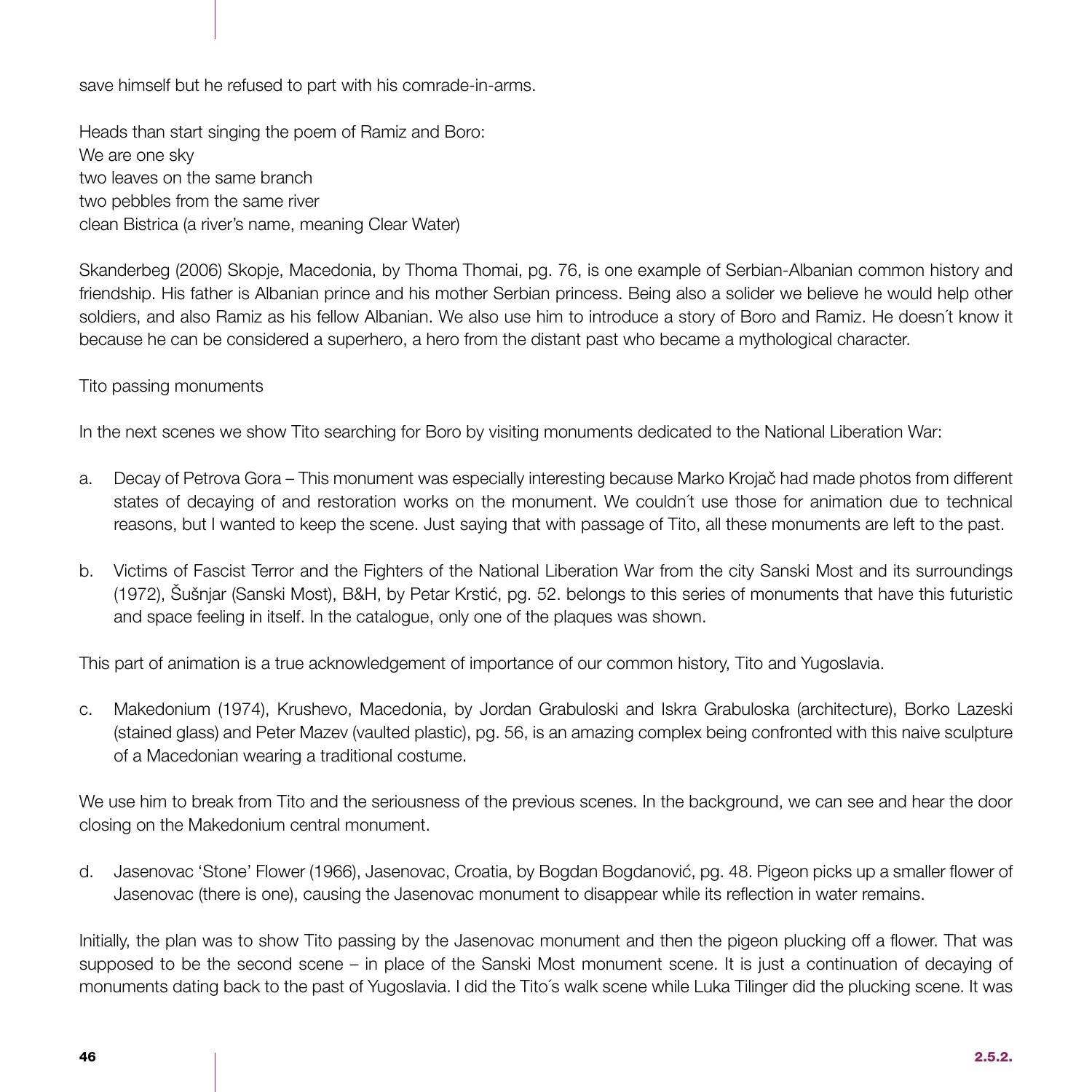so good that I decided to split the scene and put the Makedonium monument in between. People from *forum*ZFD found it confusing and I agreed to change the scene.

In the next few scenes we carry on with the Pigeon flying over all other /newly made monuments, carrying the Jasenovac flower as it is an international symbol of peace. At the same time, I also wanted to show how all monuments are the same for people who are not directly related to them, like the international community for example. I had further discussion with *forum*ZFD over my selection of monuments. They saw conflict where I thought there was none, and also there was a need of forced "political correctness" that made no sense. We lost a lot of precious time discussing this.

e. The Pigeon is flying over the following monuments:

Monument to Fallen Partisans and Victims of Fascist Terror (1965), Sisak, Croatia, by Antun Augustinčić, pg. 47; Against Evil (1991), Kragujevac, Serbia, by Romo Miguel, pg. 63.; Freedom Monument (1977), Berane, Montenegro, by Bogdan Bogdanović, pg. 57; Desanka Maksimović (1990), Valjevo, Serbia, by Aleksandar Zarin, pg. 62; Bob Marley (2008), Banatski Sokolac, Serbia, by Davor Dukić, pg. 82;

f. until it lands on a finger of Grgur Ninski (1929), Split, Croatia, by Ivan Meštrović, pg. 37, to have some rest. Gurgur wakes up and flicks him into cloud. Apart from hearing it, we can also see PUFF, as in old comedies. The story gets interrupted by the narrator, Andrić.

Andrić: Ivo stop! That is not what happened. But wait, we are going ahead with the story. Meanwhile, on Sutjeska...

It looks like Ivo took over the storytelling and made a joke. Andrić corrects him, but it looks like there is something else going on and needs to be told before finishing the story of the Pigeon.

### Climax

Sutjeska, Makljen, Mother Theresa, Rocky

We see an open plain and mountains in the background, there are some barely visible, circular shapes on the ground. We see a black lightning and a thunder, and out of the blackness there appears the central sculpture of Makedonium. Steam is coming out of it as if it was releasing the pressure. The door slides open and we can Rocky and Mother Theresa. Rock yells: Boro!

We can hear a reverberating echo - Boro, Boro...

Rocky and Mother Theresa are walking down the steps, talking.

Mother Teresa: So this is the Sutjeska scanner.

Rocky: Yes, it is Mother T.

Mother Teresa: But where are the wings. You know birds are God's messengers.

Rocky: We need to activate the wings. You see, people stopped visiting this place, so they have been shut down, to conserve energy; think green!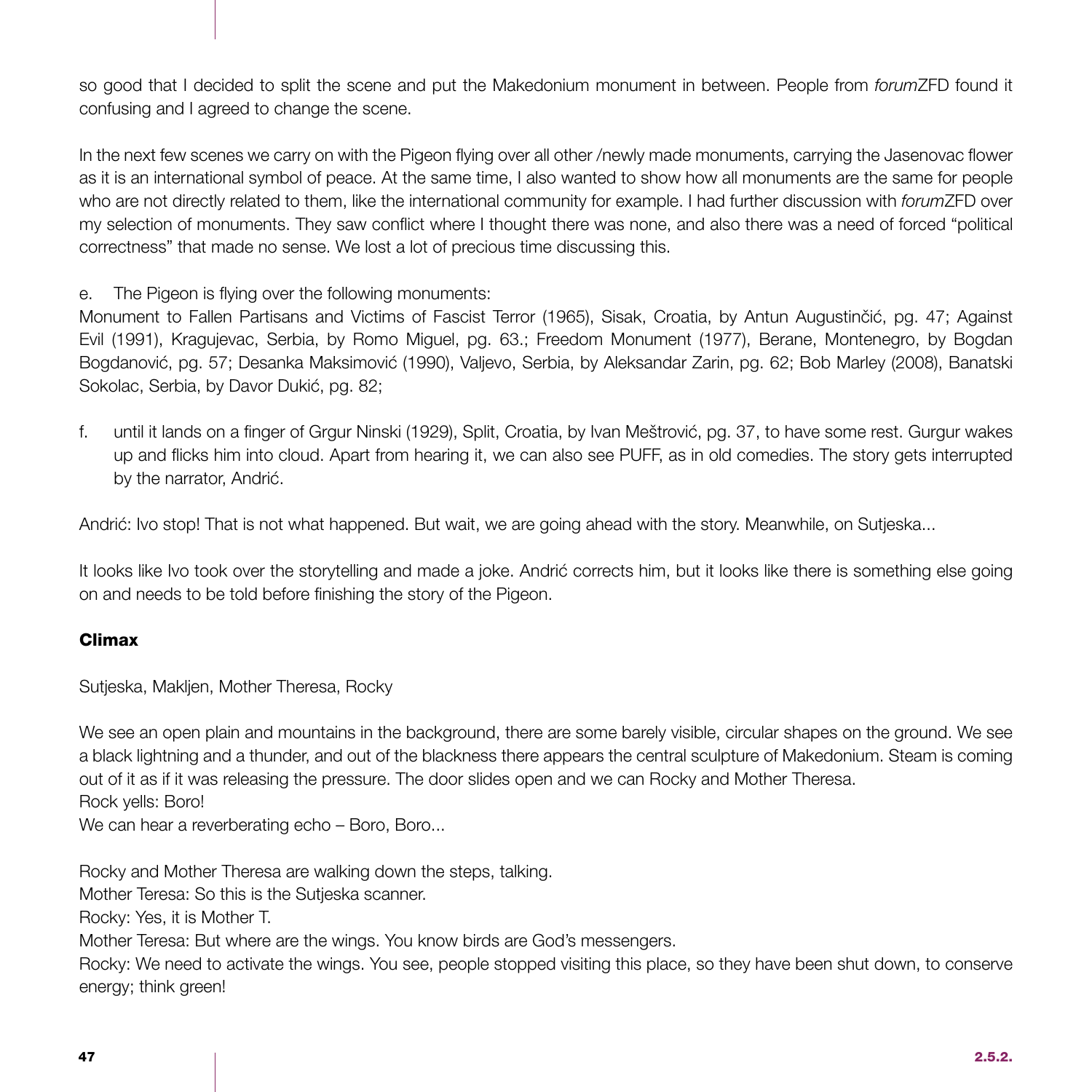They approached what appears to be a small command table with a single red button. Rocky: Would you do the honours. Some prayers, perhaps? Mother Teresa: Oh, please stop and punch the button.

We see boxing glove punching the button. Wings start to develop out of the ground like in the Transformers movies. In the background, we see one of the wings; we can hear humming of an electrical machine, and out of it white dashed lines are shooting off to the sky.

Mother Teresa: Praise the Lord, what a marvellous sculpture, to ascend fallen suffering soldiers up to Heaven! Rocky: Mother T, You know they were communists, and when I say communists, I mean atheists. Mother Teresa: Isn´t everyone a believer in the final hour!?

Suddenly the Sutjeska machine shuts down.

Rocky: Holly Eye of the Tiger, what happened???

The Sutjeska sculpture has a monitor with a message followed by a blinking cursor - Makljen relay is not responding.

Rocky: How come, my book of facts stated that Makljen has survived the war? Mother Teresa: You mean CIA book of facts? Makljen did survive the war but it did not survive the peace. Rocky angrily: Damn you peace. What do we do now? We got peanuts. Mother Teresa: Move heaven and earth.

In this scene we wanted to have a more "international" view of the situation. Most of these old Yugoslav monuments are rediscovered and internationally introduced by foreign photographers. To some, the most disgusting pieces of public sculptures, to others fantastic and amazing. There is also a slight comment on all international NGO´s or NATO/UN forces, where every individual also brought their own prejudices and ideas of solving the problem. Also, I wanted to show how sometimes peace is not the Peace but just an end of fighting while violence still remains.

### Activate Move Heaven and Earth

Antigravity will be achieved by the act of reconciliation, by merging Memorial Park Rorovi (2001), Goražde, B&H, by Senad Pezo, pg. 69, Monument to Croatian Soldiers who died in 1992-1995 (2005), Mostar, B&H, by Slavomir Drinković, pg. 75, Monument to the Fallen Soldiers of the Defensive Homeland War (2004), Mrkonjić-Grad, B&H, by Miodrag Živković, pg. 73, into new Memorial to the Fallen Soldiers of Bosnian War, without ethnical division and competition in numbers, just common grief for the lost lives.

Antigravity machine is moved in motion by commanding words of Mother Teresa; we see 3 memorials to 3 ethnic groups of soldiers fallen in Bosnian War, merging into one and starting to spin. Additional 3 monuments are used to relay this energy: Monument to the Founding of the Kosmaj Brigades(1971), Kosmaj, Serbia, by Vojin Stojić, pg. 50, is used to separate this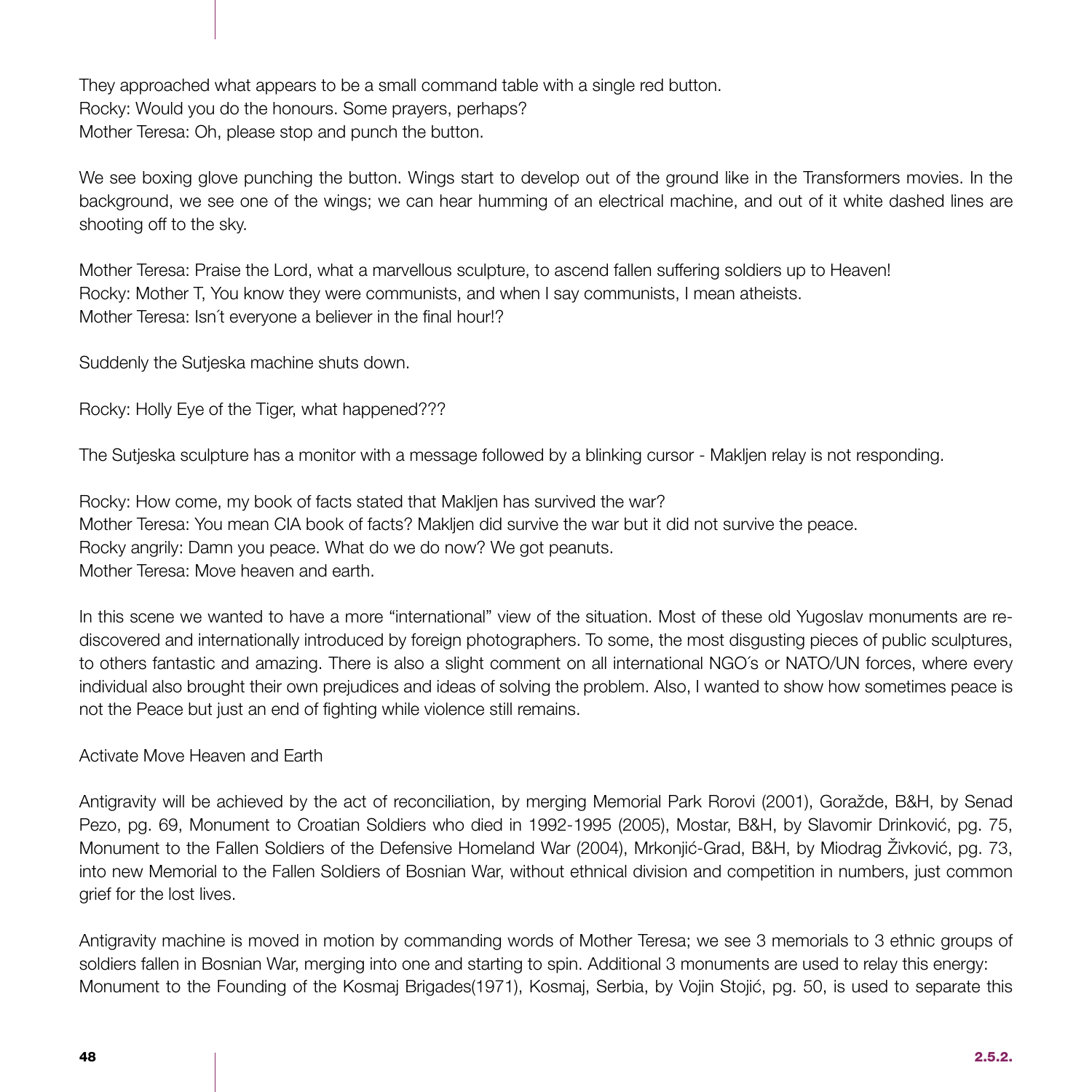merging from the next very important opposite monuments,

Memorial to the Battle of Kosovo in 1389 (1953), Gazimestan, Kosovo, by Aleksandar Deroko, pg. 42, that now carries only a pro-Serbian message without taking into account the Albanian forces,

NATO (2010), Prizren, Kosovo, pg. 86, built to be recognized as a symbol of stability, can be considered as a constant reminder of instability in Kosovo.

### **Weightless**

Antigravity machine causes "weight loss" in all monuments and they start floating in space. All these blocks of marble and copper are free of their gravity

- bust statue of Adem Jashari (2004), Prekaz, Kosovo, by Mumtaz Dhrami, pg. 74,
- Njegoš (1934), Trebinje, B&H, by Toma Rosandić, pg. 38,
- King Tomislav (1997), Tomislavgrad, B&H, by Vinko Bagarić, pg. 66,
- Bill Clinton (2009), Pristina, Kosovo, by Izeir Mustafa, pg. 83,
- Monument to Serbian Fighters fallen for the Freedom of the Fatherland 1912-1918 from War Comrades and a Grateful Nation (1982), Kraljevo, Serbia, by Živojin Lukić, pg. 61,

as if they were released from heavy chains of the violent past of Western Balkan, especially Clinton who just floats off like a balloon.

### Space

In space we are able to see all statues, sculptures and monuments, especially those not used in the movie so far. But we don´t see Boro´s bust statue. When the gravity is re-established, they fall down to the Earth.

### Ending

### Priština, Kosovo

We now see statues falling around the base for Boro and Ramiz bust statues in Priština, Kosovo. We are not able to see Ramiz anymore and his bust statue doesn´t fall back into its position. It doesn´t fall back at all! As we watch an empty space, we see the Pigeon leaving the flower in their place. And, what happened to Ramiz, we don´t know.

### Ending titles

In the ending titles we were supposed to use just the monument in Park Šumice, Interrupted Flight (1961), Kragujevac, Serbia, by Miodrag Živković, pg. 44, a memorial to civilian victims of WW2, that we can see on the monument´s relief, a class of students that look like a choir, to whom we wanted to give voice. It is supposed to be our catharsis scene, together with the images of the Memorial Centre Srebrenica-Potočari for the Victims of the 1995 Genocide (2003), Srebrenica, B&H, by Ahmed Džuvić and Ahmet Kapidžić, pg. 70, and the Monument to the "Innocent Victims of NATO Aggression against the Federal Republic of Yugoslavia" (2009), Grdelica Gorge, Serbia, pg. 84.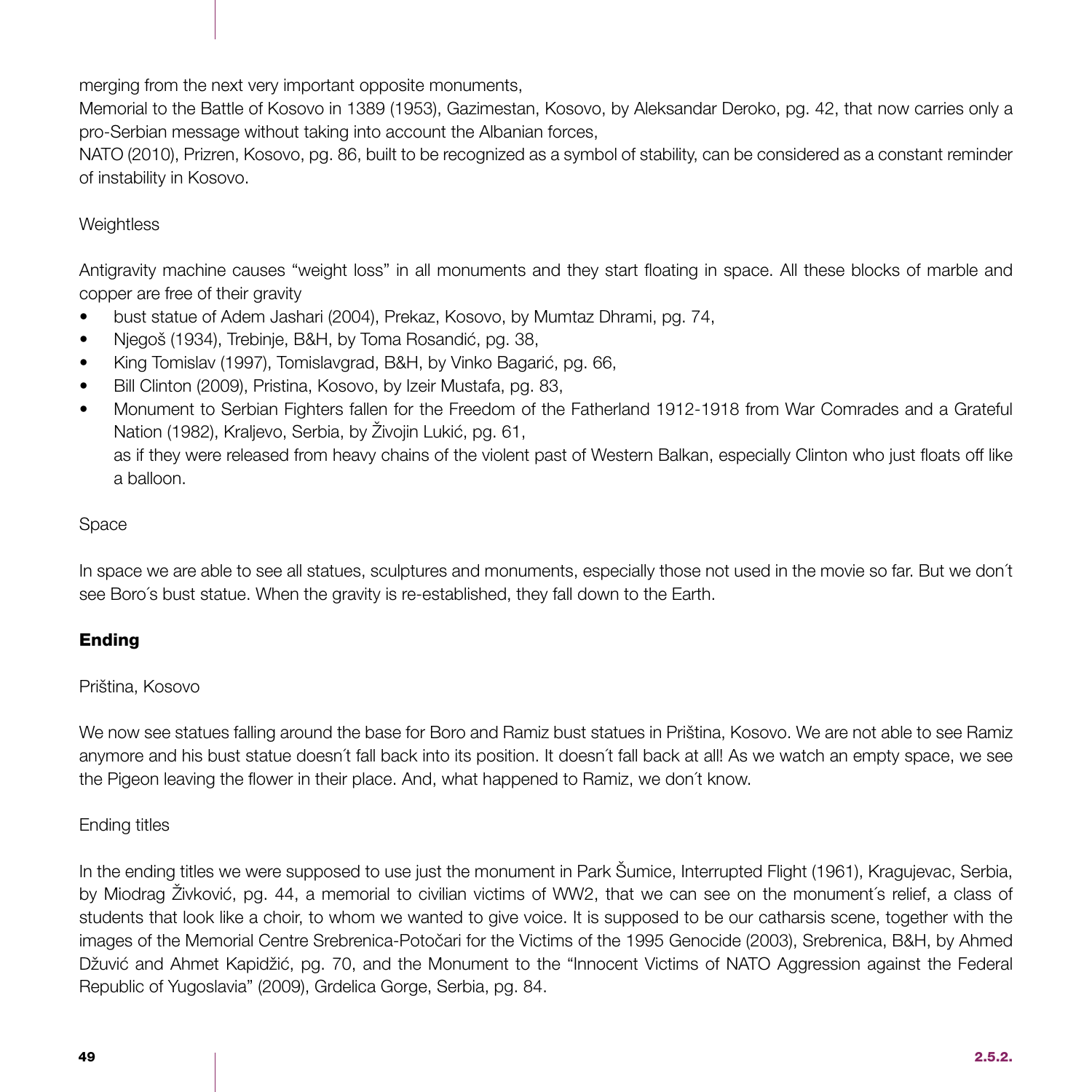### **Closure**

Unlike the fully and artistically animated opening, we used here an unprocessed photo image of the Mining Heroes of the National Liberation Movement as it is done by Marko Krojač, and we animated it by adding sound to it in order to make it real. It still stands on a hill overlooking the town Zveçan/Zvečan, near Mitrovica, silently looking down at the ethnically divided town.

### Tempo:

Art, which is based on dealing with the past, usually brings about heavy emotions, the sad ones in particular. My idea was to do something that will point finger to what we have of what we lost. Something that will not depress or oppress viewers, but would rather intrigue them into rediscovering things taken for granted. Therefore, the whole animation is rather slow in pace and made in bright colours. There is always a change of tempo from a story to the visual experience, from serious to ridiculous.

### NOTE:

MOnuMENTImotion is entirely based on the MOnuMENTI Catalogue; whenever a new sculpture is introduced in the script, you will find the page number of that sculpture inside the Catalogue. The Catalogue is available as a PDF document included on the DVD MemorInmotion.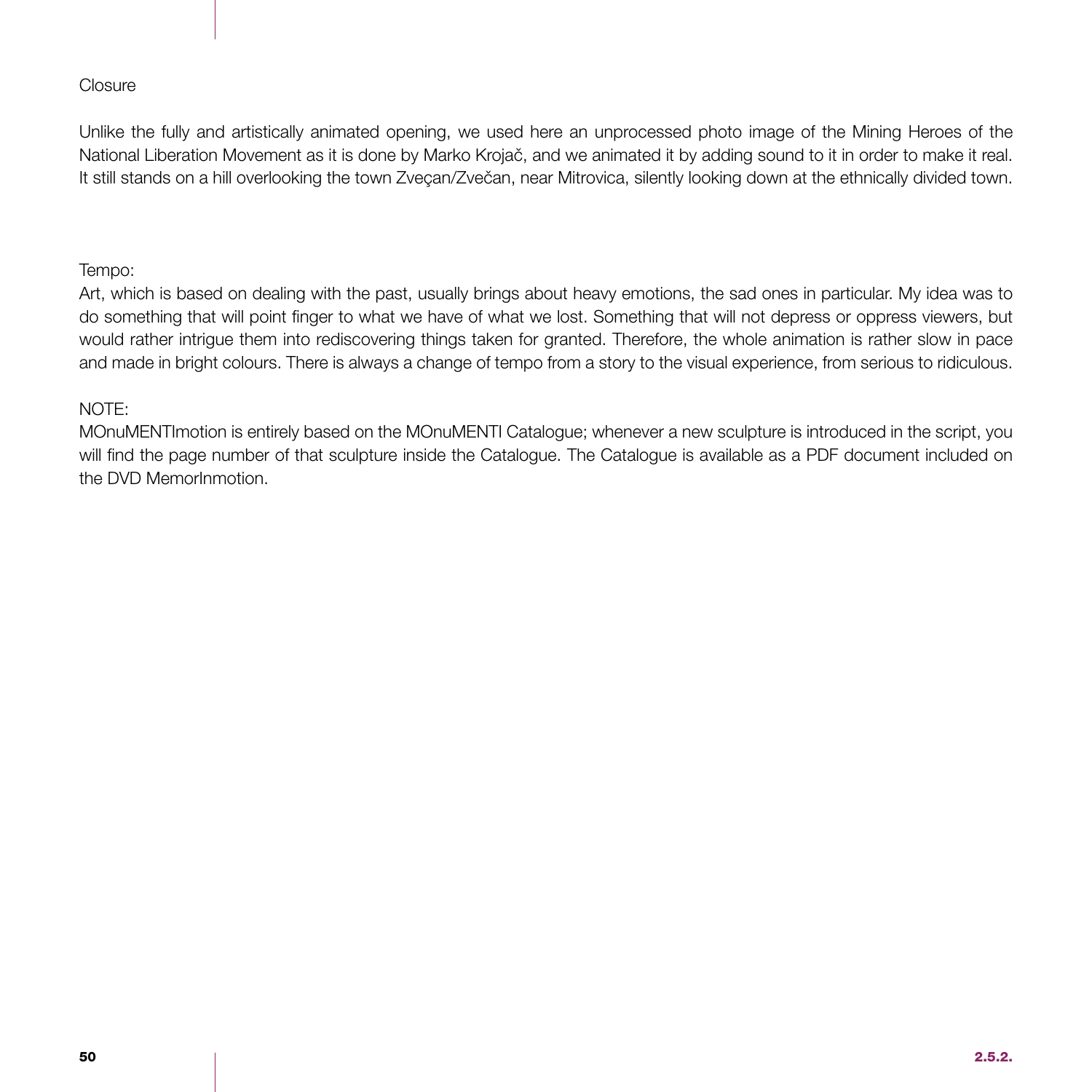# essay

### Challenging young people to reflect on monuments and their meanings: How to create an active culture of remembrance in our societies?

### Dr. Nicolas Moll, historian based in Sarajevo (Bosnia and Herzegovina)

A culture of remembrance consists of much more than just monuments – yet monuments are a particularly visible part and an illustration of the cultures of remembrance in our societies in Europe. Persons, groups and societies are building monuments through which they try to articulate their vision of the past, about the present, and for the future. At the same time, as every other symbol, monuments also have many different layers of meaning. They are rarely monolithic blocs, even if they are sometimes intended to be so. And each monument has a multi-facetted history as well, a history of its genesis for example, of its differing perceptions, and of its fate, once it has been built.

Understanding and analyzing monuments is a challenge, but it is sometimes essential to understand a society and its culture of remembrance, as well as its evolution. How to make citizens and especially young people more interested in the monuments that surround them? One of the problems of monuments is that, once they are erected, they tend to become invisible. They become part of the everyday landscape and, therefore, we often do not 'see' them anymore. Alternatively, if we do see them, it is only in a superficial way and without really thinking about them. How to make these monuments more visible again and how to make them objects of critical reflection?

The Projects: "Memory Walk", with its video clips, and "MOnuMENTImotion", with its short animated film that the common pedagogical tool "MemorInmotion" is based upon – as described in the introduction of this Manual – are two different projects, but, they also have a lot in common. First of all, both Projects put monuments in the centre of our attention and try to sharpen our view of and stimulate our reflection on the monuments and their context. They make monuments visible and make them objects of reflection, while all Projects' films have been developed largely by young people themselves.

There are also differences between the two Projects as well as between the films produced: in form, in geographical focus and in historical context of the monuments that were chosen for the films. On the one side, with regard to the "Memory Walk" Project, we are dealing with video clips each of which is addressing one specific monument. They are mainly organized around interviews where different persons express their opinion about the chosen monument. On the other side, "MOnuMENTImotion" is a graphic animation film that addresses not one single monument but a whole monument landscape, creating a fictional story around them. Concerning the geographical and historical focus, the first series of the "Memory Walk" video clips are dealing with monuments from Sarajevo and East Sarajevo, related to the 1992-1995 war and the Second World War. The second series deal with monuments in Munich, Germany that are all related to the Third Reich and were built during the last twenty years. While the "MOnuMENTImotion" film is focusing on the territory of former Yugoslavia, with monuments created over the last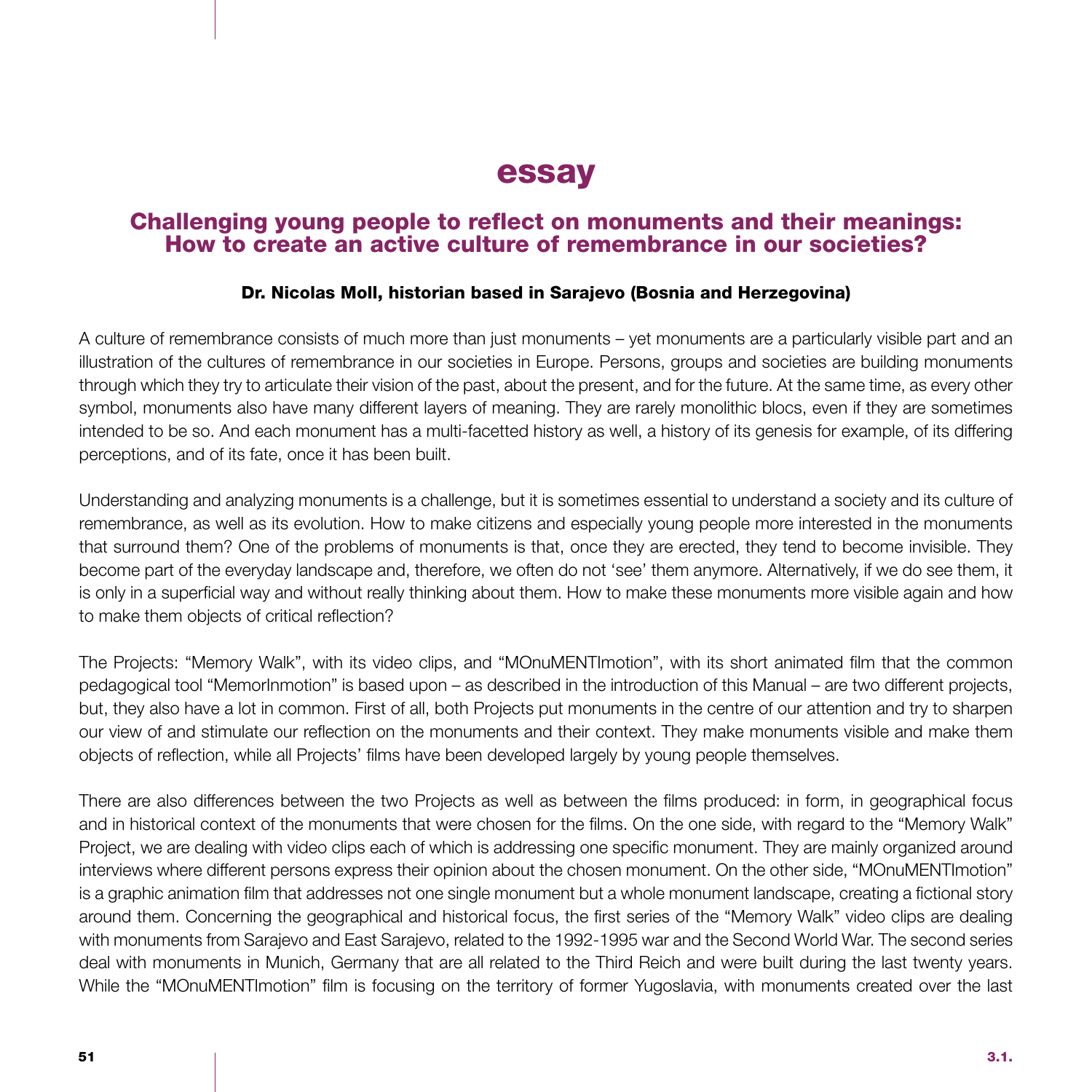twenty years and partially related to the wars of the 1990s, it also covers the monuments from earlier periods, especially from the socialist Yugoslavia period, with monuments related to the Partisans' battles during the Second World War.

However, regardless of the differences, the films made in the framework of the two Projects are also quite complementary, because, as noted before, they are making monuments visible and they are taking them seriously as objects of reflection. By doing so, both are addressing the same topic: how do we deal with monuments and what is their meaning? There is no universal answer to this universal question. Each monument is a product of its time and its society and requires specific answers, although we can see some general tendencies appearing as well.

When watching the different films, we can get an idea of how multifaceted the question about the meaning of monuments is. When it comes to the three "Memory Walk" monuments related to Munich, it is evident that all three of them (dedicated to the White Rose, the Dodgers Alley, and Georg Elser) have a common feature. They are not 'monumental' but actually quite discrete and, even if you do take notice of them, you will not necessarily understand what they are about. The monuments do not provide direct information about the historical event that they commemorate. In "MOnuMENTImotion", we generally see another type of monuments: statues of persons or abstract monuments of vertical and voluminous forms that were established in order to dominate or influence their surroundings. They are not necessarily very explicit and, sometimes, they can be rather abstract. Overall, these monuments raise two important questions: firstly, how visible should monuments be? Secondly, how explicit should they be? In other words; how much should monuments do and how much should they communicate explicit messages to the audience. To put it differently, how much room should they leave to visitors for their own interpretations?

Over the past twenty years, we have seen the development of alternative forms for the vertical and monumental shapes and sizes of monuments across Europe. The three monuments from the Munich video clips are one example, but the development of more "down-to-earth"-monuments can be observed within the former Yugoslavia as well. The most striking illustration of less-visible and not-explicit monuments is certainly the "Roses of Sarajevo" that are shown in one of the "Memory Walk" video clips.

Another stimulating question raised through these two Project films is the following: What happens (or should happen) to monuments of a former regime once it disappears? Should they be destroyed? Moved away? Kept in place? Restored? Transformed? This is an important and sensitive question in the successor states of Yugoslavia, for example, and connects to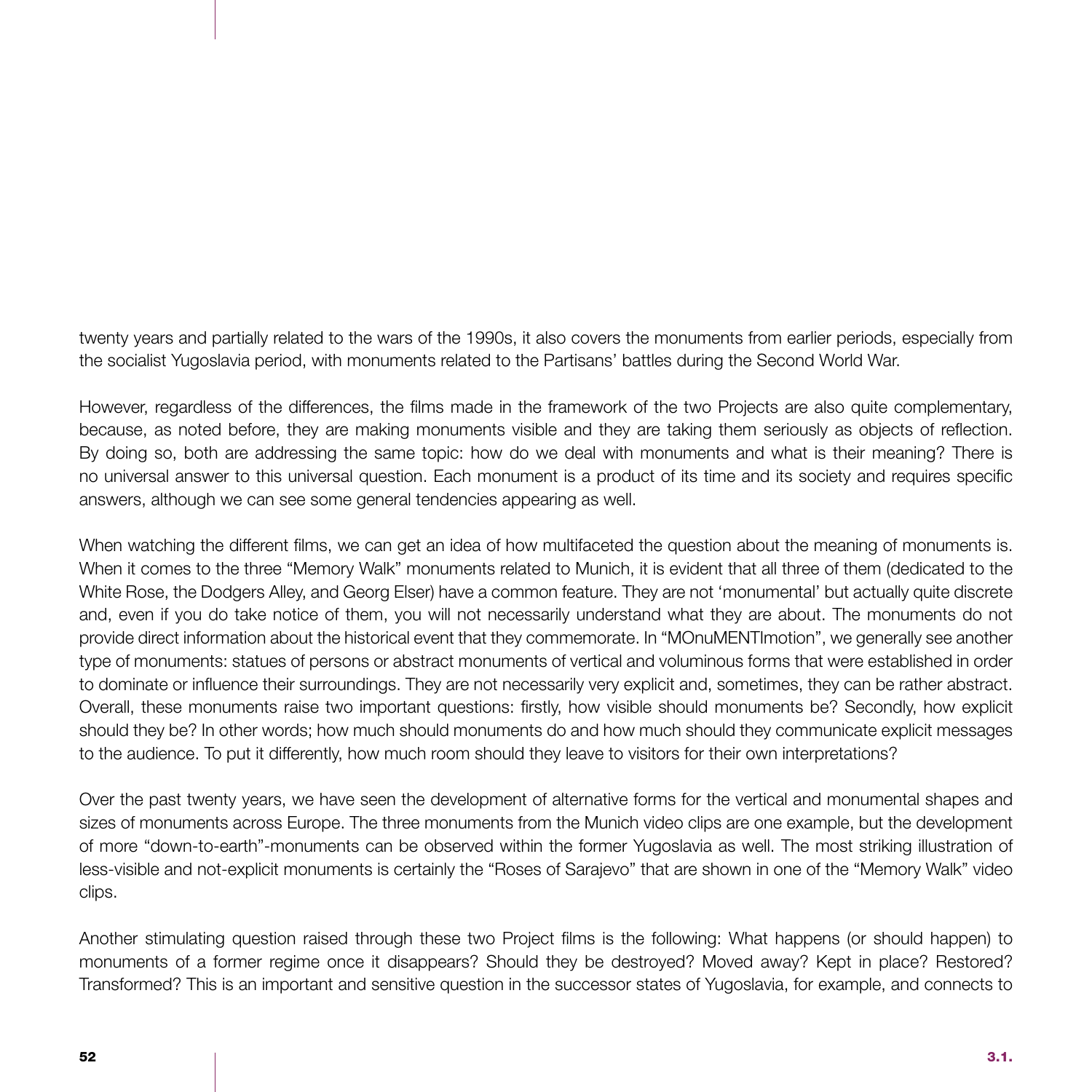numerous Partisan monuments built between 1950s and 1980s. Many of these monuments, built in socialist Yugoslavia, are abandoned, destroyed or modified today. This is also the starting point of the ""MOnuMENTImotion"-film: the fate of the "Boro and Ramiz"-monument in Pristhina, built to underline the Serbian-Albanian brotherhood in the fight against fascism during World War II, but from which the bust of Boro was removed. Two of the three "Memory Walk"-video clips made in Sarajevo and East-Sarajevo also address the question of the destiny of Partisan-Memorials.

It makes a lot of sense that these two Projects were brought together in one common Pedagogical Tool. Firstly, because both the questions about the construction of the monuments and about their meaning are universal. Secondly, the two Projects and their films are tackling partly different, partly similar aspects of the same topic. How to use these two Projects and the films that were created with the aim of encouraging young people in different parts of Europe to reflect on monuments and their meanings? In addition, how, in turn, can they reflect on the use and challenges of historical remembrance in our societies? The Pedagogical Tool Modules suggest different possibilities to do that. They make it possible to perceive monuments and memories not as something static. They turn them into something vivid, which is also something that happens in the two Projects' films. In "MOnuMENTImotion", the monuments literally become alive, while in the "Memory Walk"-video clips the monuments come to life by inviting passers-by to think and to speak about them. The Pedagogical Tool extends this work. By encouraging young people to reflect on and work with monuments, the Modules invite them to become an active part of the culture of remembrance of their society. They encourage them to understand that the development of each culture of remembrance is not something that happens in its own right; it needs to be supported by persons and citizens and, therefore, it depends on their involvement.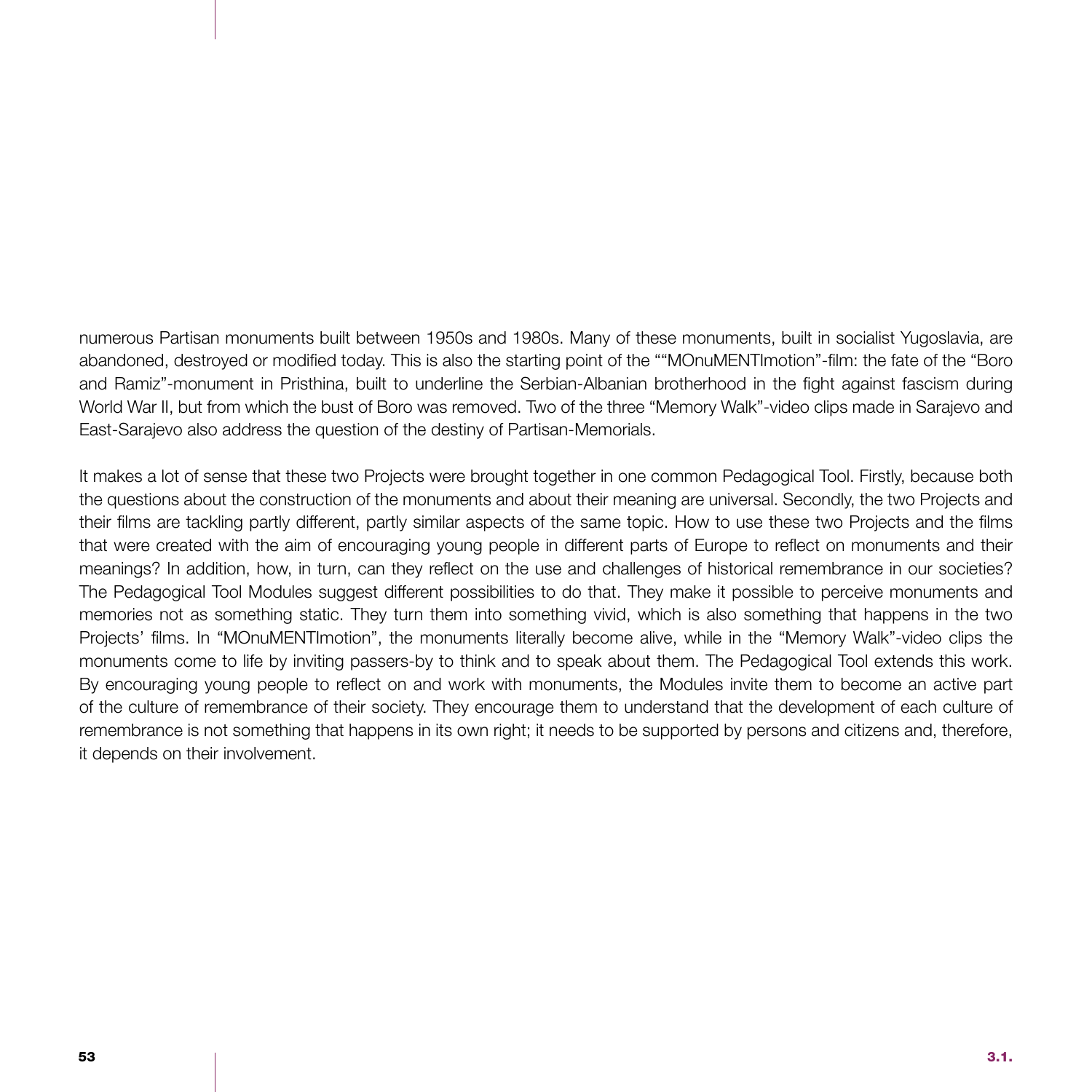# the authors

### The Manual:

Dr. Larisa Kasumagić-Kafedžić has for years been actively involved in peaceful upbringing and education, the philosophy of nonviolence and intercultural education. She currently teaches pedagogy-related courses in a program specializing in education at the Department of English at the Faculty of Philosophy in Sarajevo.

Laura Boerhout is a historian, researching intergenerational transmission of Bosnian wartime memories at the University of Amsterdam (NL) and an educator, setting up workshops for young people on monuments and memories for the Anne Frank House. Together with Youth Initiative for Human Rights BiH she organized both Memory Walk Sarajevo and Memory Walk Munich.

Melisa Forić is a historian from Sarajevo. She has authored and co-authored several history textbooks for primary and secondary school, and is a member of the EUROCLIO-HIP BiH, the Association of Historians and History Teachers of Bosnia and Herzegovina. She works at the Centre for Balkan Studies of the Academy of Sciences and Arts of Bosnia and Herzegovina.

Bojana Dujković-Blagojević holds a B.A. and an M.A. in History from the University of Banja Luka. She is a teacher, author and developer of supplementary teaching materials.

Senada Jusić is a historian and member of EUROCLIO-HIP BiH. She works as a teacher in a primary and a secondary school. She has participated in numerous conferences and projects related to research and analysis of historical projects, new methods in history teaching, and anti-discriminatory projects.

Nicolas Moll, PhD in contemporary history, is a historian and a trainer in the fields of intercultural cooperation and dealing with the past. He works in the Western Bakans and in Western Europe and is coordinating the trans-European exchange platform "Memory Lab".

**Michele Parente,** social pedagogue and expert in civic conflict resolution and peace work for 16 years. Since 2008, he has been a Project Manager of *forum*ZFD in BiH.

Muhamed Kafedžić Muha holds an M.A. in Painting, and is a Fine Arts teacher who lives and works in Sarajevo as an independent visual artist.

Wouter Reitsema is a historian specialized in postcolonial theory, post-1975 Vietnamese diaspora and Cold War in the Netherlands and currently working for the Anne Frank House and the Democracy and Media Foundation in Amsterdam (NL).

### The Consultants:

Nerkez Opačin is a lecturer at the International Relations Department at the International University of Sarajevo. His research interests include conflict analysis and resolution, peace studies and international relations.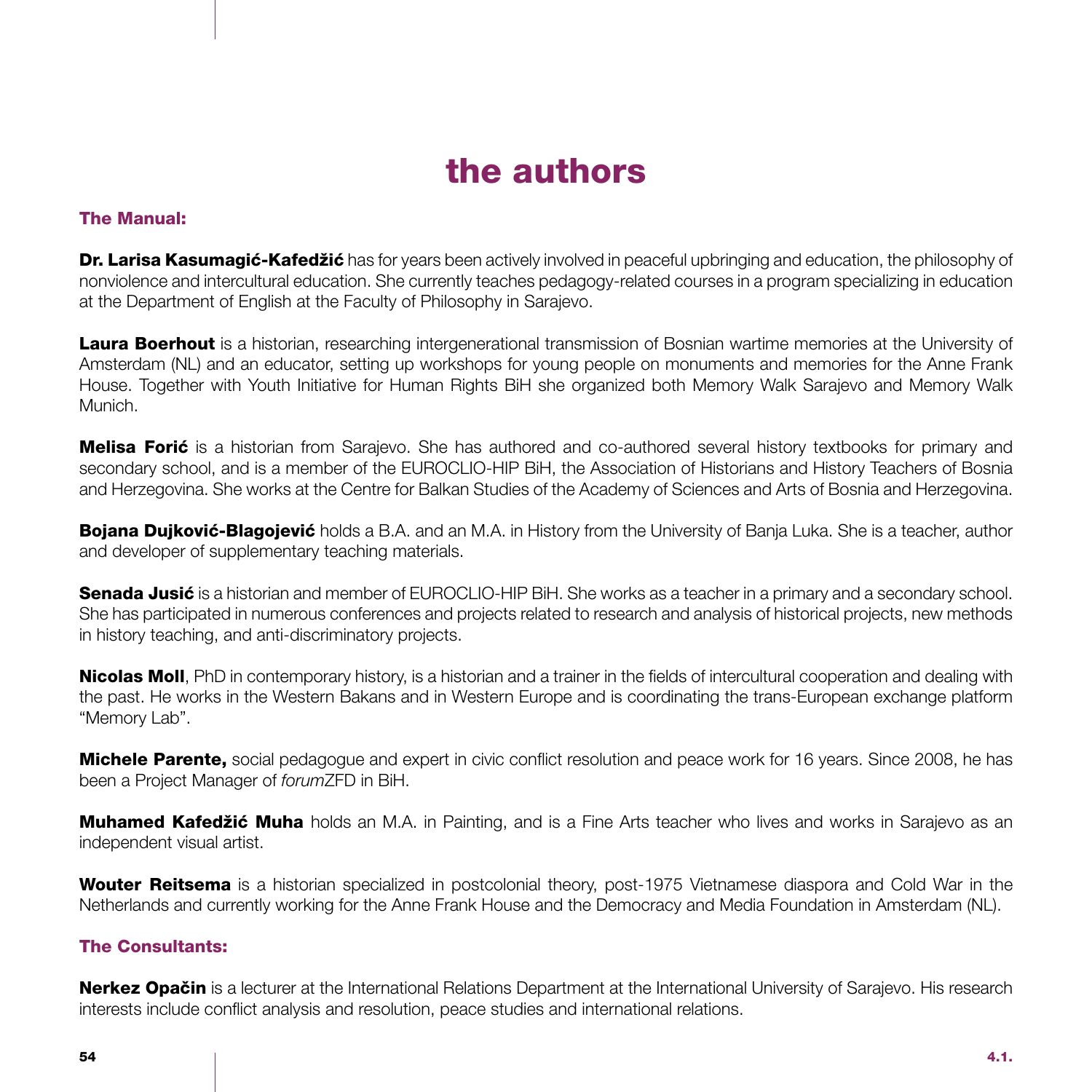Alma Mašić, has been involved in creation and development of civil society sector in Bosnia and Herzegovina since 1994 and has extensive knowledge about civil society development and democracy issues in the Balkan region, with primary focus on issues related to dealing with the past and transitional justice among victims groups and youth.

Judith Brand, Program Manager at *forum*ZFD in BiH since June 2014, is a social worker by profession and holds an M.A. degree in East European studies. She has a long-term working experience in the Western Balkans.

**Andrea Baotić** has graduated from the Department of History of Arts and the Department of Romance Languages. She works as a teaching assistant and a researcher at the Department of History of Arts at the University of Sarajevo.

Christian Pfeifer holds a university degree in Politics, Serbo-Croatian Literature and Language and History. Since 2008, he has worked as a Regional Manager of *forum*ZFD for the Western Balkans region based in Belgrade/Serbia.

Suad Aliić, has been working in a high school for eighteen years, four of which as a principal. Since 2007, he has been the BiH representative at the Council of Europe responsible for the matters related to civic education and the EDC program.

**Elma Hašimbegović** is a historian and museum advisor. Currently, she is a director of the History Museum of Bosnia and Herzegovina in Sarajevo.

### The DVD:

Participants and co-authors of MOnuMENTImotion. The short animated movie: Dukagjin Borova, Ardi Borova, Edita Dauti, Paula Feicke, Ermira Gega, Dejan Kosanić, Andrea Kovačević, Moritz Kremer, Bleron Krivanjeva, Branislav Pantić, Filip Pantić, Tonin Tarčuki, Luka Tilinger, Marko Krojač, Jan-Alex Niklas Wahl, Fabian Hanschen, Michele Parente, Muhamed Kafedžić Muha.

Participants and co-authors of Memory Walk Sarajevo/Munich. The video clips: Filip Bojanić, Nermin Šehić, Boris Batković, Amir Haskić, Nejra Oruč, Sejdefa Ibišević, Naida Hodžić, Kenan Murić, Daniel Zerem, Hana Ćurak, Sabina Hajdarević, Marko Matović, Aida Duraković, Amar Kolašinac, Amina Alijagić, Dalila Zaimović, Emina Adilović, Alexander Bayer, Vanessa Binder, Alina Feldmeier, Alexander Gebhardt, Monika Karlinger, Carina Klein, Veronika Kribitzneck, Nicolas Weigel, Jessica Weiß, Bastian Wirthmann. With thanks to: Nina Šeremet, Nicolas Moll, Yan Paul Dubbelman, Lukas Ellmer, Aaron Peterer, Alma Masić, Chloe Grant, Lamija Landzo, Inga Kotlo, Wouter Reitsema, Martina Bachmann, Sacha Bertram, Tobias Traxler, Paul Grabenberger.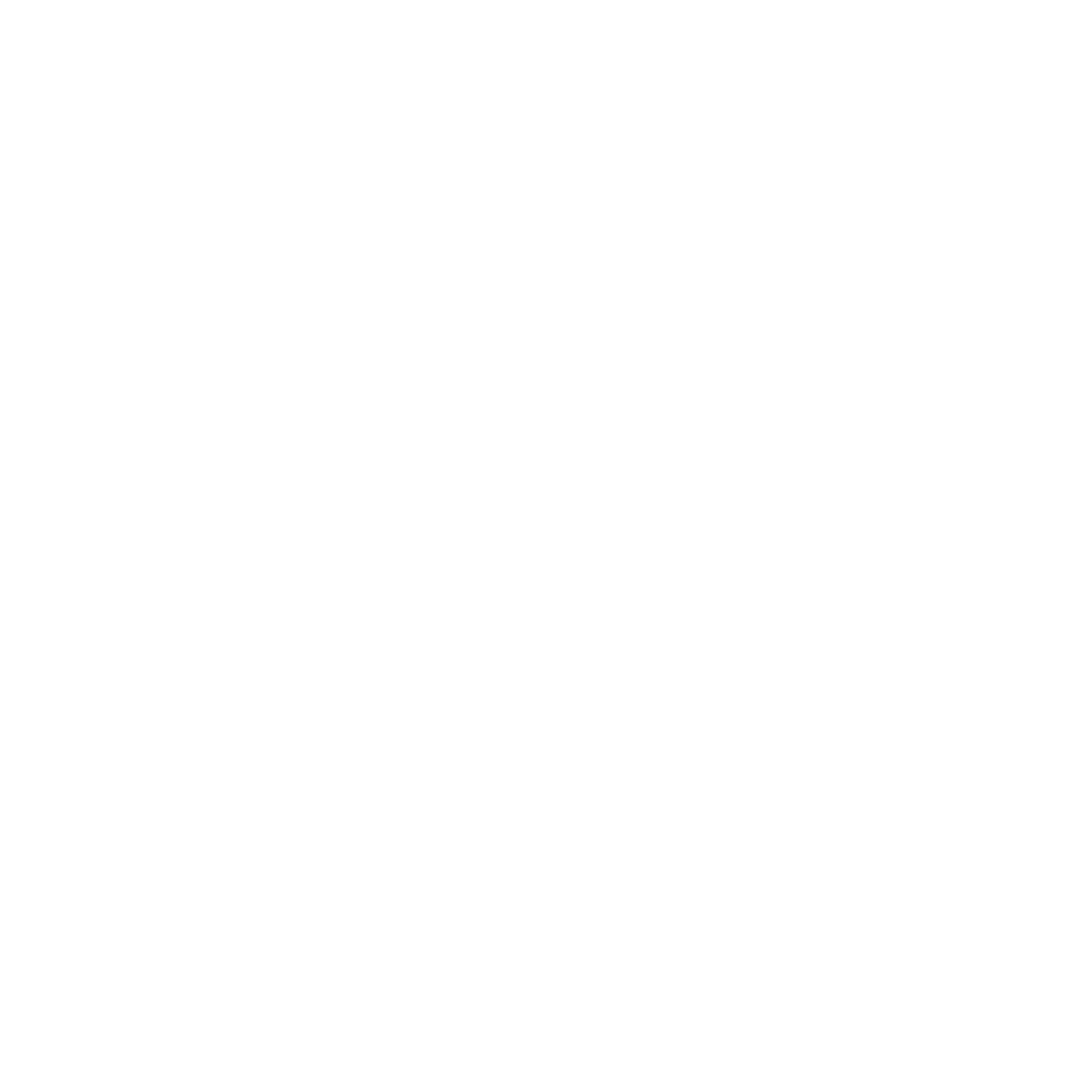### Coordinators of the Project MemorInmotion:

Michele Parente, *forum*ZFD, and Laura Boerhout, Anne Frank House (The Netherlands)

Toolkit design: Ismet Lisica, Studio Lisica

DVD Mastering: Muhamed Kafedžić Muha

# Soundtrack MonuMENTImotion:

Renato Foder

#### Translation:

diwan – language service provider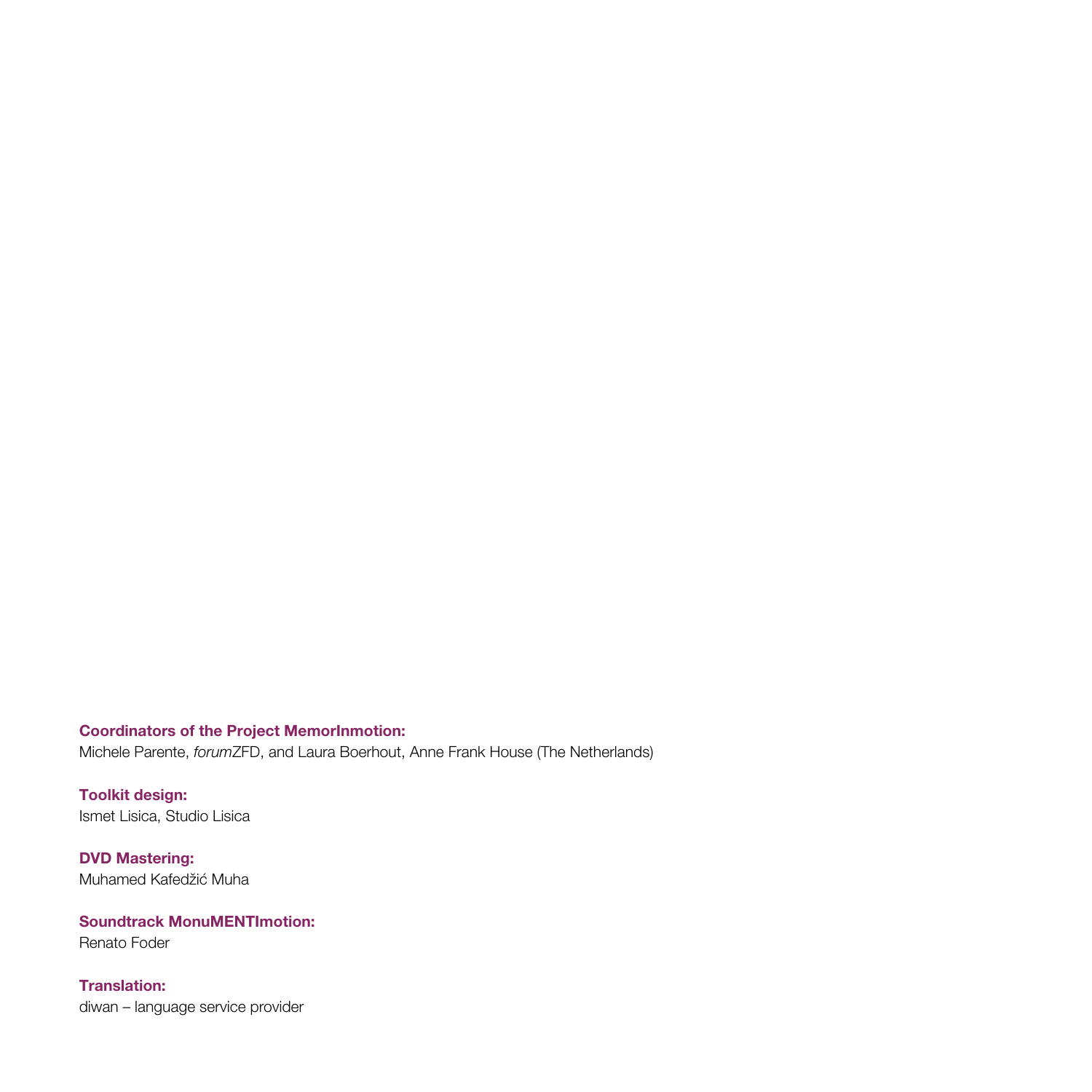Photos and comments of the authors from the catalogue "MOnuMENTI" - the changing face of remembrance. Organised by: *forum*ZFD

Photos by Marko Krojač, except Warrior on Horseback, by Daniel Brumund Copyright: Forum Ziviler Friedensdienst e.V. (*forum*ZFD) Photo b/w of Boro and Ramiz in the Manual, autor unknown (from wikipedia)

With thanks to Julia Bär, volunteer volunteer of pax christi aachen program at *forum*ZFD for supporting proofreading and translation.

#### Edition: December 2014